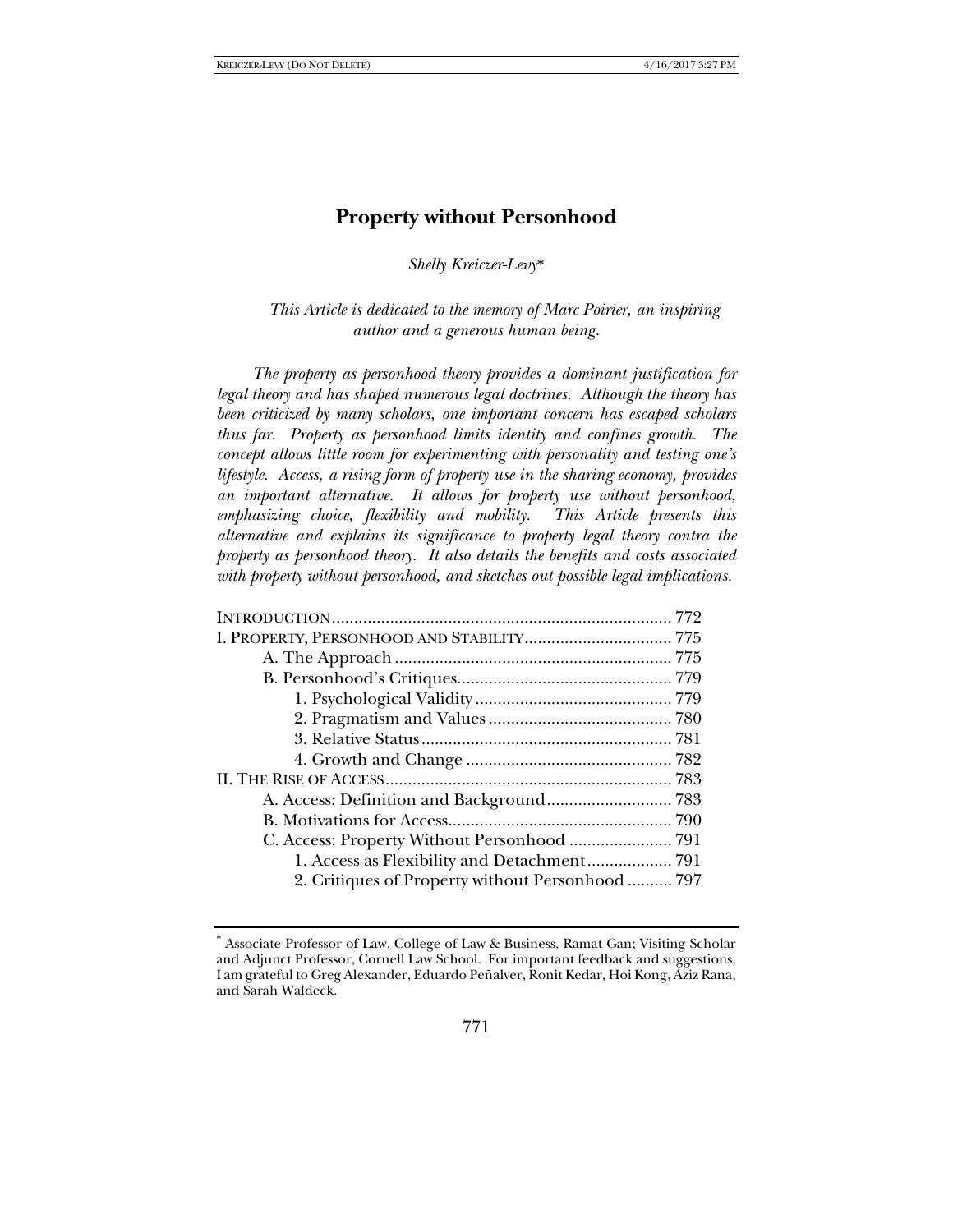| 772 | <b>SETON HALL LAW REVIEW</b> | [Vol. $47:771$ ] |
|-----|------------------------------|------------------|
|     |                              |                  |

### **INTRODUCTION**

Property and personhood are intimately linked in modern legal thinking. $\frac{1}{2}$  Controlling property through possession manifests individuality.<sup>2</sup> Possession contributes to self-development and manifests identity.<sup>3</sup> Ownership connotes stability.<sup>4</sup> Property is often justified based on its role in connecting a person to her past and future and communicating her identity.<sup>5</sup> Our home, car, books, furniture, and even toys reflect who we are to our friends and neighbors.<sup>6</sup>

Yet, alongside this description, property as shaping or reflecting identity comes at a price. We stand the risk of fetishizing property and reducing our identity to mere items.7 We risk being judged by what we have rather than who we are.<sup>8</sup> To these familiar critiques, this Article adds a neglected risk: property as personhood limits our options and

 $\int_{4}^{3}$  Radin, *supra* note 1.

<sup>1</sup> ALAN BRUDNER, THE UNITY OF THE COMMON LAW: STUDIES IN HEGELIAN JURISPRUDENCE 34–38 (1995); JEREMY WALDRON, THE RIGHT TO PRIVATE PROPERTY 352 (reprinted 2002); Margaret J. Radin, *Property and Personhood*, 34 STAN. L. REV. 957 (1982); Malla Pollack, *Your Image is My Image: When Advertising Dedicates Trademarks to the Public Domain – With an Example from the Trademark Counterfeiting Act of 1984*, 14 CARDOZO L. REV. 1392, 1397–1406 (1993); Jeffery Douglas Jones, *Property as Personhood Revisited*, 1 WAKE FOREST J.L. & POL'Y 93 (2011); Jeanne Lorraine Schroeder, *Virgin Territory: Margaret Radin's Imagery of Personal Property as the Inviolate Feminine Body*, 79 MINN. L. REV. 55 (1994); Joan Williams, *The Rhetoric of Property*, 83 IOWA L. REV. 277 (1998). *Cf.* the analysis of cultural property in Marc R. Poirier, *The Cultural Property* 

G. W. F. HEGEL, THE PHILOSOPHY OF RIGHT (T.M. Knox trans., 1967); WALDRON, *supra* note 1. *See also* Dudley Knowles, *Hegel on Property and Personality*, 33 PHIL. Q. 45, 56–57 (1983). 3

*See generally* Abraham Bell & Gideon Parchomovsky, *A Theory of Property*, 90 CORNELL L. REV. 531 (2005); *see also* Eduardo M. Peñalver & Sonia K. Katyal, *Property Outlaws*, 155 U. PA. L. REV. 102 (2007).

*See supra* note 1. 6 *Cf.* Shelly Kreiczer-Levy, *Consumption Property in the Sharing Economy*, 43 PEPP. L. REV. 61 (2015) [hereinafter Kreiczer-Levy, *Consumption Property*]. 7

Radin, *supra* note 1, at 961 ("Property is damnation as well as salvation, objectfetishism as well as moral groundwork.").

Compare the role of property as conveying relative status in Nestor M. Davidson, *Property and Relative Status*, 107 MICH. L. REV. 757, 768 (2008) (internal quotations omitted) (citing WILLIAM JAMES, THE PRINCIPLES OF PSYCHOLOGY 291–92 (2007) (1890)) ("[I]t is clear that between what a man calls *me* and what he simply calls mine the line is difficult to draw. We feel and act about certain things that are ours very much as we feel and act about ourselves . . . .").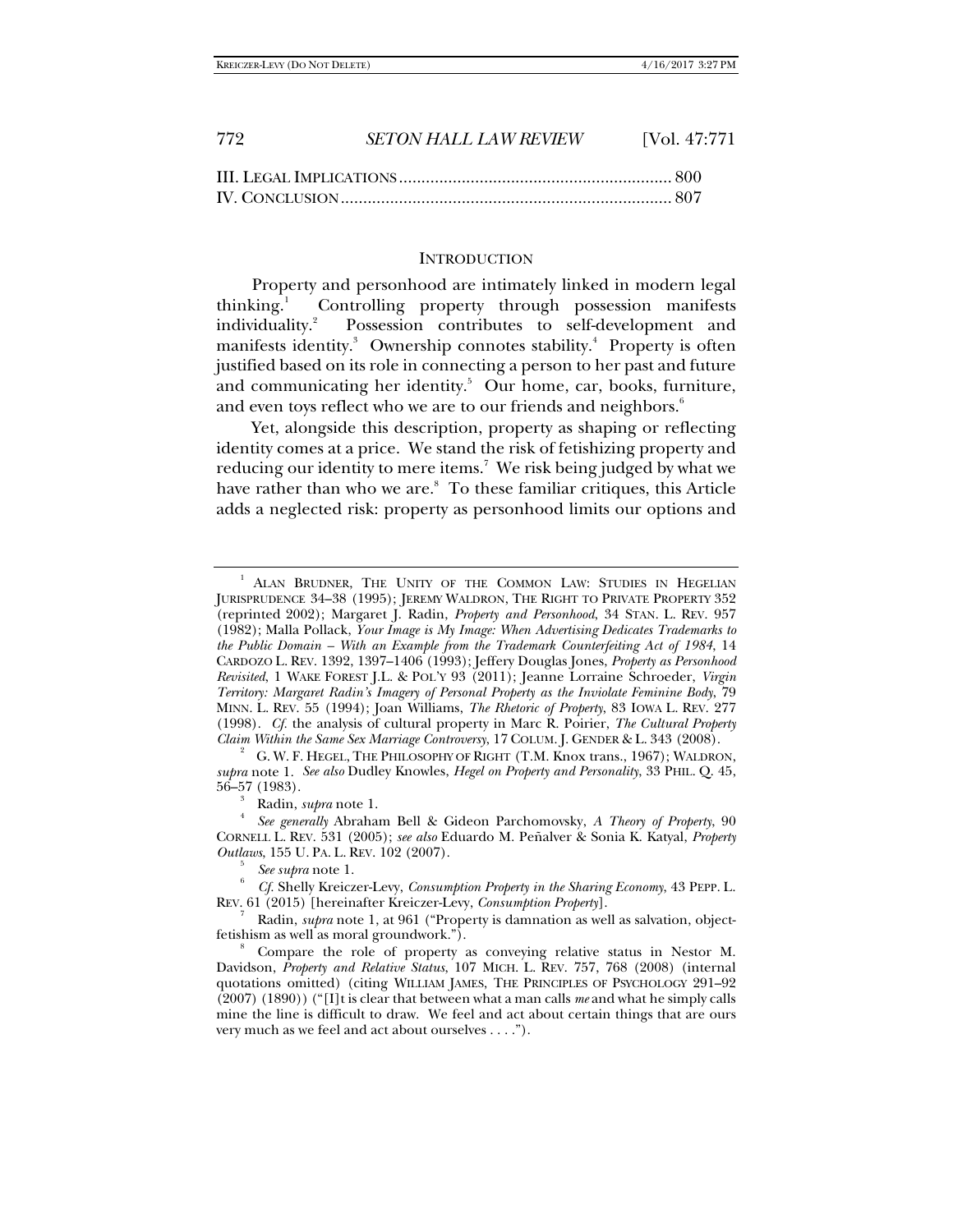confines our growth.<sup>9</sup> The concept allows little room for experimenting with our personality and testing our lifestyle. This Article further argues that the sharing economy, $10$  and the access revolution it has inspired, create an alternative property use: *property without personhood.* 

Access allows consumers to use assets on a casual basis instead of purchasing unnecessary objects.<sup>11</sup> People choose to access cars casually on an as-needed basis rather than own or lease a vehicle.<sup>12</sup> Some users would rather borrow or rent a drill and not buy one, only to use it twice a year. Indeed, among the reported advantages of access are saving costs and promoting sustainability.<sup>13</sup> Moreover, consumer researchers have suggested that access symbolizes flexibility, mobility, and openness to change. $14$  Much like property as personhood, we may conclude, access is a choice that communicates the identity of the user. People who choose access do not seek stability, but prefer a more casual lifestyle.<sup>15</sup> However, we should proceed with caution. It is easy to attribute personality traits to consumer choices.<sup>16</sup> This view tends to

 $^{11}$  Examples of access-based projects are TURO, www.turo.com (last visited Feb. 22, 2017); NEIGHBORGOODS, www.neighborgoods.net (last visited Feb. 22, 2017); and

<sup>9</sup>

<sup>&</sup>lt;sup>9</sup> See *infra* Part I.B.4.<br><sup>10</sup> On the sharing economy, see RACHEL BOTSMAN & ROO ROGERS, WHAT'S MINE IS YOURS: THE RISE OF COLLABORATIVE CONSUMPTION (2010). *See* Alice Witt et al., *Regulating Ride-Sharing in the Peer Economy*, 1 COMM. RES. & PRAC. 174 (2015); Rashmi Dyal-Chand, *Regulating Sharing*, 90 TUL. L. REV. 241 (2015) [hereinafter Dyal-Chand, *Regulating Sharing*]; Daniel E. Rauch & David Schleicher, *Like Uber, But for Local Governmental Policy: The Future of Local Regulation of the "Sharing Economy"* (Geo. Mason L. & Econ., Working Paper No. 15-01, 2015); Sofia Ranchordás, *Does Sharing Mean Caring? Regulating Innovation in the Sharing Economy*, 16 MINN. J.L. SCI. & TECH. 413 (2015); Sarah Schindler*, Regulating the Underground: Secret Supper Clubs, Pop-Up Restaurants, and the Role of Law*, 82 U. CHI. L. REV. DIALOGUE 16 (2015); Kellen Zale, *Sharing Property*, U.COLO.L.REV. (forthcoming 2016). *See also* BETH BUCZYNSK, SHARING IS GOOD: HOW TO SAVE MONEY, TIME AND RESOURCES THROUGH COLLABORATIVE CONSUMPTION (2013).

<sup>&</sup>lt;sup>12</sup> ZipCar and Car2Go offer customers short-term rentals cars owned by a commercial company. Turo is a peer-to-peer market that allows private owners to rent out their cars. *See* Jörg Firnkorn & Martin Müller, *Selling Mobility instead of Cars: New Business Strategies of Automakers and the Impact on Private Vehicle Holding*, 21BUS. STRATEGY & ENV'T 264 (2011). 13

Cait Poynor Lamberton & Randall L. Rose, *When Is Ours Better Than Mine? A Framework for Understanding and Altering Participation in Commercial Sharing Systems*, 76 J.

<sup>&</sup>lt;sup>14</sup> Fleura Bardhi & Giana M. Eckhardt, *Access-Based Consumption: The Case of Car Sharing*, 39 J. CONSUMER RES. 881, 890 (2012). 15 *Cf.* Fleura Bardhi et al., *Liquid Relationship to Possessions*, 39 J. CONSUMER RES. <sup>510</sup>

 $(2012).$ 

*See, e.g.*, Russell Belk, *You are what you can access: Sharing and collaborative consumption online*, 67 J. BUS. RES. 1595 (2014) [hereinafter Belk, *You are what you can*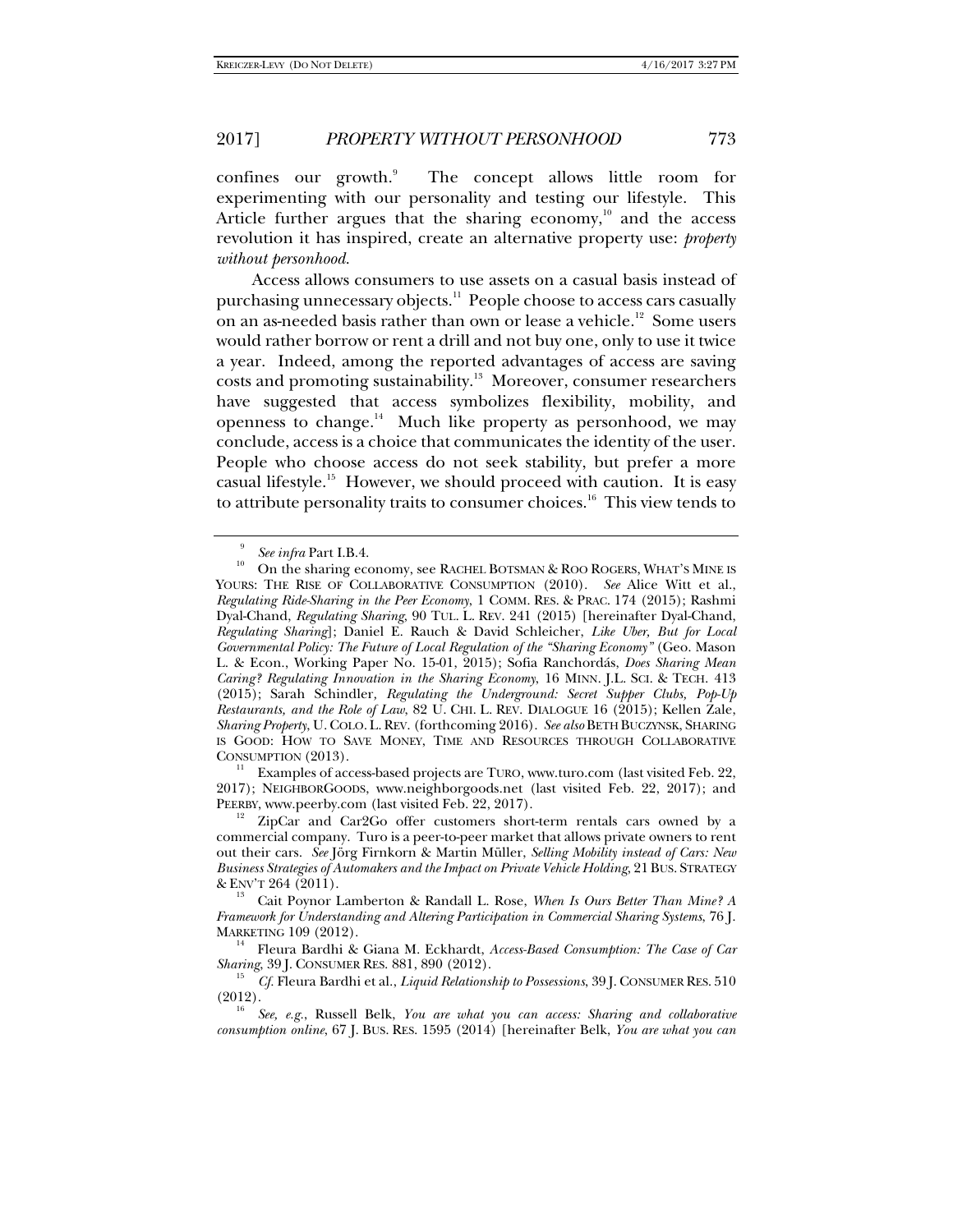be reductionist. The argument in this Article is more nuanced, namely that access allows users to experiment and push the boundaries of their engagements with property. When someone chooses to buy or lease an asset, s/he might consider the reflection of this choice on his/her identity or its perception by the community.<sup>17</sup> On the other hand, if one only accesses this asset, there is no financial commitment, and there is more room to experiment.<sup>18</sup> Toy lending libraries make a good example. When children do not buy a toy, but instead exchange toys frequently, boys are willing to try toys normally associated with girls.<sup>19</sup> There is more openness to experimenting with property.<sup>20</sup> Ownership's stability is limiting, while access has a liberating component.<sup>21</sup>

This aspect of ownership and possession has yet to be considered by property legal theory. The claim is not an attack on ownership or the vision of property as personhood *per se*. 22 The goal is to highlight alternatives. The existence of alternatives, facilitated by the rise of the sharing economy, allows users to evaluate their choices and question the role of property as personhood in their lives.<sup>23</sup> Moreover, stability and attachment become more meaningful when there is also an opportunity to experiment. For this reason, this Article argues that the law should protect access as an option, and the ability to choose it. At certain points in one's life, access will be the most effective lifestyle choice. People may desire flexibility and mobility when they are younger and prefer stability as they get older. In addition, some individuals will combine attachment and stability with a certain level of flexibility. The law should support these choices.

The Article proceeds as follows: Part I presents the importance of personhood and stability in property legal theory and its influence on legal doctrines. It will then consider the various critiques of the property as personhood approach. Part II depicts the rise of access, and considers the economic and cultural factors leading to its newfound prominence. It will also consider the role of access in allowing people to experiment with their identity and push the

*access*]; Russell Belk, *Possessions and the Extended Self*, 15 J. CONSUMER RES. 139 (1988) [hereinafter Belk, *Extended Self*].<br><sup>17</sup> *See* Davidson, *supra* note 8.<br><sup>18</sup> *See infra* notes 194–197 and accompanying text.

*See* Lucie K. Ozanne & Paul W. Ballantine, *Sharing as a form of anti-consumption? An examination of toy library users*, 9 J. CONSUMER BEHAV. 485, 489 (2010).<br><sup>20</sup> *Id.* <sup>21</sup> *21 Z P P P P P P P P P P P P P P P P P P P P* 

<sup>&</sup>lt;sup>21</sup> *See infra* Part II.B.1.<br><sup>22</sup> *See infra* Part I.

*See infra* Part II.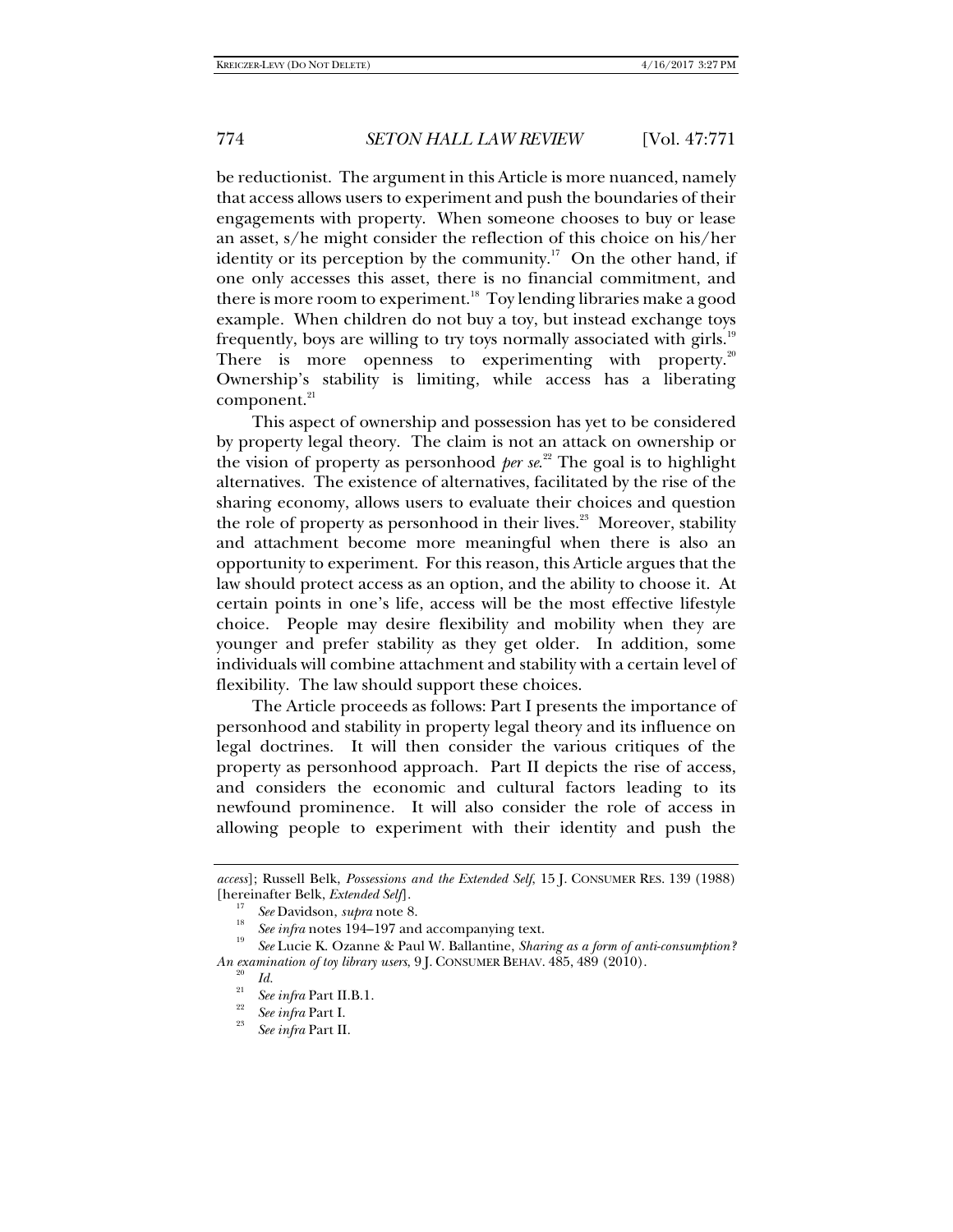boundaries of their personhood, as well as the normative difficulties of choosing access. Part III introduces general recommendations for legal reform and explicates, in very broad strokes, the importance of legal support of property without personhood. Finally, Part IV offers concluding remarks.

## I. PROPERTY, PERSONHOOD AND STABILITY

### A. *The Approach*

The role of property in supporting, shaping or recognizing personhood begins with Hegel's theory of person.<sup>24</sup> Hegel's person starts as an abstract unit of will, which becomes a concrete individual by controlling an external object. $25$  It is not property in itself but the control of property by a person that makes one an individual. $26$  This argument does not distinguish among types of property: it is the control of an asset, recognized by the community, that supports personhood.<sup>27</sup> It is through the recognition of others that one recognizes herself.<sup>28</sup> The right-holder is understood as a sovereign, exerting power, and is thus constituted as a concrete being.<sup>29</sup> Moreover, according to Jeremy Waldron, engaging with property has an important temporal aspect, as "the actions that an individual performs on or with the object now may constrain or determine the actions that he can perform on or with it later."30 Property embodies will by forcing the individual to become consistent and stable over time.<sup>31</sup>

The general concept of property's role in the achievement of personhood is twofold. First, people define themselves at least partly by what they have.<sup>32</sup> When a person changes an object, structures or uses it, according to the claim, she cements her identity in the object. She has to acknowledge her responsibility when she changes the property, since the process is irreversible.<sup>33</sup> Second, objects tell us something about their owner: they reveal her likes and dislikes, her

<sup>24</sup>*See* HEGEL, *supra* note 2. 25 BRUDNER, *supra* note 1. 26

*Id.* See Knowles, *supra* note 2.

<sup>&</sup>lt;sup>29</sup> *See* WALDRON, *supra* note 1, at 377–78.<br><sup>30</sup> *Id.* at 373.<br>*Id.* 

*Id.* <sup>32</sup> *Cf*. Davidson, *supra* note 8. 33

*See* WALDRON, *supra* note 1, at 364–65.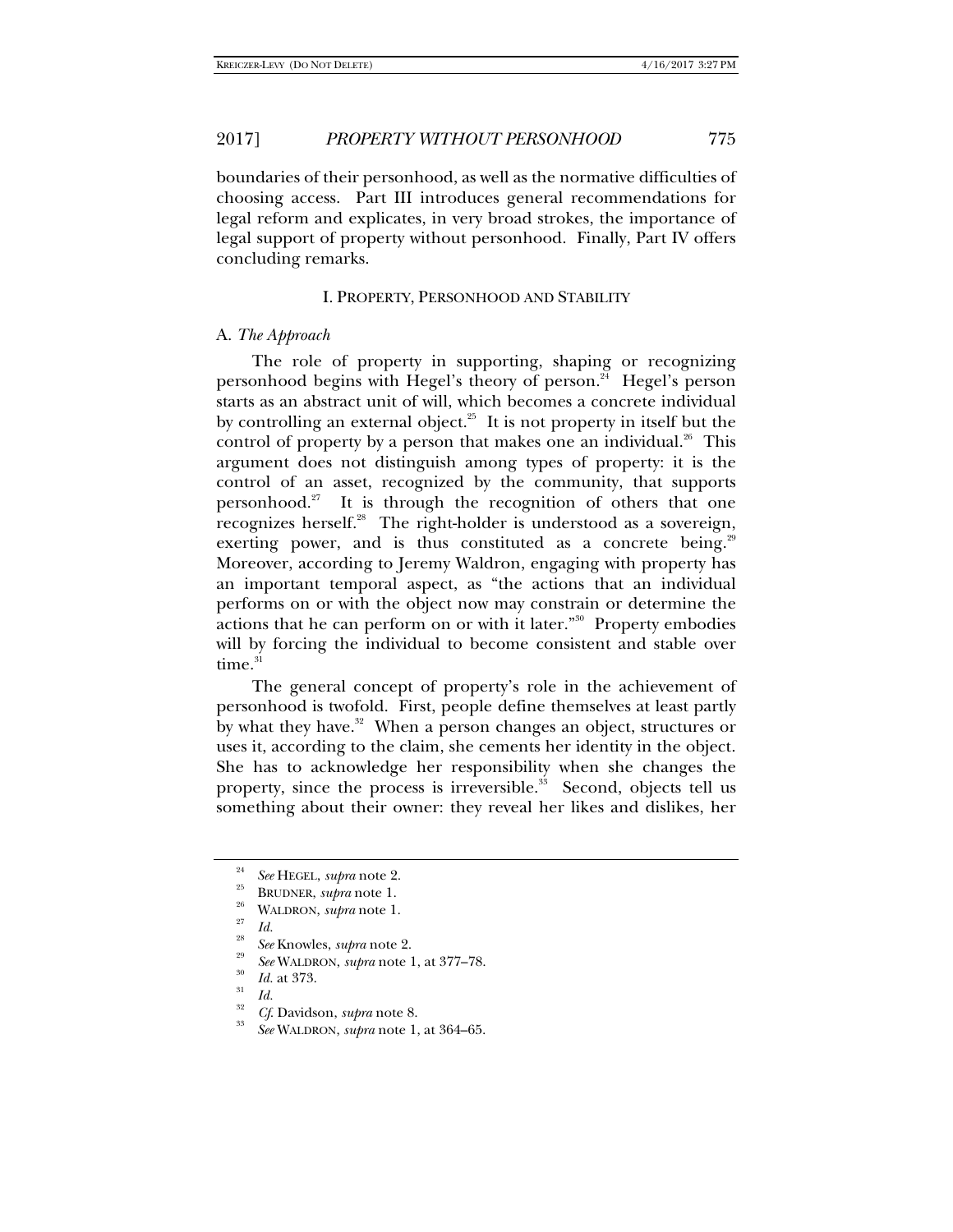tastes and preferences,  $34$  her status in life<sup>35</sup> or the choices she has made. Our property says something about us to the world and, at the same time, helps us shape an image of ourselves. For example, consider personal possessions, such as clothes, books, and furniture. These objects allow owners to project personality outwards and structure their own experiences inwards.

Margaret Radin has stressed in her seminal work the attachment of subject to an object. Possession of certain objects contributes to achieving self-development.<sup>36</sup> She distinguishes between fungible assets that do not warrant special protection and personhood property, which suggests "a hierarchy of entitlements: The more closely connected with personhood, the stronger the entitlement."<sup>37</sup> However, the subjective assessment is accompanied by a normative judgment. A fully developed theory of property as personhood embodies a normative evaluation that separates the fetish from attachments. Indeed, Radin is well aware of the duality that lies in property relations. She explains:

Property is damnation as well as salvation, object-fetishism as well as moral groundwork. In this view, the relationship between the shoe fetishist and his shoe will not be respected like that between the spouse and her wedding ring. At the extreme, anyone who lives only for material objects is considered not to be a well-developed person, but rather to be lacking some important attribute of humanity.<sup>38</sup>

The Radinian approach is not abstract; it engages with particular types of property that contribute to self-development. A key example is the home. According to Radin, the home is closely connected to personhood because it is the "scene of one's history and future, one's life and growth."39 The car is also part of the same list, as cars are "the repository of personal effects, and cars form the backdrop for carrying on private thoughts or intimate relationships, just as homes do."40

Radin's perception of property is non-formalist. Her argument highlights the value of continuing possession as the foundation for personhood. She does not focus on formal property rights, but on people's engagement with property. Personhood is not attributable to

<sup>34</sup>*See* Knowles, *supra* note 2, at 56–57. 35 *See* Pollack, *supra* note 1, at 1397–1406. <sup>36</sup>

Radin, *supra* note 1.<br>*Id.* at 986.<br>*Id.* at 961.

*Id.* at 992.

*Id.* at 1001.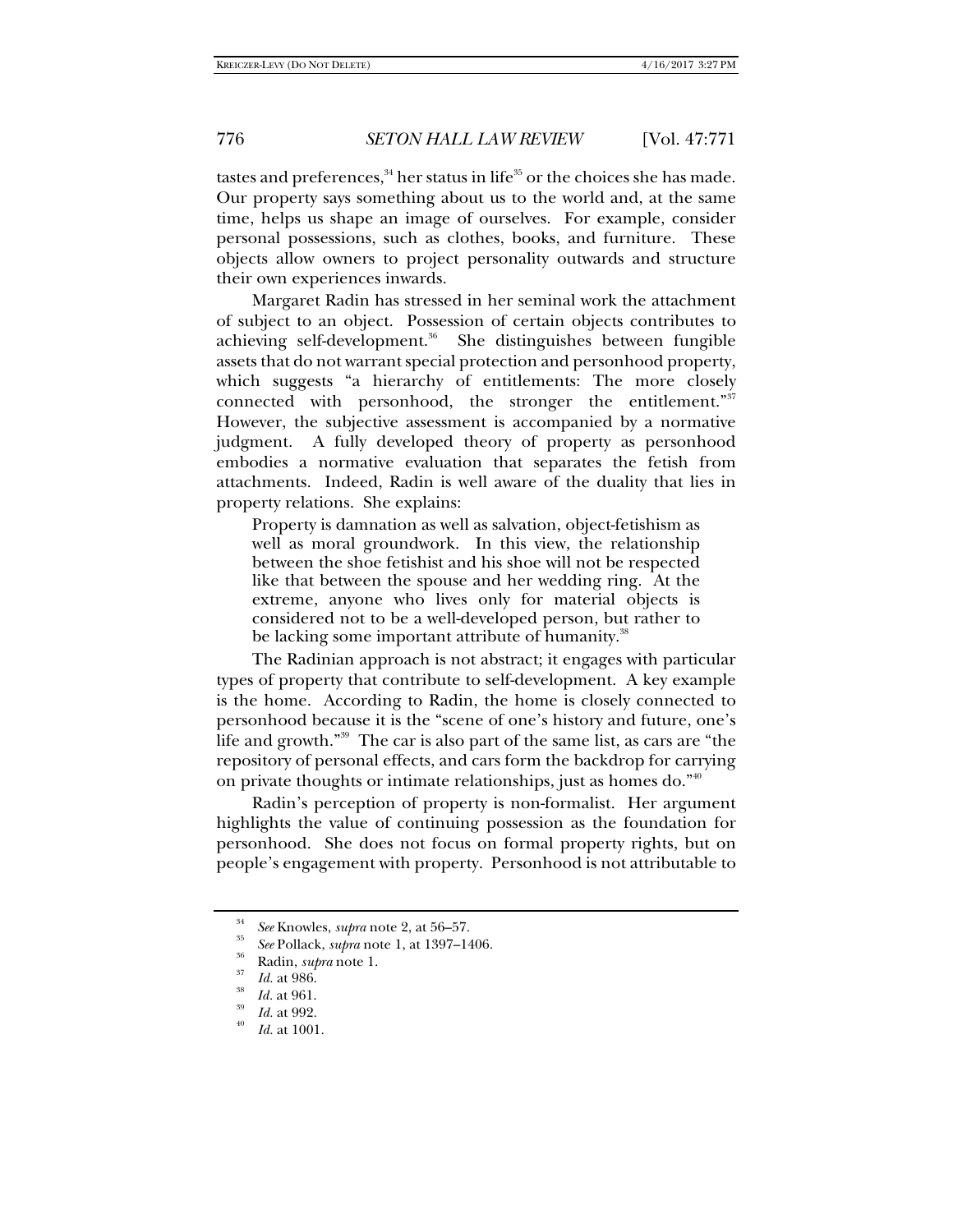fungible property.<sup>42</sup>

# 2017] *PROPERTY WITHOUT PERSONHOOD* 777

ownership *per se*, but to people's attachment to objects. Accordingly, she argues that housing should not be treated as an ordinary market commodity.41 Occupational rights of tenants are to be characterized as personhood property, and the ownership rights of landlords are

The property as personhood approach has proven remarkably influential in American property law. It is not only central to the study of modern property theory,<sup>43</sup> but has also played a leading role in shaping legal doctrines. Based on the personhood interest in the home, Radin and others argue for strong protection of privacy rights in residential property, $44$  and in favor of rent control protection. $45$  In addition, different scholars advocate for the protection of the home from involuntary dislocation, relying on the role of the home in building identity and well-being.<sup>46</sup> The personhood approach has been supported by empirical work. The home, according to these studies, creates a sense of belonging, permanence, and continuity.<sup>47</sup> It allows the individual to know where she is located.<sup>48</sup> Alongside its individual meanings, the home is also a locus of relationships. It

 Radin, *supra* note 1, at 996–1002; Arianna Kennedy Kelly, *The Costs of the Fourth Amendment: Home Searches and Takings Law*, 28 MISS. C. L. REV. 1, 3 (2009). See discussion and critique in Stephanie M. Stern, *The Inviolate Home: Housing Exceptionalism and the Fourth Amendment*, 95 CORNELL L. REV. 905 (2010) [hereinafter Stern, *The Inviolate Home*]. *Cf.* D. Benjamin Barros, *Home as a Legal Concept*, 46 SANTA

CLARA L. REV. 256, 259 (2006). 45 Radin, *Residential Rent Control*, *supra* note 41. 46

 For a general critique, see Stephanie M. Stern, *Residential Protectionism and the Legal Mythology of Home*, 107 MICH. L. REV. 1093, 1100 (2009) [hereinafter Stern, *Residential Protectionism*]. *See also* Megan J. Ballard, *Legal Protections for Home Dwellers: Caulking the Cracks to Preserve Occupancy*, 56 SYRACUSE L. REV. 277, 285 (2006) (defining the home as a space for developing identity); Lorna Fox, *Re-Possessing "Home": A Re-Analysis of Gender, Homeownership and Debtor Default for Feminist Legal Theory*, 14 WM. & MARY J. WOMEN & L. 423, 434 (2008) [hereinafter Fox, *Re-Possessing Home*] ("The impact of losing one's home on an individual occupier's quality of life, social and identity status, personal and family relationships, and for his or her emotional, psychological, and physical health and well-being have been well-established in housing and health literature."); Lorna Fox, *The Meaning of Home: A Chimerical Concept* 

*or a Legal Challenge?*, 29 J.L. SOC'Y 580 (2002) [hereinafter Fox, *The Meaning of Home*]. 47 Fox, *The Meaning of Home*, *supra* note 46; Judith Sixsmith, *The Meaning of Home: an Exploratory Study of Environmental Experience*, 6 J. ENVTL. PSYCH. 281 (1986).

Fox, *The Meaning of Home*, *supra* note 46, at 593.

<sup>&</sup>lt;sup>41</sup> Margaret Jane Radin, *Residential Rent Control*, 15 PHIL. & PUB. AFF. 350, 351 (1986) [hereinafter Radin, *Residential Rent Control*]. 42 *Id.* at 960, 993. <sup>43</sup>

GREGORY S. ALEXANDER & EDUARDO M. PEÑALVER, AN INTRODUCTION TO PROPERTY THEORY 57–69 (2012); GREGORY S. ALEXANDER & HANOCH DAGAN, PROPERTIES OF PROPERTY (2012); *see* STEPHEN R. MUNZER, A THEORY OF PROPERTY 82 (1990); Nestor M. Davidson, *Property's Morale*, 110 MICH. L. REV. 437, 447–48 (2011). <sup>44</sup>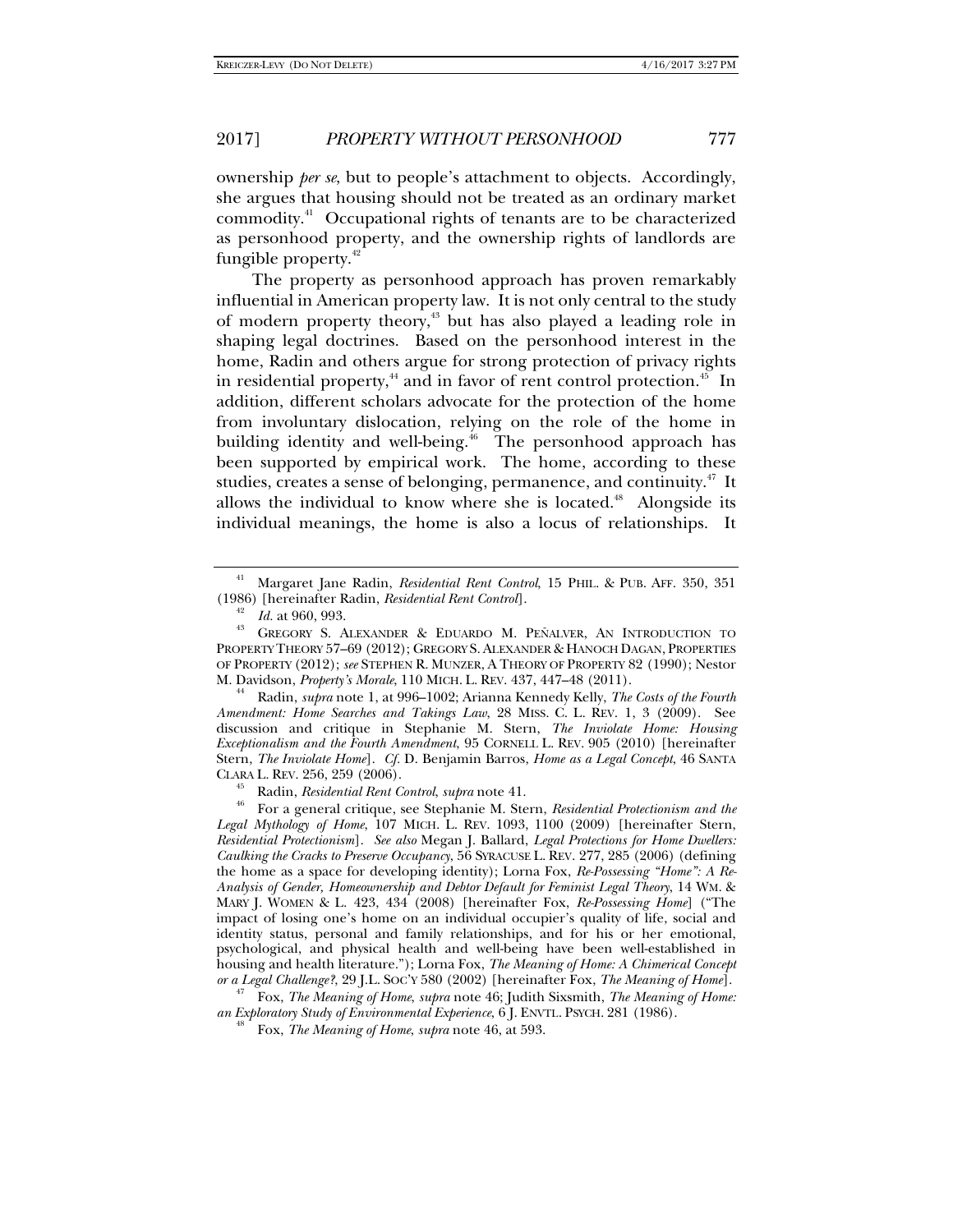functions as a *social and cultural unit* of interaction. The home enables interactions with others, either as guests, neighbors, the people one lives with, $49$  or even pets. $50$ 

Furthermore, intellectual property scholars have also relied on personhood theories to justify the protection of intellectual property as a property institution, $51$  and to support the moral standing of copyright.52 For example, Roberta Kwall argues that artistic work reflects the author's meaning and "an embodiment of her message."53

Other notable examples include the ongoing discussion regarding property interests in the human body,<sup>54</sup> and the conceptualization of inheritance and succession that stresses the importance of preserving intergenerational connections.<sup>55</sup>

To sum up, personhood theory has played a key role in the analysis of various legal problems. Its influence on American legal thought is significant. Yet property's role in supporting long-term goals for individuals reaches beyond attachment to possessions. Property connotes stability. Abraham Bell and Gideon Parchomovsky argue that property is a mechanism for protecting stable ownership value.<sup>56</sup> Owner's control and the right to exclude preserve the owner's idiosyncratic values and bargaining position. $57$  Property law achieves

 ROBERTA ROSENTHAL KWALL, THE SOUL OF CREATIVITY: FORGING A MORAL RIGHTS LAW FOR THE UNITED STATES 25 (2010).

<sup>49</sup> Sixsmith, *supra* note 47; Sandy G. Smith, *The Essential Qualities of a Home*, 14 J. ENVTL. PSYCHOL. 31, 39 (1994). *See also* Shelley Mallett*, Understanding Home: A Critical Review of the Literature*, 52 SOC. REV. 62, 68 (2004).<br><sup>50</sup> Smith, *supra* note 49, at 37.

Smith, *supra* note 49, at 37. 51 Justin Hughes, *The Philosophy of Intellectual Property*, 77 GEO. L.J. 287 (1988). 52 Ilhyung Lee, *Toward an American Moral Rights in Copyright*, 58 WASH. & LEE L.

REV. 795, 845 (2001) ("Conceptually, the dignity-based right of integrity is a *personal* right, one that demands respect for the author's person (and the person's artist), her *person*hood, and inviolate *person*ality, as reflected in her creation. All of these interests must be said to terminate with the death of the author."); Jeanne C. Fromer, *Expressive Incentives in Intellectual Property*, 98 VA. L. REV. 1745, 1746 (2012) ("Another group of scholars reasons instead that creators deserve moral rights in their works . . . because the works are important components of creators' personhoods (the aspects of creators' personalities infused into and bound up in their works).").

Radhika Rao, *Property, Privacy and the Human Body*, 80 B.U. L. REV. 359 (2000); Michelle Bourianoff Bray, *Personalizing Personality: Toward a Property Right in Human Bodies*, 69 TEX. L. REV. 209 (1990); Margaret J. Radin, *Market-Inalienability*, 100 HARV.

Shelly Kreiczer-Levy, *Can One Inherit a Home as Opposed to a House? A Normative and Comparative Perspective*, 31 ARIZ. J. INT'L & COMP. L. 735 (2014); Karen J. Sneddon,

<sup>&</sup>lt;sup>56</sup> Bell & Parchomovsky, *supra* note 4.

*Id.*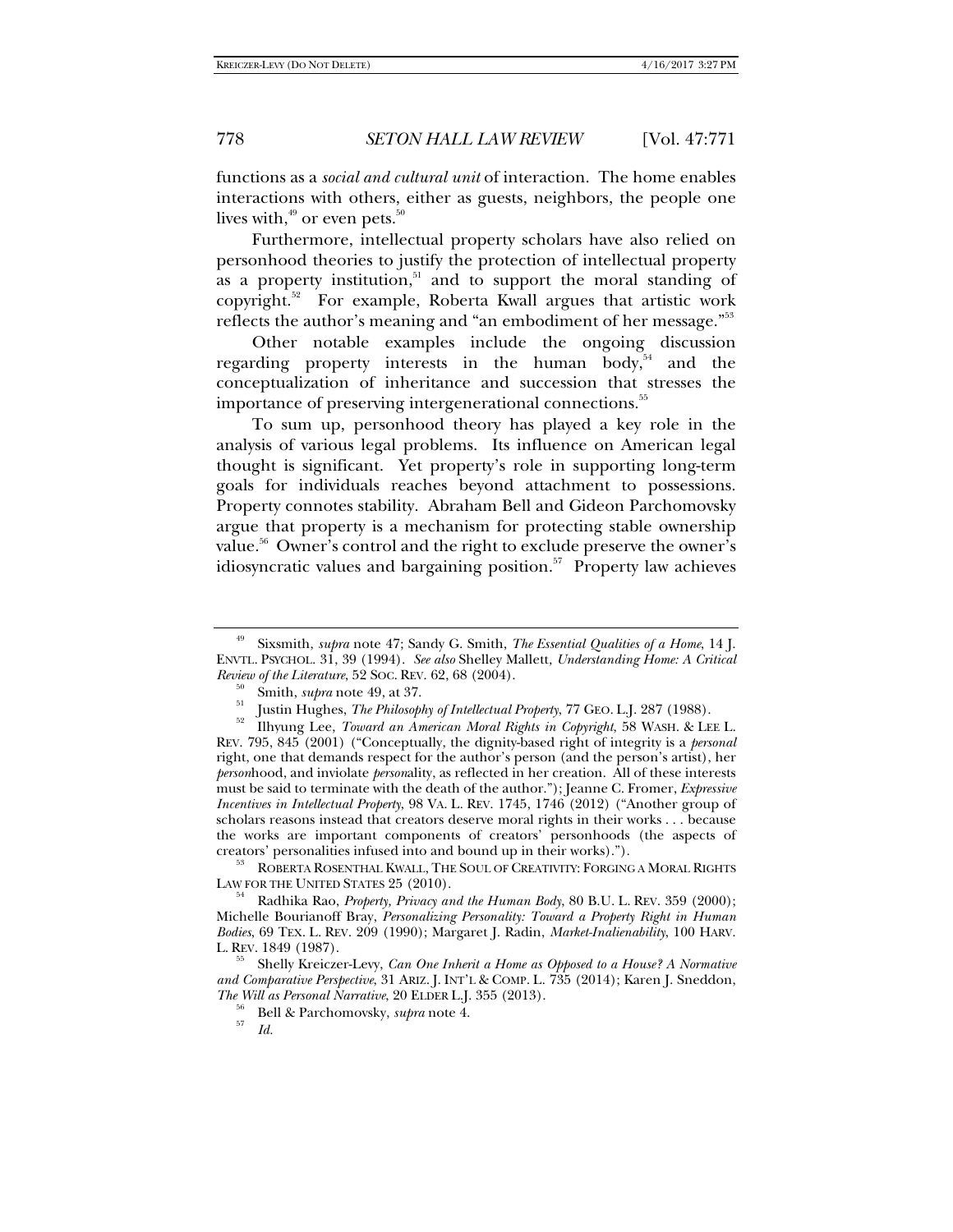stability for owners and for third parties.<sup>58</sup> To conclude, then, property connects people to their community by providing a means for selfidentification, growth and stability. However, as we shall see, this important role limits the possibility of changing, experimenting and living a flexible lifestyle.

## B. *Personhood's Critiques*

Although the property as personhood approach is undoubtedly central, it has also drawn significant criticism. These critiques are diverse and range from disputing its core rationale<sup>59</sup> to concerns over its social implications. $60$  This section reviews the most notable objections and then adds a new concern regarding the growth and development of identity.<sup>61</sup>

## 1. Psychological Validity

Stephanie Stern questions the validity of the personhood claim and challenges the endorsement of its insights.<sup>62</sup> She claims there is a panoply of laws designed to protect or increase the likelihood "that an owner can retain her residential real estate despite creditor claims, government eminent domain action, or market fluctuations."63 She critically refers to this array of protections as "residential protectionism."64 Stern disputes the moral status of these protections, forcefully arguing that there is little evidence from psychological research to support the argument that the home constructs identity.<sup>65</sup> According to her survey, evidence show that personality traits, values, social role and the body are more connected to the self than possessions.<sup>66</sup> Moreover, she reclassifies property and maintains that the home is less connected to the self than diaries, pictures, old letters and heirlooms. $67$  This finding does not disprove the relevance of the approach, but deflects attention away from the home. In addition, Stern argues that people do not always prefer personhood property to

<sup>58</sup> *Id. See also* Peñalver & Katyal, *supra* note 4 (arguing that property law achieves stability but highlighting the role of lawbreakers in undermining stability and fostering the evolution of property).<br><sup>59</sup> *See infra* Part II.B.1.<br><sup>60</sup> *See infra* Parts I.B.2–I.B.4.

*See infra* Part I.B.4.<br>Stern, *Residential Protectionism*, *supra* note 46.

 $\begin{array}{cc}\n\frac{63}{64} & Id. \text{ at } 1100. \\
\frac{64}{65} & Id. \n\end{array}$ 

<sup>&</sup>lt;sup>66</sup> *Id.* at 1110.

*Id.* at 1111.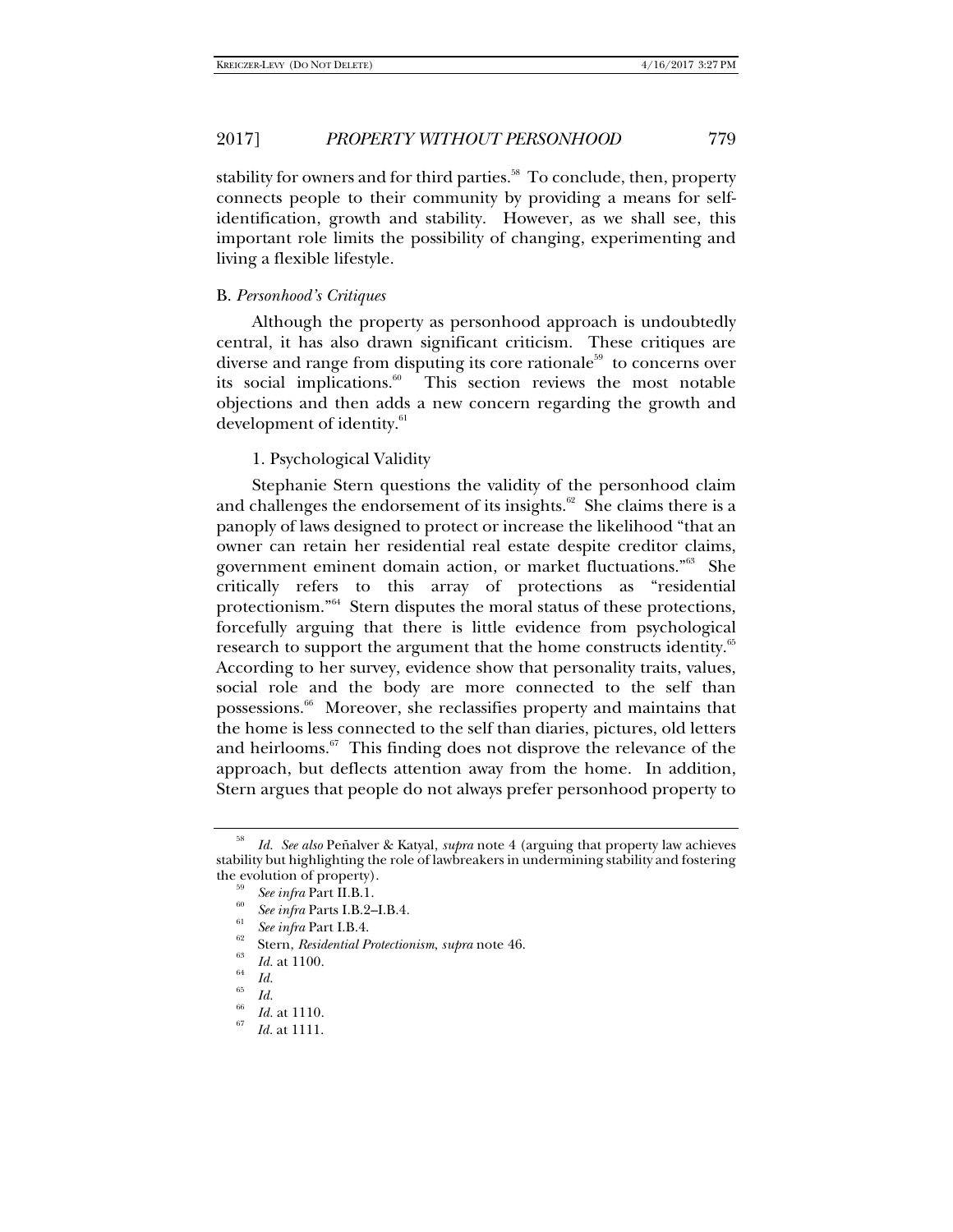fungible property such as money.<sup>68</sup> Finally, Stern argues that property does not construct identity but rather expresses identity and even maintains it. $69$  Indeed, "[h]omes and other possessions express attitudes, values, personal history, ethnic identity, and self-perceived status, or bolster an image of self we wish to convey to others."70 Yet this reflective function does not justify legal protection. Considering the social costs, $\frac{1}{1}$  Stern concludes that ongoing control over the home is not a prerequisite for psychological flourishing.<sup>72</sup>

This argument does not negate the personhood approach altogether, but stresses the dynamic nature of attachment.<sup>73</sup> It seeks to overturn the claims against displacement. It maintains that people change and replace property frequently and the home cannot be seen as a rigid and sacred category. Jeffery Douglas Jones reinforces this conclusion from a different perspective. He argues that attachment to possession is so abundant that there is no need of legal possession.<sup>74</sup> Everything is personal property, and things kept and things lost are part of the circle of life.<sup>75</sup>

2. Pragmatism and Values

Stephen Schnably criticizes Radin's pragmatist focus on consensus as the foundation for property as personhood.<sup>76</sup> He makes two important claims. First, he argues that there is never any true consensus.77 A search for consensus merely obscures relevant controversies. Radin's assertion that the home allows for selfconstitution ignores the historical context of the home as a middleclass suburban artifact.<sup>78</sup> According to Schnably, this perception rejects the importance of the public sphere in favor of private life, constitutes women's role as homemakers, and excludes non-nuclear

<sup>68</sup> <sup>68</sup> Stern, *Residential Protectionism*, *supra* note 46, at 1112.<br><sup>69</sup> Id.

<sup>&</sup>lt;sup>70</sup> *Id.* at 1113.<br>
<sup>71</sup> *Id.* at 1095.<br>
<sup>73</sup> *Id.* at 1096.<br> *Id.* at 1114.

 $^{74}$  *See* Jeffery Douglas Jones, *Property as Personhood Revisited*, 1 WAKE FOREST J.L. & POL'Y 93 (2011).

<sup>&</sup>lt;sup>13</sup> Id.<br><sup>76</sup> Stephen J. Schnably, *Property and Pragmatism: A Critique of Radin's Theory of Property and Personhood*, 45 STAN. L. REV. 347, 373–74 (1993). *Cf.* Richard Thompson Ford, *Facts and Values in Pragmatism and Personhood: A Review of Margaret Jane Radin's Reinterpreting Property*, 48 STAN. L. REV. 217 (1995).<br><sup>77</sup> Schnably, *supra* note 76, at 363.

*Id.* at 365.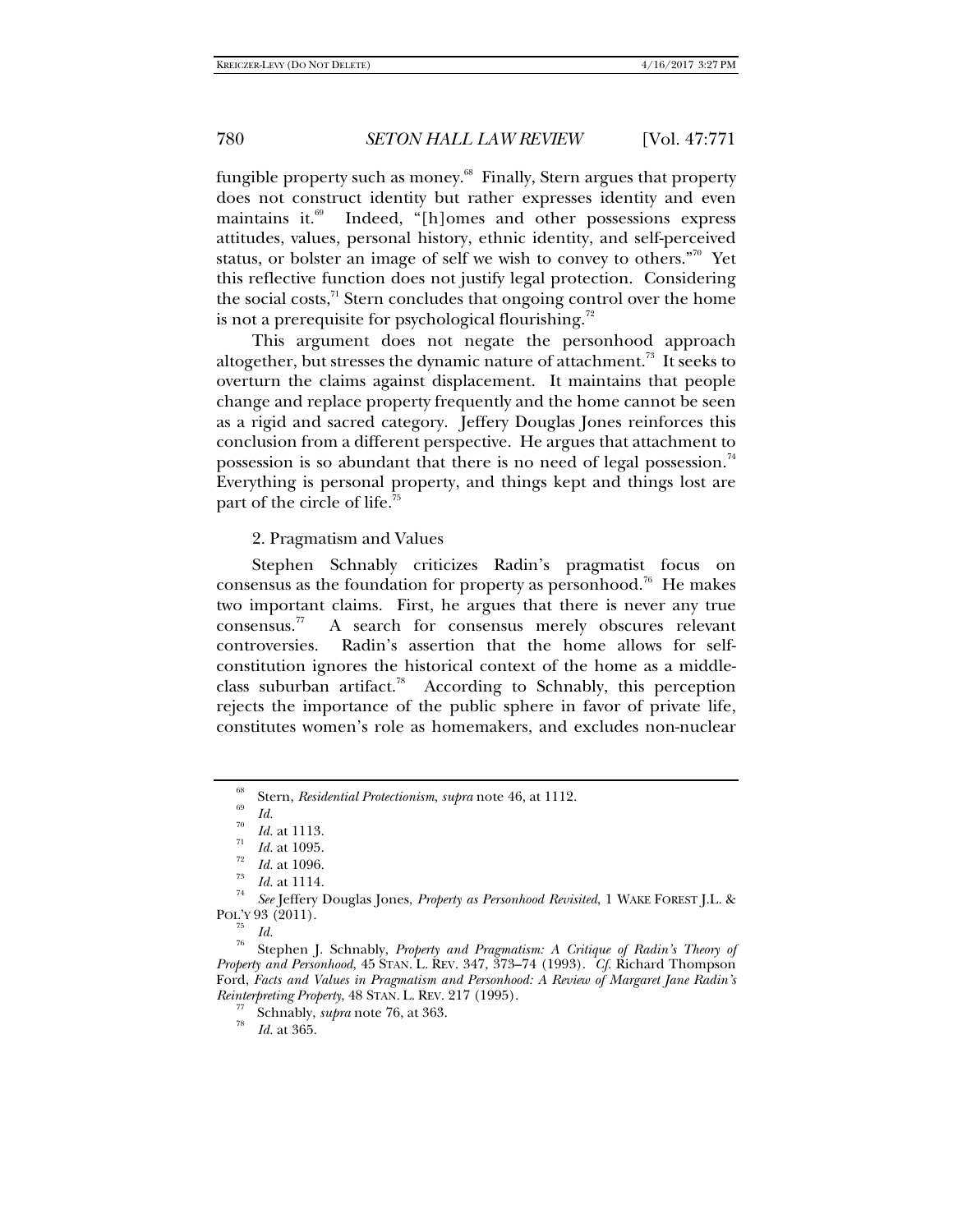families.79

His second claim is that it is impossible to follow a consensus without constituting it at the same time. $80^\circ$  Indeed, "what we as a society choose to recognize and protect as personal inevitably affects subsequent choices by individuals of how and where to embody themselves."81 For this reason

[t]he ideal of the home is not one simply constructed by individuals, but is one that has been actively fostered by the state and other 'private' actors wielding significant social power . . . [s]ince the law itself often shapes consensus, purporting to rely on consensus to shape the law is a dangerous exercise in circularity.<sup>82</sup>

While Stern's critique focused on the validity of Radin's argument, Schnably is more concerned with its normative strength. It is a meta-critique about legal theory's struggle to grapple with social conventions and ideals. More importantly, it provides a skeptical take on pragmatism and universalism.<sup>83</sup> His argument directs our attention to the power embedded in social structures, and to the winners and losers of current property regimes.

3. Relative Status

The role of property as reflecting and shaping identity is intricate. If property communicates a vision of the self, then it becomes a vehicle for communicating messages of status, and in particular relative status.<sup>84</sup> Attachment to material possessions draws, at least partly, on comparison to others.85 Property thus marks and reinforces economic, social and cultural hierarchies.<sup>86</sup> A comparison to other people "may over-incentivize the production of, or investment in, status-related resources."87 This potential interrelation between personhood and possessions may fuel competitive consumption.<sup>88</sup> Although it does not fall within the category of property fetish, $\frac{89}{2}$  communicating status is

 $\frac{79}{80}$  *Id.* at 365–66.

*Id.* at 363.<br>*Id.* at 371–72.

<sup>&</sup>lt;sup>82</sup> *Id.* at 374–75.<br><sup>83</sup> *Cf.* Margaret Jane Radin, *Lacking a Transformative Social Theory: A Response*, 45 STAN. L. REV. 409 (1993).<br><sup>84</sup> *See* Davidson, *supra* note 8.<br><sup>85</sup> *See id.* 

*Id.* at 760–61.<br>*Id.* at 762.

*Id.* at 799–800.

Radin, *supra* note 1, at 961.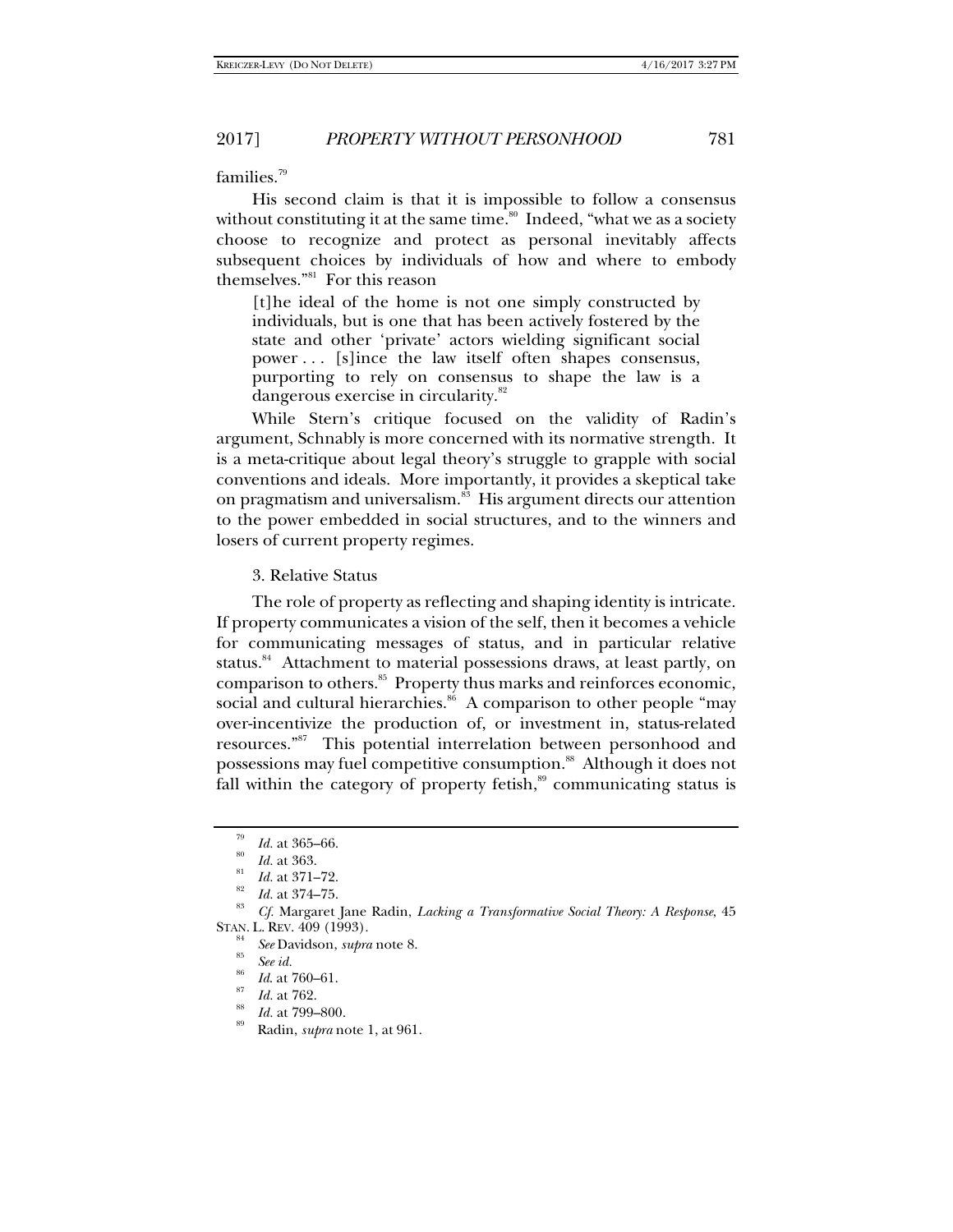reductionist. Instead of bolstering self-development, it has the potential to distort identity and personality.<sup>90</sup> The identity-signaling function of property has given rise to a countermovement, supporting ecological and anti-consumerist motivations that steer away from ownership as a source of personal meaning.<sup>91</sup> Because relative status is tied up with consumption, it drives an anti-consumerist rebuttal, which manifests itself in, among other things, the rise of access. $92$ 

### 4. Growth and Change

This Article identifies an additional risk that the conflation of property and identity creates. Attachment to possessions is inherently restrictive. It connects the individual to a particular setting, geographically and personally, making it harder for the individual to move and change environments. The more property people have, the more tied down they are to a particular time, place and community.<sup>93</sup> Because ownership is associated with stability and security,  $94$  it might result in limiting choices.

The ability to change one's life story, to develop goals and adapt new points of view is an essential component of the liberal understanding of autonomy.<sup>95</sup> Property as personhood and stability creates barriers to change. In order to move, one needs to sell property and buy new things. Of course, property can be sold and bought, as exchange is the foundation of our economic system.<sup>96</sup> Yet transactions are costly and cumbersome, and offer less flexibility than

<sup>35</sup> WENDY DONNER, THE LIBERAL SELF: JOHN STUART MILL'S MORAL AND POLITICAL PHILOSOPHY 92-94, 118 (1991); JOHN STUART MILL, ON LIBERTY 10 (David Spitz ed., 1975) (1859); John L. Hill, *The Five Faces of Freedom in American Political and Constitutional Thought*, 45 B.C. L. REV. 499, 570–71 (2004); Anthony T. Kronman, *Paternalism and the Law of Contract*, 92 YALE L.J. 763, 780–83 (1983).

*Compare* Harold Demsetz, *The Exchange and Enforcement of Property Rights*, 7 J.L. & ECON. 11 (1964); GARY D. LIBECAP, CONTRACTING FOR PROPERTY RIGHTS (1989), *with*  BRUDNER, *supra* note 1, at 56 (explaining that according to Hegel, exchange involves the recognition of the other's personhood).

<sup>90</sup>

Davidson, *supra* note 8, at 762.<br>
<sup>91</sup> See KIM HUMPHERY, EXCESS: ANTI-CONSUMERISM IN THE WEST (2013).<br>
<sup>92</sup> See id.<br>
<sup>93</sup> See Eduardo M. Peñalver, *Land Virtues*, 94 CORNELL L. REV. 821 (2009).<br>
<sup>94</sup> Lynda Cheshire et al *Consumers on a Master Planned Estate*, 47 URB. STUD. 2597, 2599 (2010) (suggesting that ownership promotes ontological security). *Cf.* Shelley Mallett, *Understanding Home: A Critical Review of the Literature*, 52 SOC. REV. 62, 66 (2004) (arguing that governments promote homeownership as creating stability in order to shift the burden of welfare to the family). It has similarly been suggested that home ownership ideology promotes a property-based citizenship, privileging home ownership over public and rental housing. *See* RICHARD RONALD, THE IDEOLOGY OF HOME OWNERSHIP: HOMEWORKER SOCIETIES AND THE ROLE OF HOUSING (2008).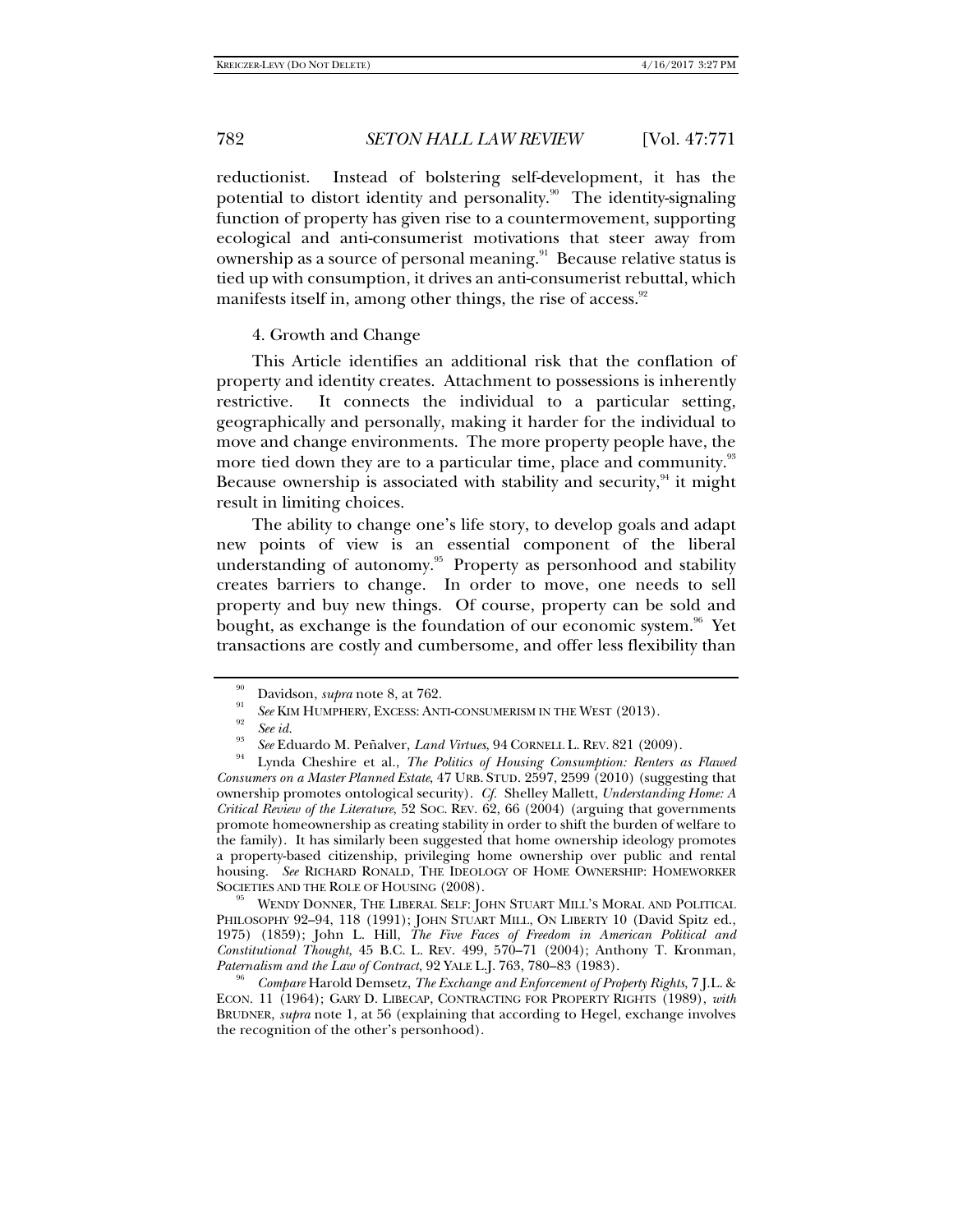nonmaterial assets.<sup>97</sup> Financial means are different from material possession because they are culturally understood as representing liquidity and choice.<sup>98</sup>

This critique will be at the focus of this Article, along with the rise of access in the sharing economy. However, the Article does not challenge the cultural, social and economic validity of property as personhood. On the contrary, it is because property is understood as an expression of the self that it becomes limiting. Recognizing access as a form of property use will allow individuals to experiment with their preferences and narrow the role of property in constructing or projecting their identity.

Moreover, stability and coherence are important traits of property, but they contribute to a certain lifestyle and relational choices. Mobility and flexibility are alternative choices that require a different mode of property engagement. These two forms of use can and should—coexist to provide an array of choices for individuals.

# II. THE RISE OF ACCESS

### A. *Access: Definition and Background*

Access is a form of casual use that is detached from the asset itself.<sup>99</sup> Access breaks the connection between use and possession. The use value of property, its function, is produced without committing to continued use of one particular article.<sup>100</sup> This definition of access is different from two kindred uses of the term. First, Jeremey Rifkin uses *access* to refer to the structure of a new business model in his influential book, *The Age of Access*. 101 Rifkin argues that ownership of market goods

<sup>97</sup> *Cf.* Robert Cooter, *The Cost of Coase*, 11 J. LEGAL STUD. 1, 17-24 (1982).

Christine Desan, *Coin Reconsidered: The Political Alchemy of Commodity Money*, 11 THEORETICAL INQUIRIES L. 361 (2010) (discussing liquidity as the unique quality that sets money apart from a commodity); VIVIANA A. ZELIZER, THE SOCIAL MEANING OF MONEY 149 (1997) (discussing the liberating power of money to inspire choice).

Shelly Kreiczer-Levy, Share, Own, Access (Feb. 2016) (unpublished manuscript) (on file with author) [hereinafter Kreiczer-Levy, Share, Own, Access]; *see also supra* note 11.

*See* Karl Marx, *The Grundrisse*, *in* THE MARX ENGELS READER 221, 256–57 (Robert C. Tucker ed., 2d ed. 1978). *See also* Rashmi Dyal-Chand, *Useless Property*, 32 CARDOZO L. REV. 1369 (2011) [hereinafter Dyal-Chand, *Useless Property*]; Peñalver, *Land Virtues*, *supra* note 93; Lee Ann Fennell, *Homeownership 2.0*, 102 NW. U. L. REV. 1047 (2008) (discussing homeownership as consumption and investment). *Cf.* Avihay Dorfman, *The Normativity of the Private Ownership Form*, 75 MOD. L. REV. 981, 983 (2012) ("[W]hile the owner holds the (arguably) legitimate right to use her object, to the exclusion of others, she can also exclude simply for the sake of excluding others with no necessary reference to use, even potential use, at all.").

JEREMY RIFKIN, THE AGE OF ACCESS: THE NEW CULTURE OF HYPERCAPITALISM,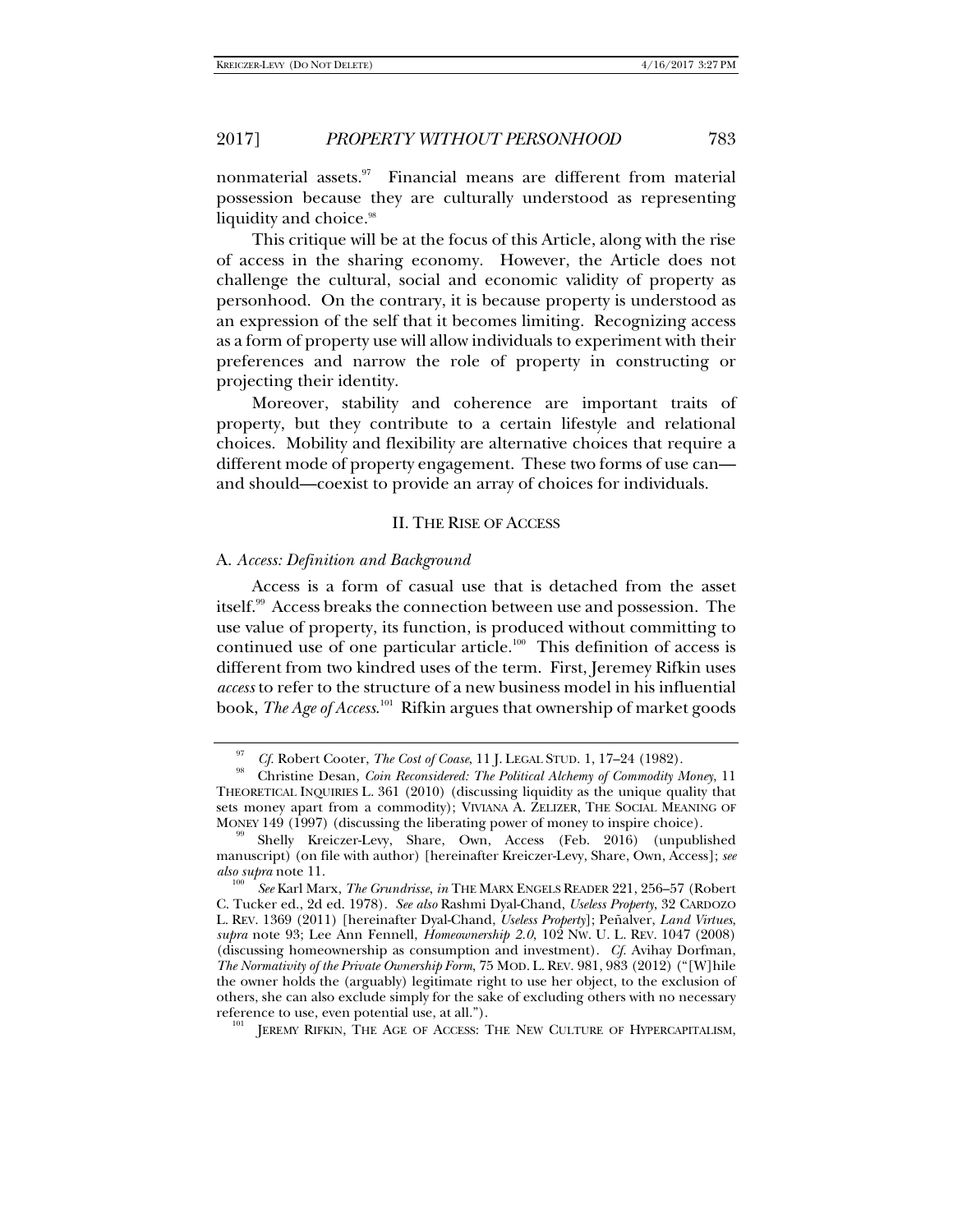has become outdated in the new network economy: "markets are making ways for networks and ownership is steadily being replaced by access."102 Exchange of ownership cannot adapt to rapid technological advances, information flows and human creativity. Short-term access through lease, rent, subscriptions, or memberships is flexible but also creates attachments to commercial brands.<sup>103</sup> When a dealer sells a car to a buyer, their relationship is limited; it often ends with the sale. If the client gains access to the car in the form of a lease, the relationship is ongoing.<sup>104</sup> It becomes what Rifkin terms "a commodifying relationship."<sup>105</sup> Consequently, "[w]hen everyone is embedded in Consequently, "[w]hen everyone is embedded in commercial networks of one sort or another and in continuous association by way of paid leases, partnerships, subscriptions and retainer fees, all time is commercial time."106

Nonetheless, Rifkin discusses a possibly perpetual relationship between a commercial company and a consumer. $107$  In many ways, access as identified by Rifkin almost fifteen years ago essentially takes the form of long-term engagement with assets and brands that lacks a formal ownership component.<sup>108</sup> This access also lacks the consumer's control over the asset, making consumers more vulnerable and less powerful.<sup>109</sup> Access as depicted in this Article relates to more casual and detached relations to property. It mostly concerns individuals seeking either to lower the costs of consumption or to make use of excess capacity.<sup>110</sup>

Second, this definition of access is also distinguishable from the familiar understanding of open-access resources. Open-access concerns resources that can be claimed and used by everyone.<sup>111</sup> Openaccess resources have important social and environmental value.<sup>112</sup>

 *See, e.g*., Gabriel H. Mugar, *A Practice Perspective on Websites for the Sharing Economy*, ICONF. PROC. 738 (2012); Yochai Benkler, *Sharing Nicely: On Shareable Goods and the Emergence of Sharing as a Modality of Economic Production*, 114 YALE L.J. 273 (2004).<br><sup>111</sup> Peter Ekbäck, *Private*, *Common, and Open Access Property Rights in Land – An* 

*Investigation of Economic Principles and Legislation*, 6 NORDIC J. SURVEYING & REAL EST.RES.  $57,59$  (2009).

Daniel Mishori, *Reclaiming Commons Rights: Resources, Public Ownership and the* 

WHERE ALL OF LIFE IS A PAID-FOR EXPERIENCE (2000).

 $\frac{102}{103}$  *Id.* at 4.<br>  $\frac{104}{104}$  *Id.* 

<sup>&</sup>lt;sup>104</sup> *Id.* at 10.<br><sup>105</sup> *Id.*<br><sup>106</sup> *Id.* 

<sup>&</sup>lt;sup>107</sup> RIFKIN, *supra* note 101, at 10.<br><sup>108</sup> *Id.* at 98 (discussing the new economy's goal, which is not to sell the product to many clients but to sell many products to one client).

 $\frac{109}{110}$  *Id.* at 6.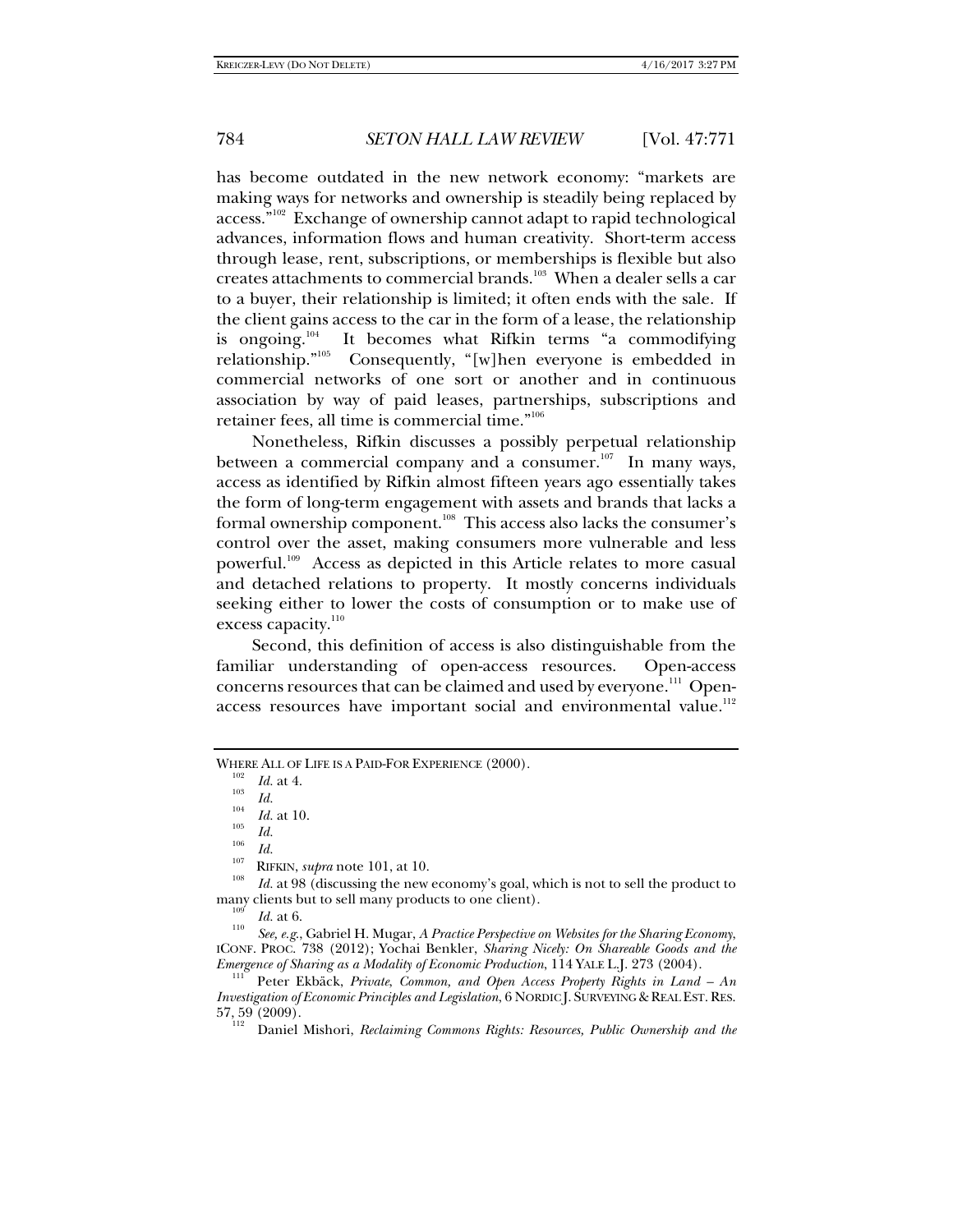Certain resources, such as beaches and open spaces, are "inherently public."113 Open-access to public resources is very different from the option of access that this Article analyzes. Access allows individuals to constantly replace assets, use them casually, and move on to the next object. In contrast, open-access concerns the use of one common pool of resources<sup>114</sup> which typically are not easily distributed to private individuals, such as beaches, open spaces, water, and so on.<sup>115</sup> The literature references public access to public or quasi-public resources, not everyday goods.116 Access as a form of flexibility and choice, as portrayed in this Article, is not about regulating public resources. Rather, it is about the individual's use and enjoyment of personal assets.

Access as a distinct form of casual use is rooted in two important developments: the sharing economy and global nomadism.<sup>117</sup> The sharing economy is a modern form of consumption based on collaboration in the use, production, or creation of products and services.<sup>118</sup> Rauch & Schleicher define it as a "stark reduction in transaction costs that allows for radically disaggregated consumption."119 The sharing economy is actually an umbrella term that covers a wide range of transactions, some of them directly associated with access. Other sharing economy transactions are not about access, but serve as a background to changing consumption modes.

*Rights of Future Generations*, 8 L. & ETHICS HUM. RTS. 335, 353 (2014) ("[I]t is costly to exclude individuals from using the good [and] the benefits consumed by one individual subtract from the benefits available to others.").

*See* Carol M. Rose, *The Comedy of the Commons: Custom, Commerce, and Inherently* 

*Public Property*, 53 U. CHI. L. REV. 711 (1986). 114 *Cf.* Thráinn Eggertsson, *Open Access Versus Common Property*, *in* PROPERTY RIGHTS: COOPERATION, CONFLICT, AND LAW 73 (Terry L. Anderson & Fred S. McChesney eds., 2003); S.V. Ciriacy-Wantrup & Richard C. Bishop, *'Common Property' as a Concept in* 

*Natural Resources Policy*, 15 NAT. RESOURCES J. 713 (1975).<br><sup>115</sup> Rose, *supra* note 113.<br><sup>116</sup> *See id.* <sup>117</sup> For the sharing economy see *infra* notes 118–134 and accompanying text; for global nomadism see *infra* note

This review is based in part on Kreiczer-Levy, Share, Own, Access, *supra* note 99. BOTSMAN & ROGERS, *supra* note 10; BUCZYNSK, *supra* note 10; Danielle Sacks, *The Sharing Economy*, FAST CO. (Apr. 18, 2011, 1:05 AM), http://www.fastcompany.com/

<sup>1747551/</sup>sharing-economy; Timm Teubner, *Thoughts on the Sharing Economy*, RESEARCHGATE,

https://www.researchgate.net/publication/299812647\_Trust\_in\_the\_Sharing\_

Economy (last visited Feb. 22, 2017); Juliet Schor, *Debating the Sharing Economy*, GREAT TRANSITION INITIATIVE (Oct. 2014), http://www.greattransition.org/publication/

debating-the-sharing-economy. 119 Rauch & Schleicher, s*upra* note 10.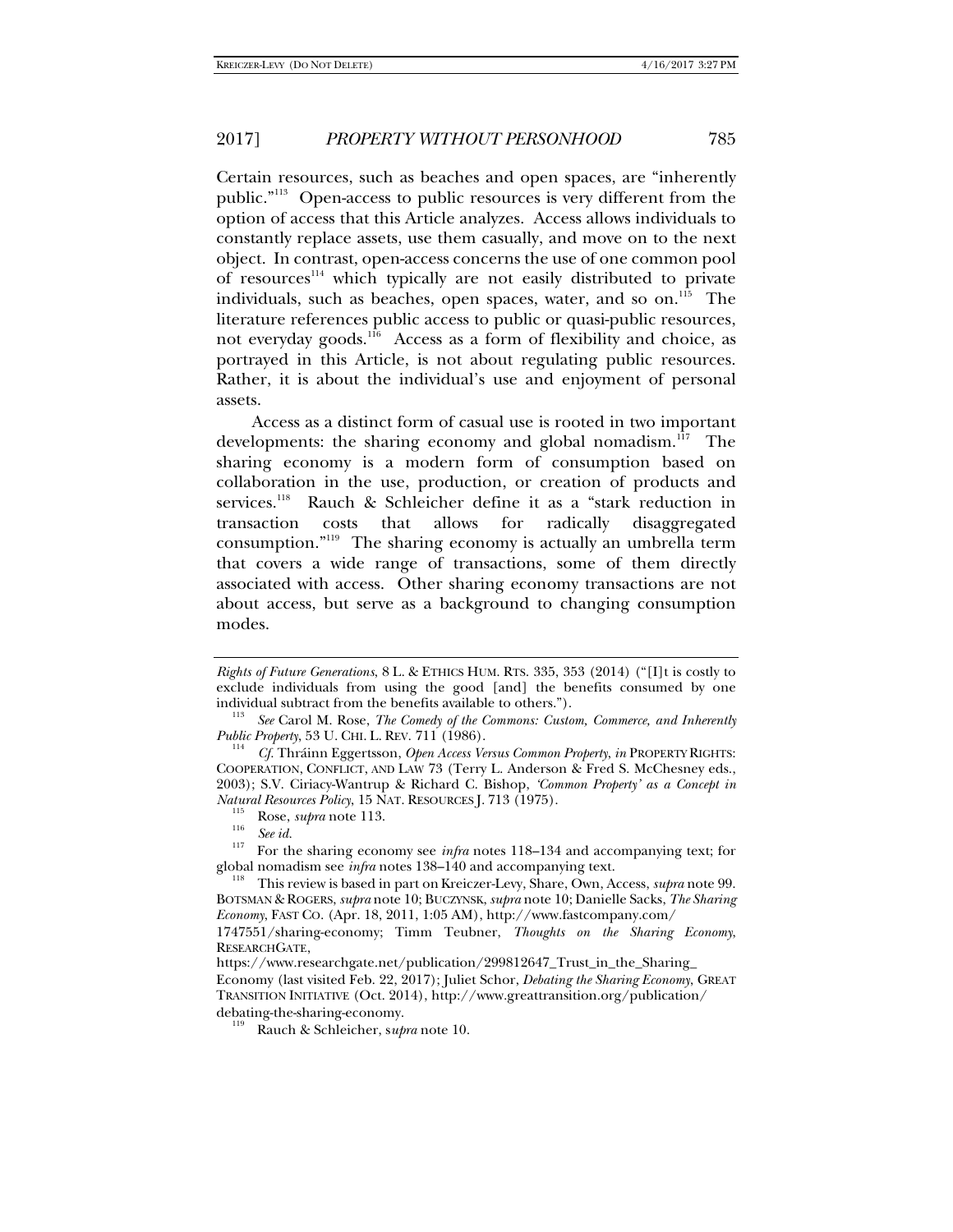*First*, the sharing economy allows people to make better use of their own property. There are certain types of goods that are designed for private consumption but hold an unutilized excess capacity.<sup>120</sup> Cars, bikes, personal possessions,<sup>121</sup> and even a spare room in the home,<sup>122</sup> are good examples. The sharing economy allows owners, using new forms of peer-to-peer markets, to rent out assets such as a car, their home, a bicycle, or even pets to strangers.<sup>123</sup> *Second*, the sharing economy also includes cooperative projects such as bike-sharing and  $car-sharing.<sup>124</sup>$  Bike-sharing is becoming increasingly popular worldwide, $125$  as a healthy way to travel that does not require owning a bike.<sup>126</sup> Providers of bikes for access include governments, quasigovernmental transport agencies, universities, non-profits, and for-

 Airbnb is a site that allows people to rent out houses for short-term periods. Tomio Geron, *Airbnb And The Unstoppable Rise Of The Share Economy*, FORBES (Feb. 11, 2013), http://www.forbes.com/sites/tomiogeron/2013/01/23/airbnb-and-the-unsto ppable-rise-of-the-share-economy/; Tapio Ikkala & Airi Lampinen, *Defining the Price of Hospitality: Networked Hospitality Exchange via Airbnb*, CSCW COMPANION 173 (2014). On the regulation of Airbnb, see *Airbnb in the City*, OFF. ATT'Y GEN. ST. N.Y., http://www.ag.ny.gov/pdfs/AIRBNB%20REPORT.pdf (last visited Feb. 22, 2017); Julie Bort, *Airbnb: 124 New York Airbnb Hosts "May Be Flagrantly Misusing Our Platform"*, BUS. INSIDER (Aug. 22, 2014), http://www.businessinsider.com/airbnb-gives-ag-infoon-124-ny-hosts-2014-8. *See also* Lauren Frayer, *Uber*, *Airbnb Under Attack In Spain As Old And New Economies Clash*, NPR ONLINE (July 29, 2014), http://www.npr.org/blogs /parallels/2014/07/29/327796899/uber-airbnbunder-attack-in-spain-as-old-andnew-economy-clash; Brad Tuttle, *7 Cities Where the Sharing Economy Is Freshly Under Attack*, TIME.COM (June 9, 2014), http://time.com/money/2800742/uber-lyft-airbnbsharingeconomy-city-regulation; Brian Summers, *Airbnb's short-term rentals break law in Los Angeles, says city memo*, DAILY BREEZE (Mar. 21, 2014), http://www.dailybreeze.com /business/20140321/airbnbs-short-term-rentals-break-law-inlos-angeles-says-citymemo.

 There have been several attempts at bike sharing since the 1960s, but most have proven unsuccessful in the long-run, until the new "third generation" bike sharing. *See* Paul DeMaio, *Bike-sharing: History, Impacts, Models of Provision, and Future*, 12 J. PUB. TRANSP. 41 (2009).<br><sup>125</sup> Oliver O'Brien et al., *Mining Bicycle Sharing Data for Generating Insights into* 

*Sustainable Transport Systems,* 34 J. TRANSPORT GEOGRAPHY 262, 262 (2014).

<sup>&</sup>lt;sup>120</sup> Benkler, *supra* note 110.<br><sup>121</sup> Yuliya Chernova, *Peer-to-Peer Car Rental Startup RelayRides Hopes to Escape Silicon Valley Bubble*, VENTURE CAPITAL DISPATCH (June 14, 2014), http://blogs.wsj.com/ venturecapital/2014/06/24/peer-to-peer-car-rental-startup-relayrides-hopes-toescape-silicon-valley-bubble/; *How NeighborGoods Works*, VIMEO (2010), https://vim eo.com/10659908 (last visited Feb. 22, 2017).

Peer-to-peer (P2P) markets are markets where trade occurs between peers. *See, e.g.*, Anindya Ghose, Panagiotis G. Ipeirotis & Arun Sundararajan, *Reputation Premiums in Peer-to-Peer Markets: Analyzing Textual Feedback and Network Structure*, *in* P2PECON '05: PROCEEDINGS OF THE 2005 ACM SIGCOMM WORKSHOP ON ECONOMICS OF PEER-TO-PEER SYSTEMS 150-54 (2005), http://dl.acm.org/citation.cfm?id=1080207.

*Id.* at 262.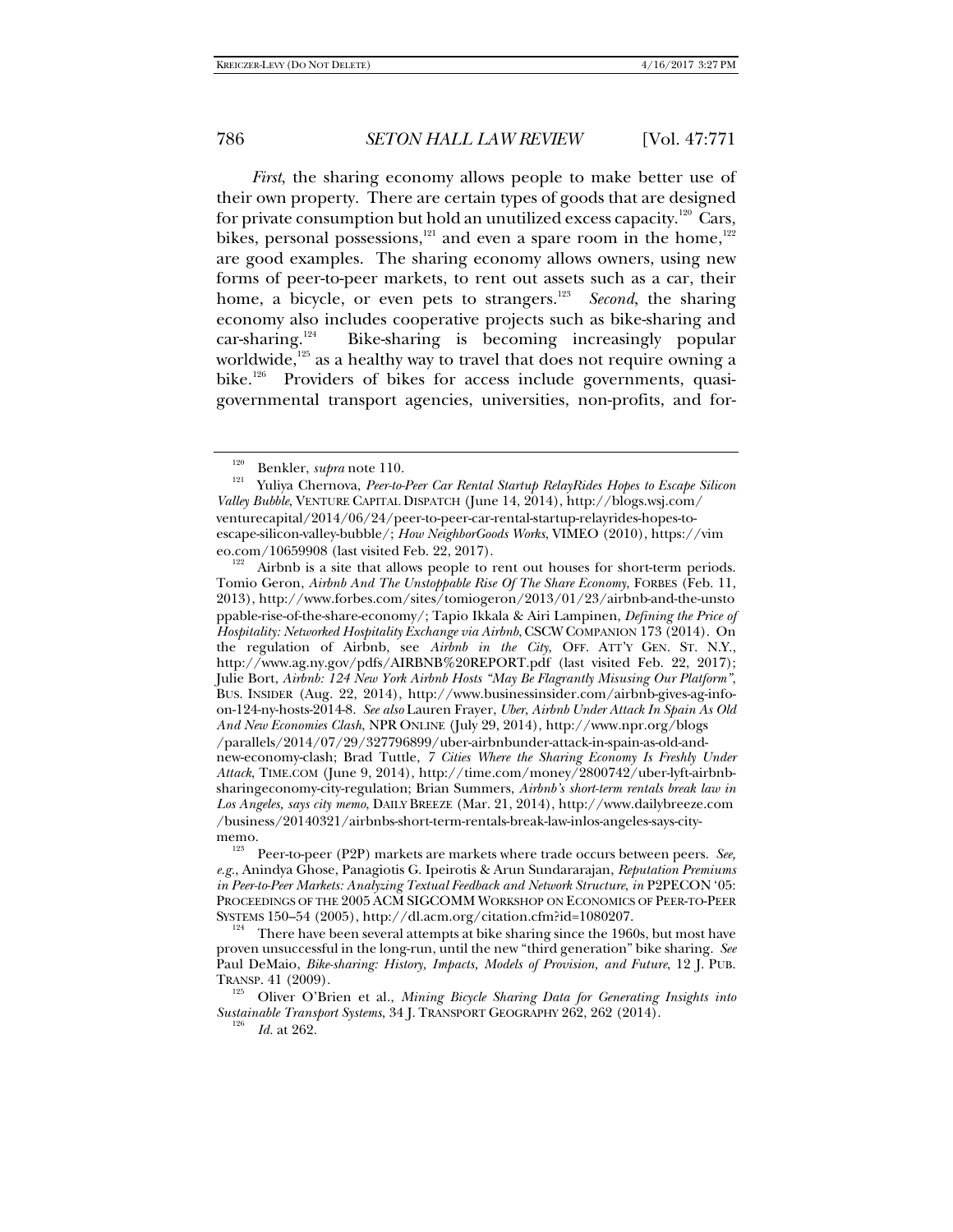profits.<sup>127</sup> Users include commuters, leisure users who bicycle for fun and exercise, and tourists.<sup>128</sup> A *third* type of sharing economy transactions includes lending, bartering, and swapping.<sup>129</sup> These transactions do not include access but instead are about an exchange of ownership. *Fourth*, the sharing economy involves neighborhoodbased cooperative endeavors designed to foster trust and cooperation.<sup>130</sup> These include, for example, tool, toy, and clothing libraries<sup>131</sup> and community gardens.<sup>132</sup> *Fifth*, many companies now offer services that are based on use and access rather than ownership and possession.133 A *sixth* example of the sharing economy includes people who share their time, skills, and expertise. $134$ 

All these transactions are becoming prevalent in everyday life. Notable consumer researchers argue that the rise of collaborative consumption has led to a decline in the symbolic significance of ownership,<sup>135</sup> and that access-based consumption allows flexibility and adaptability, creating a different relationship with possession that is

 Johnson, *supra* note 130 ("[N]o longer just places to get a drill when you need one . . . [but rather] neighborhood hubs offering classes, community building spaces, workshops and a variety of tools ranging from belt sanders to lawnmowers and more."). 132 Efrat Eizenberg, *The Changing Meaning of Community Space: Two Models of NGO* 

*Management of Community Gardens in New York City*, 36 INT'L J. URB. & REG. RES. 106 (2012); Jane E. Schukoske, *Community Development Through Gardening: State and Local Policies Transforming Urban Open Space*, 3 N.Y.U. J. LEGIS. & PUB. POL'Y 351 (2000); Joan Twiss et al., *Community Gardens: Lessons Learned From California Healthy Cities and Communities*, 93 AM. J. PUB. HEALTH 1435 (2003).

<sup>133</sup> Belk, *You are what you can access, supra* note 16. This is particularly common in the car-sharing business. Automobile manufacturers are buying or starting car-sharing enterprises such as Zipcar (Avis) and Car2Go (Benz). *See also* Jörg Firnkorn & Martin Müller, *Selling Mobility Instead of Cars: New Business Strategies of Automakers and the Impact on Private Vehicle Holding*, 21 BUS. STRATEGY & ENV'T 264 (2012) (indicating that the number of private vehicles is dropping due to consumer preferences).

<sup>134</sup>*See, e.g*., Catherine Lee Rassman, *Regulating Rideshare Without Stifling Innovation: Examining the Drivers, the Insurance "Gap," and Why Pennsylvania Should Get on Board*, 15 PITTSBURGH J. TECH. L. & POL'Y 81 (2014); Janelle Orsi, *The Sharing Economy Just Got Real*, SHAREABLE (Sept. 16, 2013), http://www.mayorsinnovation.org/images/upload s/pdf/3.The\_Sharing\_Economy\_Just\_Got\_Real.pdf; Brad Stone, *My Life as a TaskRabbit*, BLOOMBERG (Sept. 13, 2012, 4:37 PM), https://www.bloomberg.com/new  $s/ \mathrm{articles}/2012$ -09-13/my-life-as-a-taskrabbit.

 Bardhi & Eckhardt, *supra* note 14; Belk, *You are what you can access*, *supra* note 16.

<sup>127</sup> DeMaio, *supra* note 124, at 45. 128

O'Brien et al., *supra* note 125, at 262, 267, 269.

*See generally* Juho Hamari et al., *The Sharing Economy: Why People Participate in* 

*Collaborative Consumption*, 67 J. ASS'N INFO. SCI. & TECH. 2047 (forthcoming 2016). 130 Christopher D. Cook, *Seed Libraries Fight for the Right to Share*, SHAREABLE (Feb. 11, 2015), http://www.shareable.net/blog/seed-libraries-fight-for-the-right-to-share; Cat Johnson, *The Tool Library Movement Gains Steam*, SHAREABLE (Jan. 29, 2014), http://www.shareable.net/blog/the-tool-library-movement-gains-steam.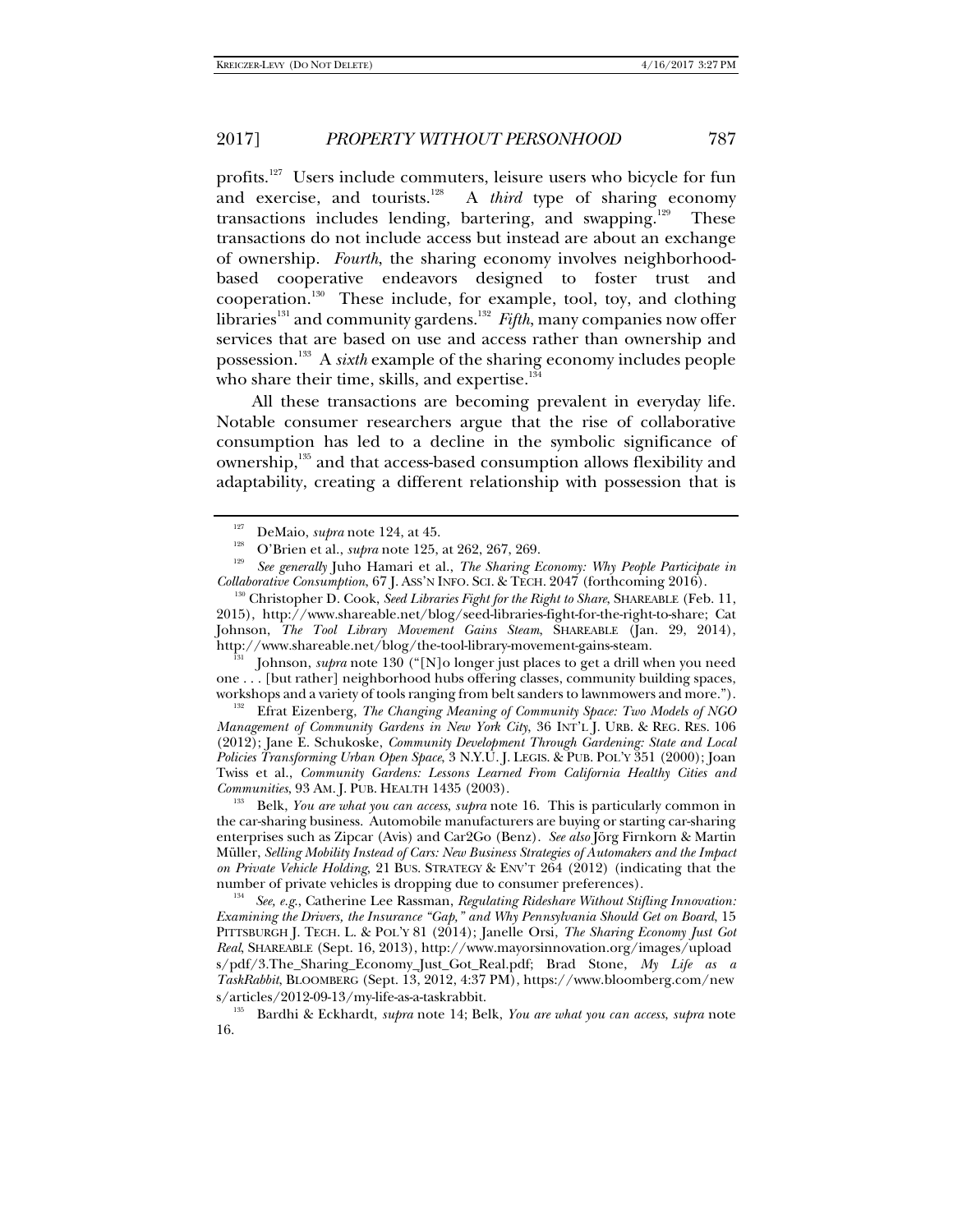termed "liquid."136

Global nomadism, the voluntary mobility of elite workers that is "characterized by serial relocations, frequent short-term international travel, and deterritorialization,"137 has also contributed to the decline of ownership and attachment to possessions.<sup>138</sup> Global mobility has become a common phenomenon in a globalized world, which builds on the demand for skilled labor in the global economy.<sup>139</sup> Fleura Bardhi, Giana Eckhardt, and Eric Arnould found global nomads to have a liquid relationship to possessions that is detached, flexible, temporal, and situational.<sup>140</sup>

Globalization and changing consumption modes serve as the background to the rise of access. This Article focuses on three performances of access in contemporary society: peer-to-peer access, community lending libraries, and a mobility-based flexible lifestyle.

Peer-to-peer markets allow owners to rent out personal property to casual users.<sup>141</sup> Users choose to access instead of own. Many types of property are being rented out, from personal vehicles<sup>142</sup> to bikes, ladders, and lawnmowers.<sup>143</sup> One can even casually spend time with a dog via *BorrowMyDoggy*; users can therefore choose to use John's car today and Jane's car next week.<sup>144</sup>

A more communal form of access to property is found in community lending libraries. For example, toy lending libraries allow children and their parents to borrow toys, games, and puzzles.<sup>145</sup> Instead of buying toys, a child exchanges toys every few weeks. $146$ Parents typically assist the librarian and enjoy joint activities.<sup>147</sup>

 Tool libraries allow people to borrow various tools, and occasionally serve as a common working space.<sup>148</sup> Clothing libraries

<sup>&</sup>lt;sup>136</sup> Bardhi et al., *supra* note 15.<br><sup>137</sup> Bardhi et al., *supra* note 15, at 2.<br>*1*<sup>38</sup> *Id*.

<sup>&</sup>lt;sup>139</sup> Aihwa Ong, *Please Stay: Pied-a-Terre Subjects in the Megacity*, 11 CITIZENSHIP STUD. 83 (2007); JOHN URRY, MOBILITIES (2007).<br><sup>140</sup> Bardhi et al., *supra* note 15, at 2.

<sup>&</sup>lt;sup>141</sup> See Ghose, *supra* note 123. 1<sup>42</sup> *See* GET AROUND INC., https://www.getaround.com (last visited Jan. 4, 2017); JUSTSHAREIT, www.justshareit.com (last visited Jan. 4, 2017); TURO, https://www.turo. com (last visited Jan. 4, 2017).<br><sup>143</sup> See NEIGHBORGOODS, www.neighborgoods.net (last visited Jan. 4, 2017).

<sup>&</sup>lt;sup>144</sup> BORROW MY DOGGY, www.borrowmydoggy.com (last visited Jan. 8, 2017).<br>
<sup>145</sup> Ozanne & Ballantine, *supra* note 19, at 488. 146 *Id.* 

*Id.* <sup>147</sup> *See, e.g.*, KARORI TOY LIBRARY, http://www.karoritoylibrary.org.nz/belonging (last visited Jan. 4, 2017).

Johnson, *supra* note 130.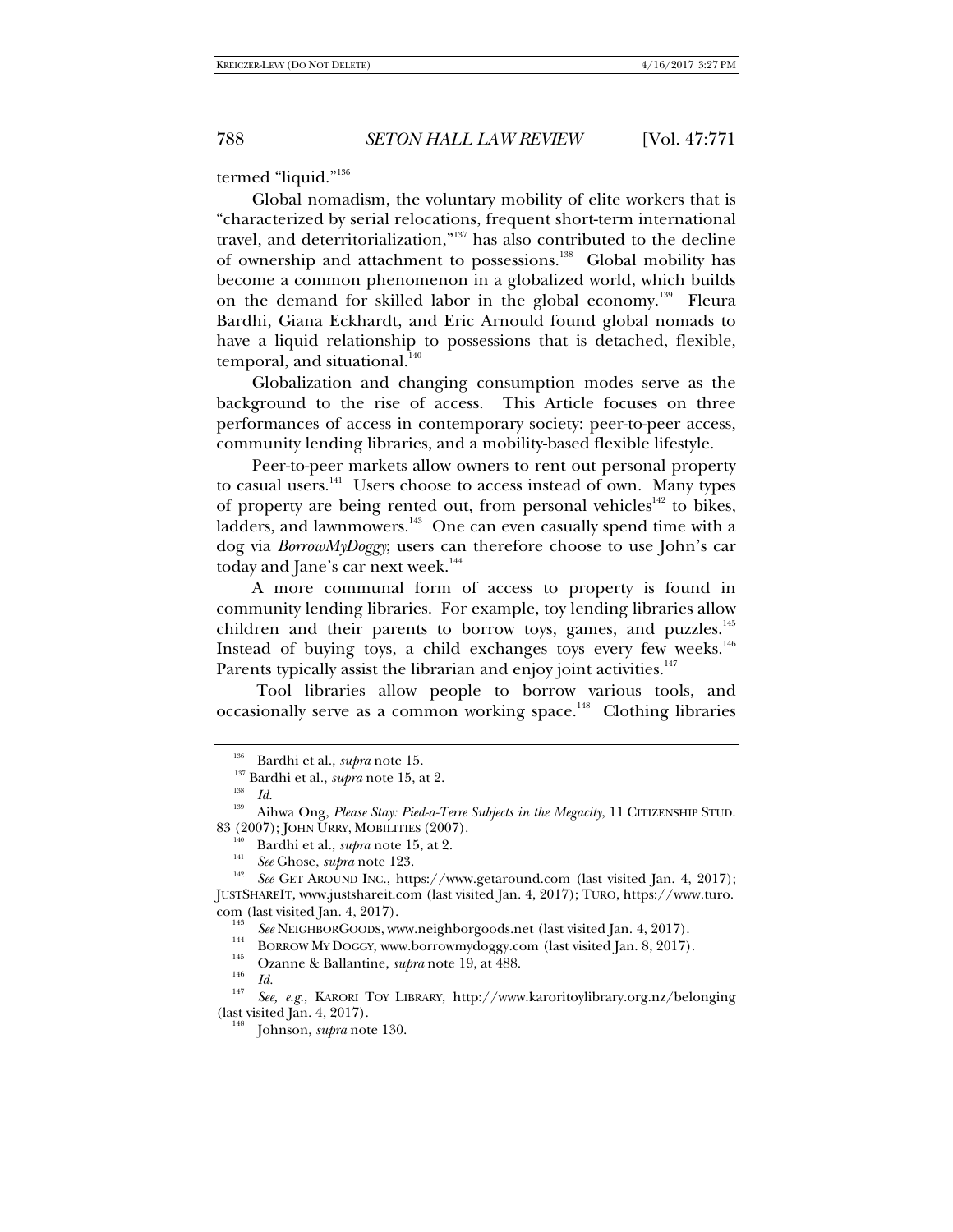allow members to borrow clothes for free or for a membership fee, and satisfy the desire for diversity and novelty in fashion without overspending and overconsuming.<sup>149</sup>

Finally, access as a lifestyle choice is manifested in a new urbanplanning modality. WeWork, a company that provides a collaborative workplace, has recently launched a housing project that supports a flexible lifestyle.<sup>150</sup> These projects, simply termed "WeLive," provide micro-housing units that are completely furnished, including kitchenware and dishes, linens and bedding, and offer month-tomonth leases.<sup>151</sup> The units are small but there are common areas and common activities.<sup>152</sup>

Developers of micro-units generally assume that the people who use them will spend considerable time outside the home.<sup>153</sup> In particular, developers assume that dwellers will not own cars but instead depend on a sharing mechanism.<sup>154</sup> According to John Infranca, "[a] few recent micro-unit developments have successfully negotiated substantial reductions to the required on-site parking in exchange for providing car and bike sharing."155 Micro-units in general and the month-to-month lease offered by WeLive in particular accommodate a flexible lifestyle. Dwellers are not attached to their home, do not own a car, and can easily relocate. Access supports and accommodates this lifestyle.

Finally, although access is a rising phenomenon, even users who enthusiastically participate in the sharing economy have a strong

<sup>&</sup>lt;sup>149</sup> On clothing libraries, see Vedra Korobar, The Interconnection of Sustainability and Collaborative Consumption: A Case Study of Clothing Libraries (Spring 2013) (unpublished M.S. thesis, Lund University) (on file with Lund University library system), http://lup.lub.lu.se/luur/download?func=downloadFile&recordOId=3800 323&fileOId=3800324. 150 *See* Katherine Clarke, *"Dorm" Is the New Norm: Communal Living Spaces Offer Short-*

*term Deals for Young Professionals*, N.Y. DAILY NEWS (Mar. 19, 2015, 4:33 PM), http://www.nydailynews.com/life-style/real-estate/nyc-commune-style-microapartment-communities-article-1.2148150; WELIVE, https://www.welive.com (last

visited Jan. 4, 2017). 151 *See* Clarke, *supra* note 150*. See also* David Friedlander, *WeLive Marries Micro-Apartments, Coworking, Magic*, LIFE EDITED (July 28, 2014), http://lifeedited.com/weli ve-marries-micro-apartments-coworking-magic; Daniel J. Sernovitz, *Work Where You Live? For WeWork Fans, There's a Place for that in Crystal City*, WASHINGTON BUS. J. (Mar. 16, 2015, 5:24 PM), http://www.bizjournals.com/washington/breaking\_ground/201 5/03/work-where-you-live-for-wework-fans-theres-a-place.html. 152

Clarke, *supra* note 150. *See* John Infranca, *Spaces for Sharing: Micro Units Amid the Shift from Ownership to Access*, 43 FORDHAM URB. L.J. 1, 21 (forthcoming 2017).

 $\frac{^{153}}{^{154}}$  *Id.* at 7.

<sup>155</sup> *Id.* at 17.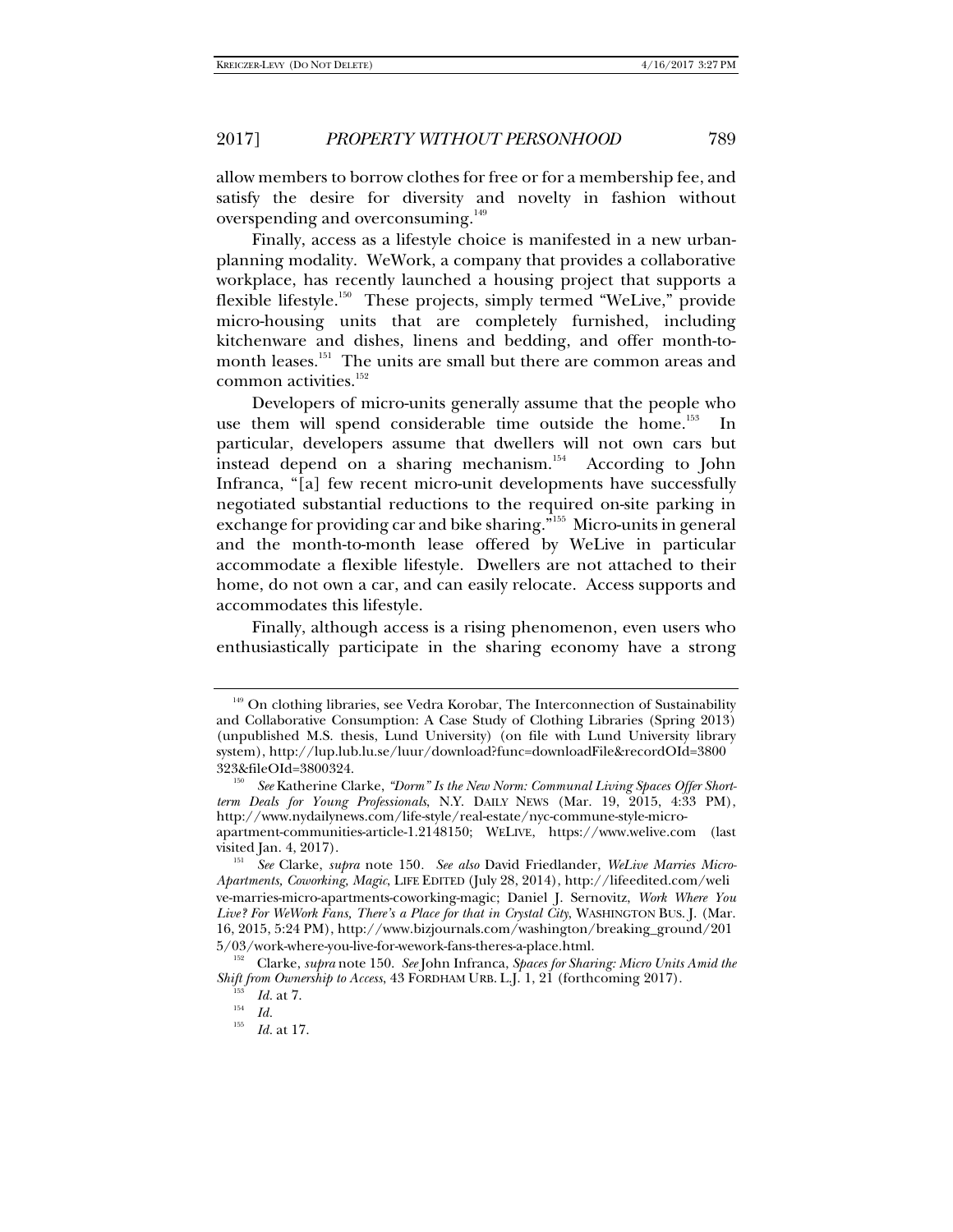preference for ownership in some cases.<sup>156</sup> The tendency towards ownership is strong in four categories: (1) intimate possessions, such as a toothbrush; (2) frequently used objects—for example, a television; (3) objects with emotional attachment, such as heirlooms; and (4) the home.<sup>157</sup> It is therefore important to note that no paradigm change has occurred overthrowing ownership, and with it personhood and stability; instead, we are witnessing the gradual and important emergence of a more nuanced set of consumer choices.

### B. *Motivations for Access*

A number of empirical studies have examined the motivations for participation in the sharing economy.<sup>158</sup> These studies often refer to access as a primary example of collaborative consumption.<sup>159</sup>

A prominent study explored four motivations of online participants in the sharing economy: sustainability, enjoyment, economic benefits, and reputation.<sup>160</sup> The study links motivations to perception of the sharing economy and to intentions of use. It found that although sustainability and enjoyment affect the attitude towards the sharing economy, the economic benefits of saving time and money are most likely to affect use intentions.<sup>161</sup>

Cait Lamberton and Randell Rose study access from a marketing perspective, presenting a case of companies offering access services such as commercial car sharing.<sup>162</sup> They look into the costs and benefits of access. Costs include membership fees, learning to use new vehicles, and search costs.<sup>163</sup> In addition, there is risk of consumer rivalry over a limited supply of assets.<sup>164</sup> The benefits include the value of use, flexibility, saving on storage costs, and the psychological

<sup>156</sup> *See* Cornelia Grimshorn & Marlene Jordan, Ownership: A Challenged Consumer Ideal (May 27, 2015) (unpublished M.Sc. thesis, Lund University) (on file with Lund University library system), http://lup.lub.lu.se/luur/download?func=dow nloadFile&recordOId=5468892&fileOId=5468905. 157 *Id.* at 29–30. 158 *See* Bardhi & Eckhardt, *supra* note 14; Hamari et al., *supra* note 129; Lamberton

<sup>&</sup>amp; Rose, *supra* note 13; Ozanne & Ballantine, *supra* note 19; Grimshorn & Jordan, *supra*

 $\frac{159}{160}$  *See supra* note 158.

 $^{160}$  Hamari et al., *supra* note 129.

*Id.* at 2047. Sustainability did not affect use intentions, but enjoyment did have some effect. *Id.* On the other hand, economic benefits had no effect on attitudes towards the sharing economy. *Id.* 

<sup>&</sup>lt;sup>163</sup> Lamberton & Rose, *supra* note 13.<br> *Id.* at 111.

*Id*. at 109.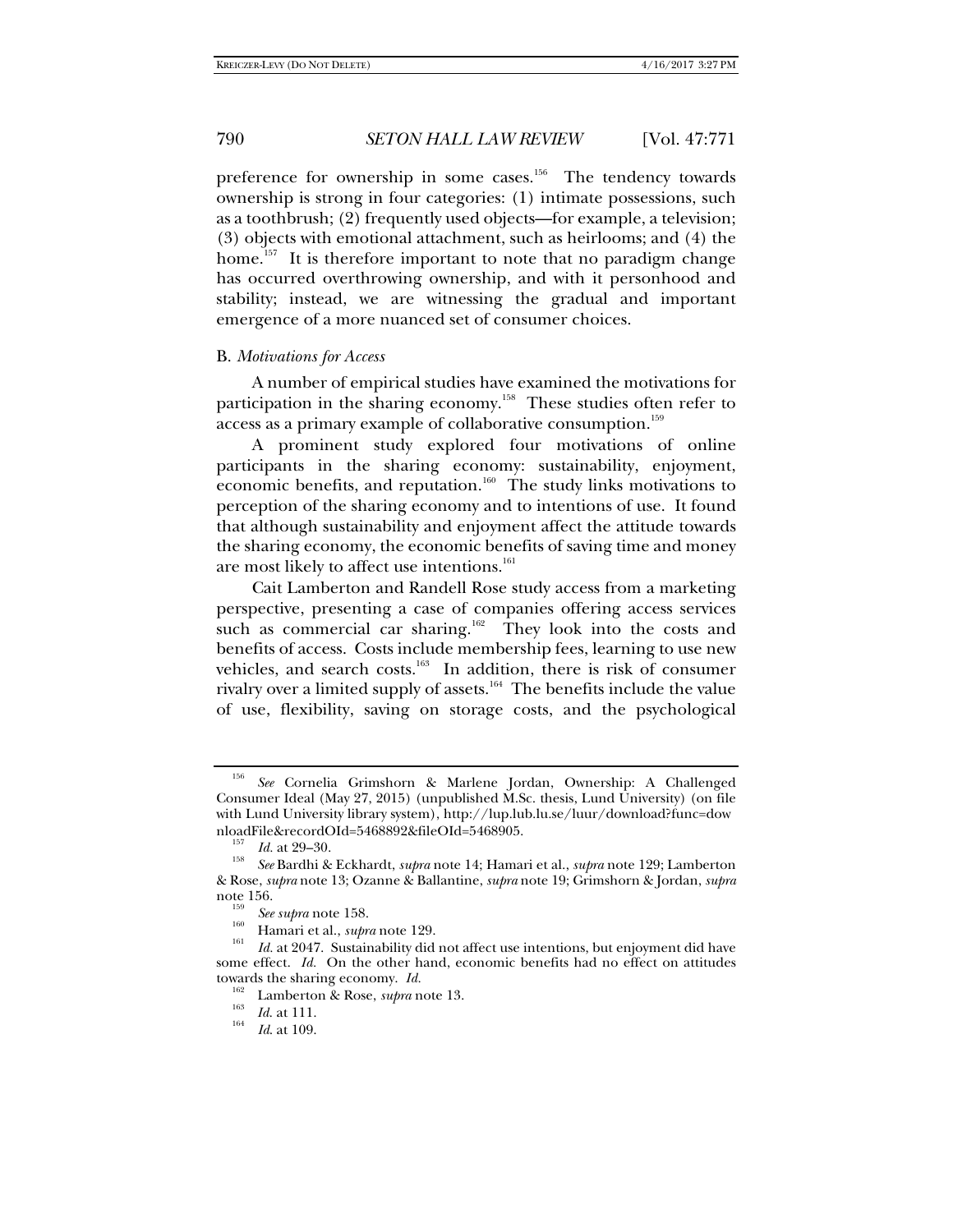benefits of pursuing an anti-industry agenda.<sup>165</sup>

Studies on lending libraries show a more diverse set of motivations.<sup>166</sup> They point to advantages that are specific to more communal forms of access. A qualitative study of clothing libraries in Sweden found that users identify with specific garments even if they do not own them.<sup>167</sup> In addition, they identify with the project itself.<sup>168</sup> They feel that borrowing clothes from a library specializing in quality clothes makes them unique, unlike more traditional shoppers.<sup>169</sup> Furthermore, users strive to be sophisticated consumers and ecologically conscious.<sup>170</sup>

Lucie Ozanne and Paul Ballantine examined the social and communal function of community-based toy libraries.<sup>171</sup> They identified four types of participants: the socialites who value the social and communal benefits of toy libraries, market avoiders, anticonsumers, and passive members.172 To conclude, motivations for access include not only saving costs but also flexibility and sociability.

## C. *Access: Property Without Personhood*

### 1. Access as Flexibility and Detachment

Access is an alternative to ownership that allows for flexibility and fluidity. It breeds detachment to possession and focuses on functionality. This characteristic should prompt scholars to re-evaluate the role of property as personhood. The intricate relationship between access and property as personhood has yet to be explored.

Times have changed. Personality and self-expression are shaped and communicated in various mediums. Online social networks are a prominent example.<sup>173</sup> Rachel Botsman and Roo Rogers further explain: "As our online 'brands' define 'who we are' and 'what we like,' actual ownership becomes less important than demonstrating use or use by association. We can now show status, group affiliation, and belonging without necessarily having to buy physical objects."<sup>174</sup>

Along with the rise of social networks, there is a change in lifestyle.

<sup>&</sup>lt;sup>165</sup> *Id.* at 111.<br><sup>166</sup> Ozanne & Ballantine, *supra* note 19; Grimshorn & Jordan, *supra* note 156.

<sup>&</sup>lt;sup>167</sup> Grimshorn & Jordan, *supra* note 156, at 35.<br> *Id.* at 36.<br> *Id.* at 37.<br> *Id.* at 33.

<sup>&</sup>lt;sup>I71</sup> Ozanne & Ballantine, *supra* note 19.<br><sup>I72</sup> Id. at 485.

<sup>&</sup>lt;sup>173</sup> BOTSMAN & ROGERS, *supra* note 10, at 98.

*Id.*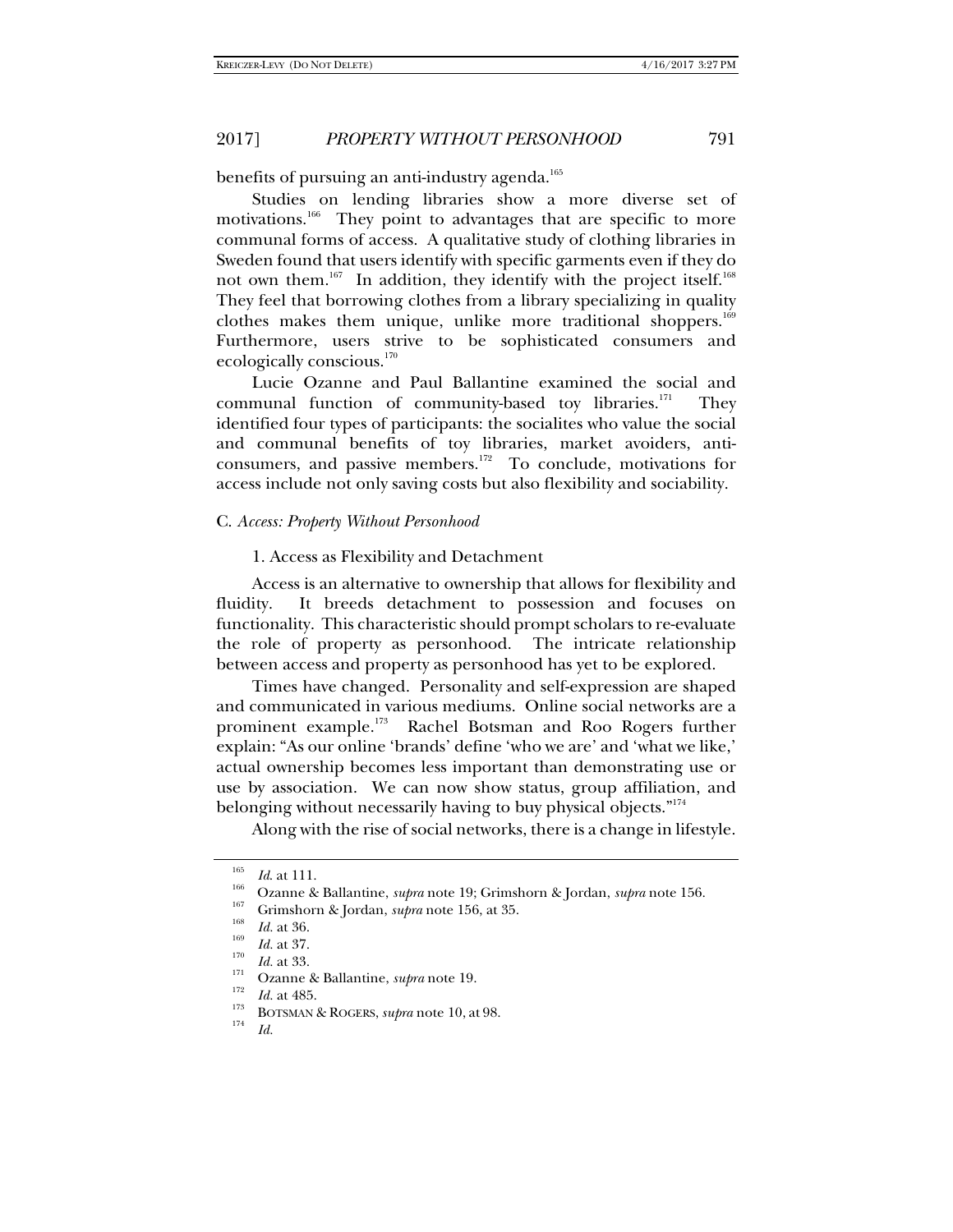The Y-generation, or millennials, consists of people born after 1981.<sup>175</sup> Millennials are technologically savvy and frequent technology users from a young age.<sup>176</sup> As a generation, they experienced years of prosperity followed by an era of economic uncertainty and violence.<sup>177</sup> They own less property.<sup>178</sup> In addition, millennials prefer flexibility over security.<sup>179</sup> They prioritize choice and instant availability of customized products.<sup>180</sup> All these factors contribute to this All these factors contribute to this generation's enthusiastic participation in the sharing economy and the inclination to favor access over ownership.<sup>181</sup>

Access fits well with the tendency towards flexibility and an assetlight lifestyle.<sup>182</sup> As opposed to the vision of property as shaping and reflecting personhood,<sup>183</sup> access is a choice to use without attachment.<sup>184</sup> Its primary function as an alternative to ownership is to allow fluidity and the ability to experiment.<sup>185</sup> Toys may be the perfect example. Toys are usually associated with one's identity.<sup>186</sup> They foster

<sup>178</sup> Ann Hayek, *How Millennials Are Driving the Sharing Economy*, MARKET REALIST (Mar. 1, 2016, 1:06 PM), http://marketrealist.com/2016/03/millennials-drivingsharing-economy/.

<sup>179</sup> Richey Piiparinen et al., *The Fifth Migration: A Study of Cleveland Millennials* 9–10 (Cleveland State Univ. Urban Publ'ns, Working Paper No. 1338, 2016), http://engagedscholarship.csuohio.edu/urban\_facpub/1338. *See also* Bolton et al., *supra* note 175.<br><sup>180</sup> Piiparinen et al., *supra* note 179.

<sup>181</sup> Hayek, *supra* note 178.<br><sup>182</sup> *Id.* 

 *Compare* Donald W. Ball, *Toward a Sociology of Toys: Inanimate Objects, Socialization, and the Demography of the Doll World*, 8 SOC. Q. 447 (1967) (emphasizing the importance of toys in the socialization process), *with* Joel Best, *Too Much Fun: Toys as Social Problems and the Interpretation of Culture*, 21 SYMBOLIC INTERACTION 197 (1998) (criticizing the attribution of toys to identity, and the focus on objects rather than actors).

<sup>175</sup> Ruth N. Bolton et al., *Understanding Generation Y and their Use of Social Media: A Review and Research Agenda*, 24 J. SERV. MGMT. 245, 247 (2013).

*Id.* at 257. *See also* Jeongdoo Park & Dogan Gursoy, *Generation Effects on Work Engagement Among U.S. Hotel Employees*, 31 INT'L J. HOSPITALITY MGMT. 1195 (2012). 177 Bolton et al., *supra* note 175, at 257. Susan Eisner, *Managing Generation Y*, S.A.M.

ADVANCED MGMT. J. 4, 6 (2005) (internal citations omitted) ("Though it is the most affluent generation, some 16% of Gen Y grew up or is growing up in poverty. In its post-Columbine, post-9/11, 24-hour media world, this latest generation has seen more at an earlier age than prior generations have seen.").

<sup>183</sup>

<sup>&</sup>lt;sup>183</sup> *See* discussion *supra* Part I.<br><sup>184</sup> Bardhi & Eckhardt, *supra* note 14, at 881 ("Instead of buying and owning things, consumers want access to goods and prefer to pay for the experience of temporarily accessing them.").

<sup>&</sup>lt;sup>185</sup> Id. at 890 ("[O]ur informants talked of the lifestyle freedom experienced because car sharing allows them to experiment and try different or new car models that they would not have a chance to otherwise.").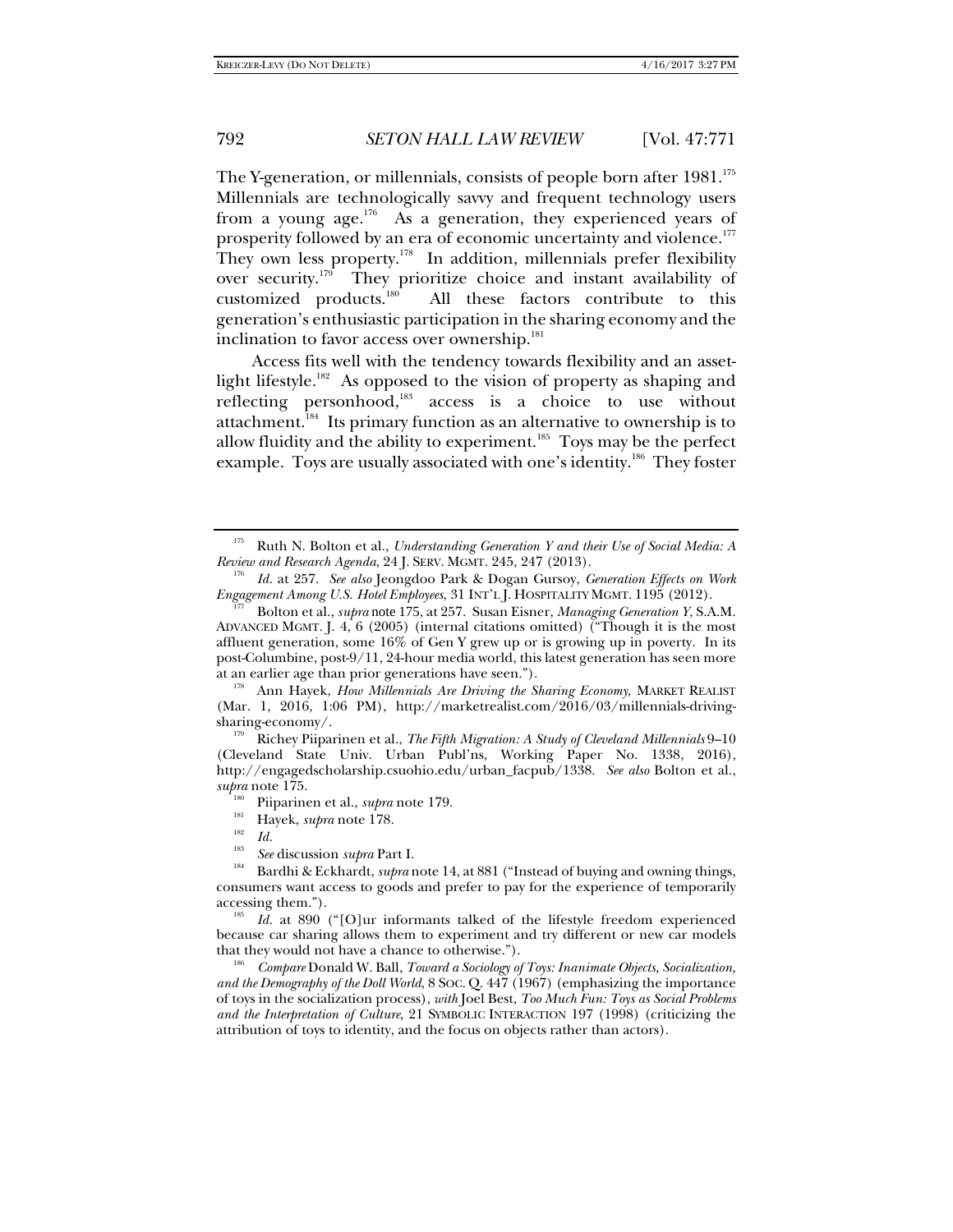gender<sup>187</sup> and racial identification,<sup>188</sup> and reflect personality traits such as a tendency towards activity, imagination, or puzzle solving.<sup>189</sup> Because toys and identity are perceived as linked, parents may be reluctant to spend money on unconventional toy choices.<sup>190</sup> Simply put, they are afraid to buy toys their child will ultimately choose not to play with.191 Moreover, children may be apprehensive that a certain toy may reflect a different personality that they do not necessarily endorse.<sup>192</sup> For example, "[w]hen children are given a choice of a variety of gender-typed and non-gender-typed toys, children (especially boys) often choose toys based on gender associations."193

Access creates a different behavioral pattern. When children exchange toys in a toy lending library, there is no declaration of identification and no financial commitment.<sup>194</sup> Children are more open to experimentation. As previously mentioned, boys are willing to try toys associated with girls and less active children become more physical in their play.195 This point is not purely empirical but rather theoretical. It stresses the potential benefit of decoupling property use from personhood. Once property is understood for its use function<sup>196</sup> instead of its association with the self, $197$  there is more room for exploration and change.

Adults also need to experiment and push the boundaries of their

the selection of toys for a child). 190 Lucie K. Ozanne & Julie L. Ozanne, *Parental Mediation of The Market's Influence on Their Children: Toy Libraries as Safe Havens*, http://www.marketing.pamplin.vt.edu/ facultyFolder/julieOzanne/01socialwebsite/professional/conference%20papers%20 and%20sessions/2009%20Academy%20of%20Marketing%20Parental%20Mediation %20of%20Market's%20Influence%20on%20their%20children.htm (last visited Feb. 22, 2017) (noting that "because there was no financial commitment to borrowing toys, the parents imposed few restrictions").

<sup>191</sup> *Cf.* Fisher-Thompson et al., *supra* note 189.<br>
<sup>192</sup> *Cf.* Ball, *supra* note 186.

<sup>&</sup>lt;sup>187</sup> Elizabeth Sweet, Boy Builders and Pink Princesses: Gender, Toys, and Inequality over the Twentieth Century (2013) (Ph.D. dissertation, University of California, Davis).

Erika Engstrom, *Toys and Games: Racial Stereotypes and Identity*, *in* ENCYCLOPEDIA OF GENDER IN THE MEDIA 393 (Mary Kosut ed., 2012) (critically examining racial representation in dolls).

*Cf.* Donna Fisher-Thompson et al., *Toy Selection for Children: Personality and Toy Request Influences*, 33 SEX ROLES 239 (1995) (studying gender roles and personalities in

Erica S. Weisgram et al., *Pink Gives Girls Permission: Exploring the Roles of Explicit Gender Labels and Gender-Typed Colors on Preschool Children's Toy Preferences*, 35 J. APPLIED

<sup>&</sup>lt;sup>194</sup> *Cf.* Bardhi & Eckhart, *supra* note 14.<br>Ozanne & Ballantine, *supra* note 19.

Ozanne & Ballantine, *supra* note 19. 196 *Cf.* Dyal-Chand, *Useless Property*, *supra* note 100. 197

*See supra* Part I.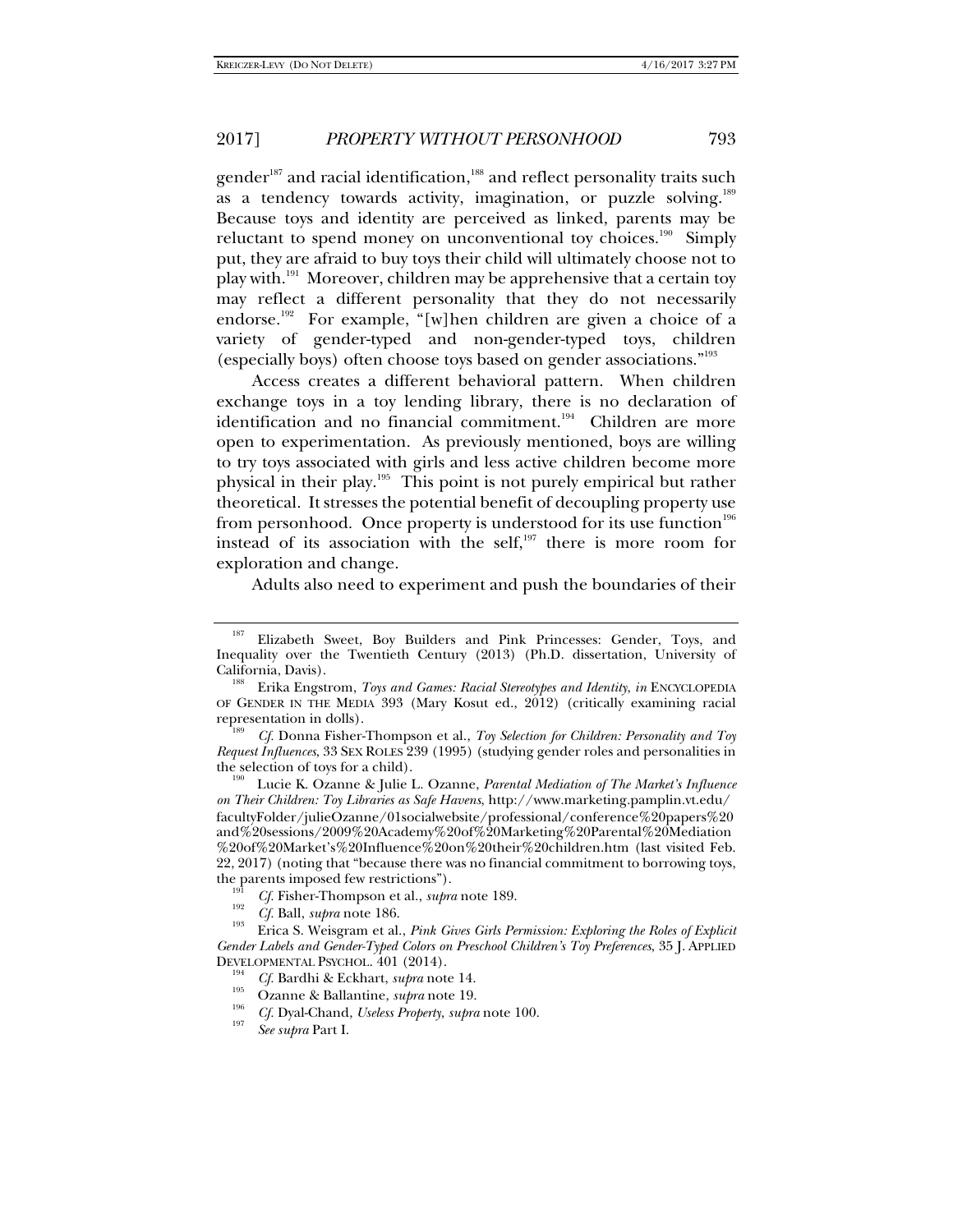identity. Tool libraries allow people who are not skilled to learn and experiment with fixing household appliances or personal vehicles.<sup>198</sup> The learning environment and the freedom from financial commitment support this type of experimentation.<sup>199</sup>

Another example is pets. Although the concept of access to pets may seem confusing, BorrowMyDoggy is a game changer. It helps match dog owners and dog lovers who want to spend time with a dog without the long-term commitment.<sup>200</sup> One can contemplate getting a  $\log$ , or just spend time with a dog casually for a day or an evening.<sup>201</sup> The activity could serve as a hobby or an opportunity to do more exercise.<sup>202</sup> All these benefits facilitate change with no strings attached.

These benefits potentially involve a variety of personal property, depending on a person's needs and preferences. Access can support detachment from car models and dis-identification with personal vehicles<sup>203</sup> or household possessions. However, real property is a different matter. Housing connotes stability and security.<sup>204</sup> People are less likely to experiment with permanent living arrangements. In the sphere of housing, whether as owners or as lessees, attachment and stability are prominent. $205$ 

Nonetheless, as the WeLive project shows, there is some room for

 *See Waggy Tales Testimonials, Batman, Alex, and Lexie*, BORROWMYDOGGY, https://www.borrowmydoggy.com/testimonials/batman-alex-lexie (last visited Feb. 22, 2017) (dog borrowers also enjoy having a dog part time); *Waggy Tales Testimonials, Charlie, Marion, and June*, BORROWMYDOGGY, https://www.borrowmydog

gy.com/testimonials/charlie-marion-june (last visited Feb. 22, 2017). 202 *See Waggy Tales Testimonials, Max, Josie, Alice, Sophie, and Lucy*, BORROWMYDOGGY, https://www.borrowmydoggy.com/testimonials/max-josie-alice-sophie-lucy (last

*Enough? A Psychological Overview of Money and the Middle Class*, *in* MONEY AND MIND 3, 6– 7 (Sheila Klebanow & Eugene L. Lowenkopf eds., 1991) ("For many, homeownership connotes solidity, stability, self-esteem, putting down roots, and making a commitment to oneself, or to marriage and family.").

<sup>198</sup> *See About*, TORONTO TOOL LIBR., http://torontotoollibrary.com/about-2/ (last visited Feb. 9, 2017).<br><sup>199</sup> *Cf.* Noelia Romero, *Interview with Helen, Member #65*, EDINBURGH TOOL LIBR.

<sup>(</sup>Mar. 8, 2016), http://edinburghtoollibrary.org.uk/news/. <sup>200</sup>*The BorrowMyDoggy Story*, BORROWMYDOGGY, https://www.borrowmydoggy.com

<sup>/</sup>about (last visited Feb. 22, 2017). 201

visited Feb. 22, 2017). 203 Bardhi & Eckhart, *supra* note 14. 204 KARL POLANYI, THE GREAT TRANSFORMATION 178, 187 (1944) (land "invests man's life with stability; it is the site of his habitation; it is a condition of his physical safety; it is the landscape and the seasons"). Fennell, *supra* note 100; Fox, *The Meaning of Home*, *supra* note 46; Fox, *Re-Possessing Home*, *supra* note 46; Peñalver*, Land Virtues*, *supra* note 93, at 830 ("[L]and is sufficiently stable that human transformations will remain in place almost indefinitely unless human beings actively restore the land to its prior form."). 205 Peñalver, *Land Virtues*, *supra* note 93, at 830. Sheila Klebanow, *How Much is*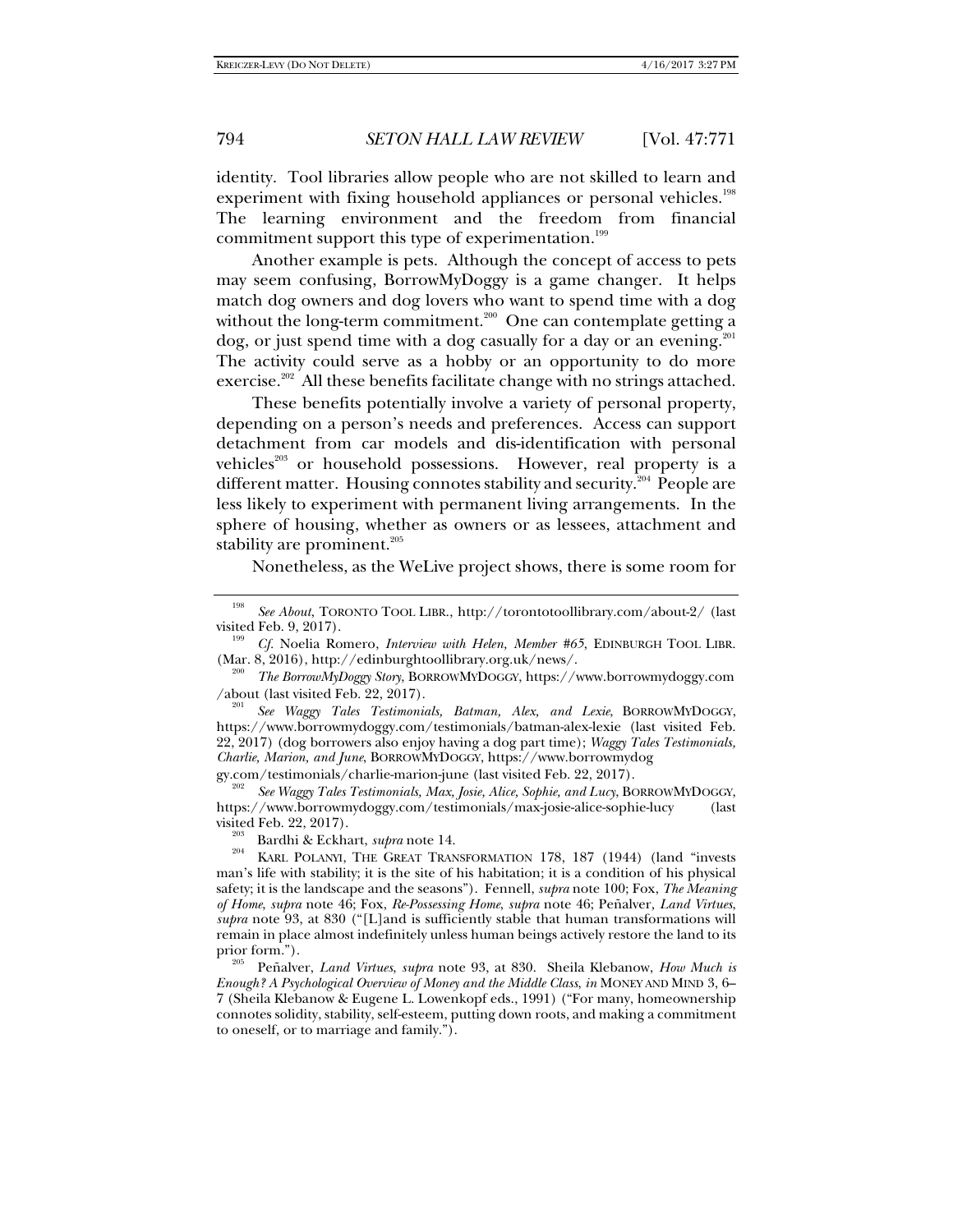experimentation in housing.<sup>206</sup> Young, unattached individuals might prefer a flexible living arrangement rather than commit to long-term leases or to homeownership.<sup>207</sup> Long-term housing is expensive and requires financial stability.<sup>208</sup> With the economic downturn and rising costs of living, there is a decrease in the ability to own a home.<sup>209</sup> Moreover, month-to-month leases foster mobility because dwellers are not tied down to a community or to their homes. This alternative is part of a lifestyle choice that includes living in a dense urban environment, $210$  using car-sharing, $211$  spending time outside the home,<sup>212</sup> and the ability to quickly move from place to place.<sup>213</sup>

All these examples point to a function of property that has yet to be fully theorized and analyzed, $214$  namely the role of property as flexibility. This is a counterintuitive argument. Because property often means attachment and connections,215 it seems implausible to associate it with flexibility and mobility. Against the background of property as stability, $216$  access as a form of property use allows detachment and fluidity. It is important to note, however, that access is not a typical property form: traditional property rights are secured by title. $217$  Even the non-formalist and progressive accounts that promote a more malleable understanding of property focus on

 Emily Compton, *Could Micro-Apartments Help Ease Austin's Housing Crunch?*, REPORTING TEX. (May 9, 2014), http://reportingtexas.com/could-micro-apartmentshelp-ease-austins-housing-crunch/ (quoting a developer who declared that micro-unit residents have few belongings, "are part of the sharing economy," and are "willing to have less space in order to live in a cool neighborhood and have access to the amenities of the city"). *See also* Nestor M. Davidson & John J. Infranca, *Sharing Economy as an* 

<sup>211</sup> Infranca, *supra* note 152.<br><sup>212</sup> Darcy Wintonyk & Lynda Steele, *A 226 Sq. Ft. Solution to Living Large in Vancouver*, CTV BRITISH COLUMBIA (Aug. 17, 2012), http://bc.ctvnews.ca/a-226-sq-ftsolution-to-living-large-in-vancouver-1.917039 ("The city is your living room. The city is your dining room. You don't need to use your own resources to recreate all that when you can just step out your door and enjoy a park, a beach, a restaurant, a café.").

- 
- <sup>213</sup> Bardhi et al., *supra* note 15.<br><sup>214</sup> *See* Kreiczer-Levy, Share, Own, Access, *supra* note 99.
- 
- <sup>215</sup> See supra Part I.<br><sup>216</sup> See Bell & Parchomovsky, *supra* note 4; Peñalver, *Land Virtues, supra* note 93.<br><sup>217</sup> See Bell & Parchomovsky, *supra* note 4. Thomas W. Merrill & Henry E. Smith,

*The Morality of Property*, 48 WM. & MARY L. REV. 1849 (2007) (describing an information cost theory of property).

<sup>206</sup> *See* Clarke, *supra* note 150. 207 *Cf*. *id.*; Eisner, *supra* note 177; Hayek, *supra* note 178. 208

*Cf.* Fennell, *supra* note 100, at 1051 ("[H]ouseholds that lack the financial wherewithal or risk tolerance to take on such a large investment simply cannot become homeowners.").

*Cf.* Christopher L. Foote, *Just the Facts: An Initial Analysis of Subprime's Role in the Housing Crisis*, 17 J. HOUSING ECON. 291 (2008).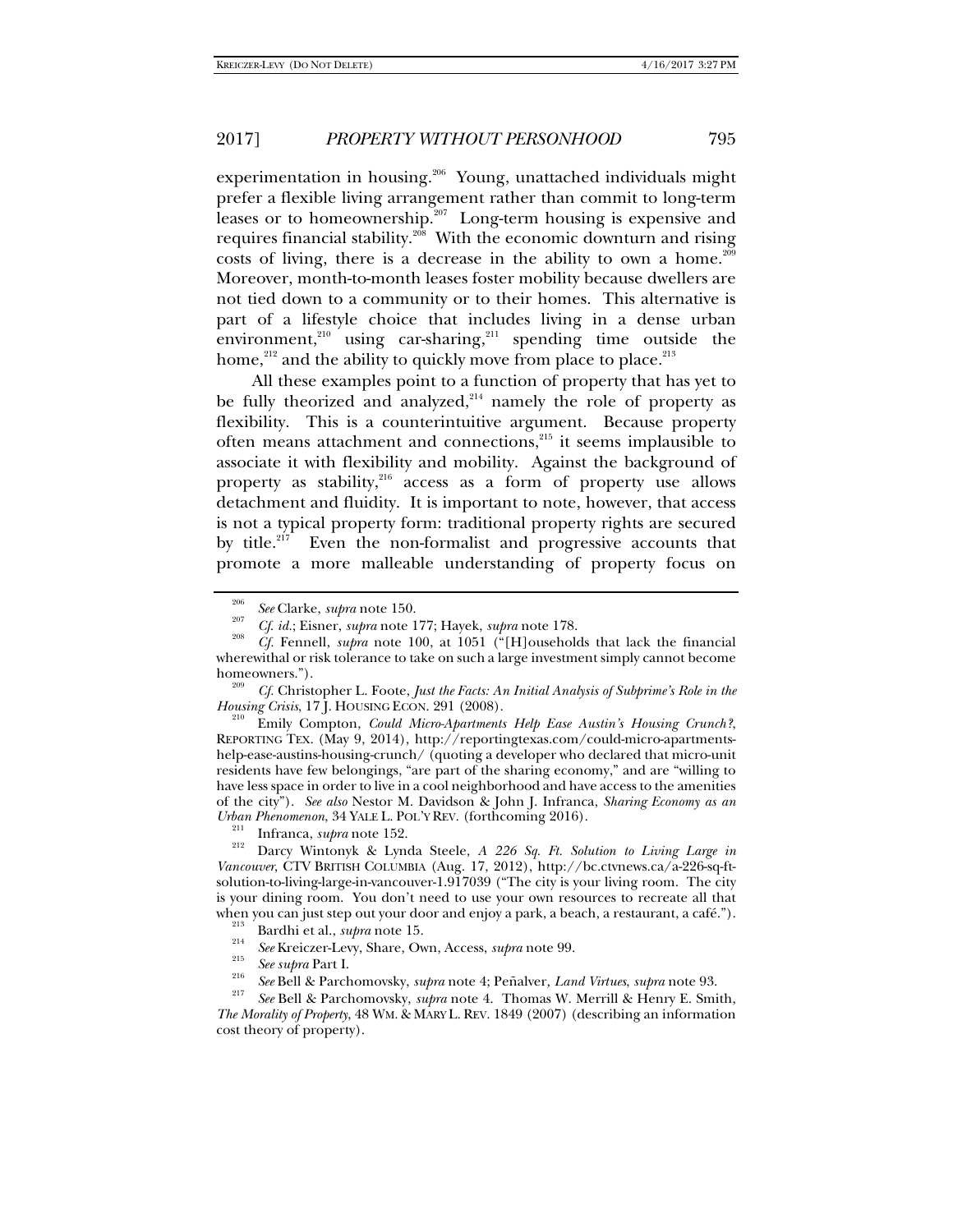attachment.<sup>218</sup> Joseph William Singer, for example, supports recognizing informal property rights based on the reliance interest.<sup>219</sup> This vision of property as attachment to a place and a community is further explained in his work:

Property gives us freedom and stability, provides a source of wealth and well-being, the bases for creative work and useful investment. Property provides a place to create a family life, to nurture friendships, to rest, and to have fun. Property allows us to be good neighbors and good citizens, and it promotes various human values, including privacy, the freedom to associate with others, religious liberty, tranquility, and peace of mind. $220$ 

In order to decouple property from attachment, so ingrained in our legal thinking, one should direct attention to property use. Access is an alternative form of *use*, and not of property *rights*. 221 Once we accept use as the relevant prism for property as personhood, we can begin to unpack the important role of property without personhood.

The role of flexibility is intricate. It is not the same as freedom. $222$ Flexibility derives from access as an alternative to ownership. As such, it allows choice as opposed to stability. Flexibility is not simply the ability to use a variety of assets. The argument is not an essentialist view of consumer choices. $223$  People are not necessarily defined by their choice to  $access;^{224}$  the claim is more nuanced. Flexibility concerns the detachment from property and the focus on use instead of continuing possession.

The choice of detachment is a relational choice as well. Property provides a place for social interaction with family and friends.<sup>225</sup> A

<sup>218</sup> *See* Gregory S. Alexander, Eduardo M. Peñalver, Joseph William Singer & Laura S. Underkuffler, *A Statement of Progressive Property*, 94 CORNELL L. REV. 743 (2009).

Joseph W. Singer, *The Reliance Interest in Property*, 40 STAN. L. REV. 611 (1988); JOSEPH W. SINGER ET AL., PROPERTY LAW: RULES, POLICIES AND PRACTICES (6th ed. 2014) (discussing informal sources of rights, reliance, social customs and norms). *See also* Shelly Kreiczer-Levy, *Informal Property Rights of Boomerang Children in the Home*, 74 MD.

L. REV. 127 (2014) [hereinafter Kreiczer-Levy, *Boomerang Children*]. 220 Joseph William Singer, *Democratic Estates: Property Law in a Free and Democratic Society*, 94 CORNELL L. REV. 1009, 1054 (2009) [hereinafter Singer, *Democratic Estates*]. 221 Dyal-Chand, *Useless Property*, *supra* note 100. 222

On property as promoting freedom, see Charles A. Reich, *The New Property*, 73 YALE L.J. 733 (1964); ARTHUR RIPSTEIN, FORCE AND FREEDOM: KANT'S LEGAL AND POLITICAL PHILOSOPHY (2009). *See also* Larissa Katz, *Ownership and Social Solidarity: A* 

*Kantian Perspective*, 17 LEGAL THEORY 119 (2011).<br><sup>223</sup> On identity and consumption, see Alan Warde, *Consumption, Identity-Formation and Uncertainty*, 28 SOC. 877 (1994).

<sup>&</sup>lt;sup>224</sup> *Cf.* Belk, *You are what you can access, supra* note 16.

Singer, *Democratic Estates*, *supra* note 220.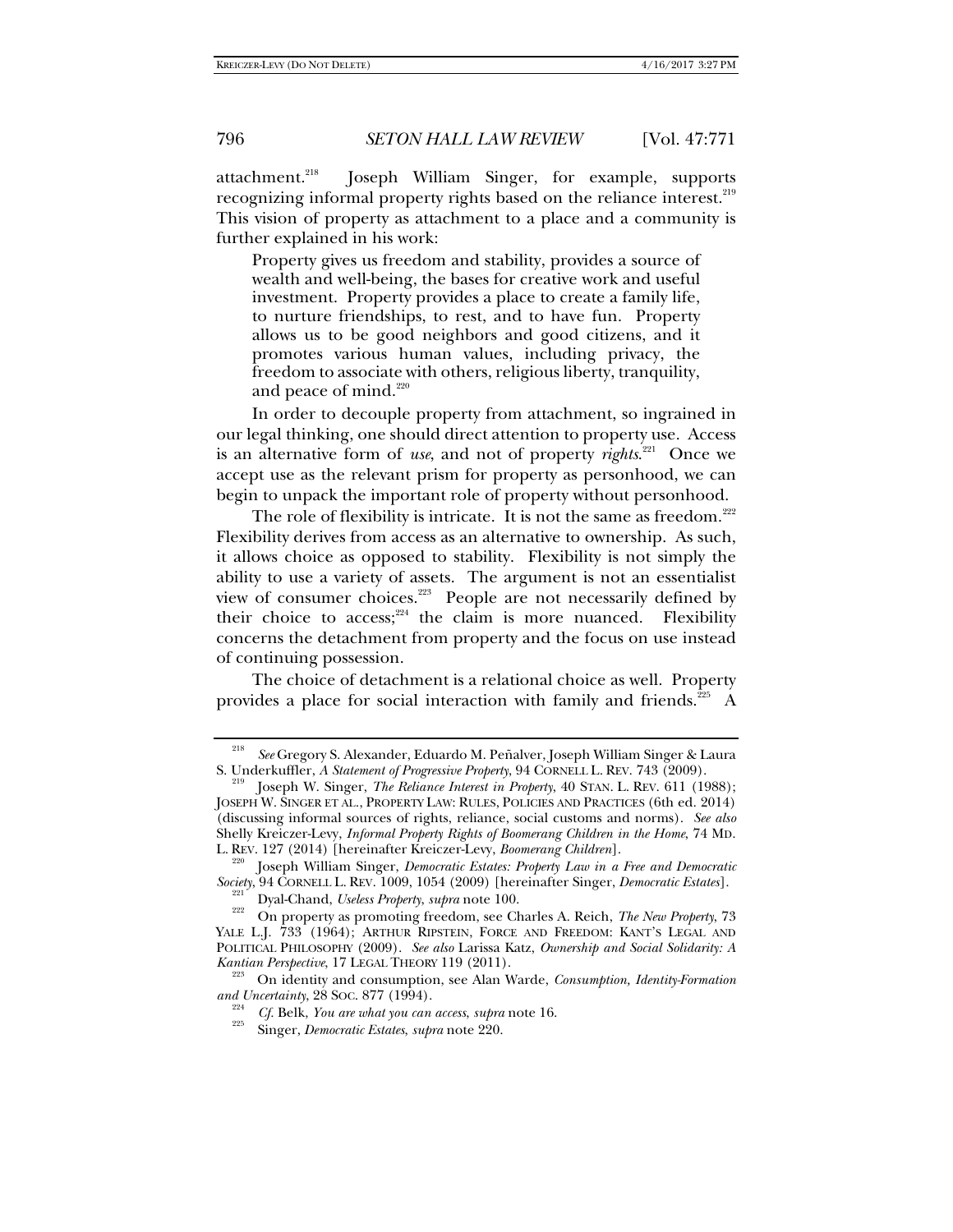stable location is important for sustaining relationships.<sup>226</sup> If property is less about personhood and stability, then ties might be looser. Yet, access can support a broader spectrum of more casual networks.<sup>227</sup>

Of course, one could argue that access can be classified as fungible property—as per Radin's taxonomy—and therefore does not present a true challenge to contemporary property theory.<sup>228</sup> However, according to Radin, both categories—fungible and personhood property—refer to property owned or leased for long periods.<sup>229</sup> Even fungible property can evoke stability and security.<sup>230</sup> More importantly, access is a choice that rejects at least partially the limiting function of property as personhood. It represents resistance to traditional notions of property.

Nonetheless, flexibility is not for everyone. Young people, especially Gen-Yers, are more inclined toward property fluidity than previous generations.<sup>231</sup> Not everyone is looking for mobility. Access as a general lifestyle choice fits the unattached. People with strong ties to the community, who have caretaking responsibilities, are likely to prefer stability.<sup>232</sup> Nonetheless, more nuanced choices will fit a variety of people. Flexibility with personal, as opposed to real, property might be more easily integrated into people's lives. At the end of the day, most people would prefer a mixture of personhood and flexibility, embracing both models of property use.<sup>233</sup>

# 2. Critiques of Property without Personhood

Access, or property without personhood, creates vulnerabilities. The Kantian notion of property focuses on independence both from other people and from the state.<sup>234</sup> Access epitomizes the opposite: it

<sup>&</sup>lt;sup>226</sup> Kreiczer-Levy, *Boomerang Children*, *supra* note 219.<br>
<sup>228</sup> *Id.* 228

<sup>&</sup>lt;sup>228</sup> *See* Kreiczer-Levy, *Consumption Property, supra* note 6, at 88.<br><sup>229</sup> Radin, *supra* note 1, at 960.

<sup>&</sup>lt;sup>230</sup> *Cf.* Bell & Parchomovsky, *supra* note 4 (discussing stability without limiting it to a particular type of property).<br>
<sup>231</sup> Piiparinen et al., *supra* note 179.

<sup>&</sup>lt;sup>232</sup> Singer, *Democratic Estates*, *supra* note 220, at 1054 (explaining the pluralist values of property, including stability and community).

<sup>&</sup>lt;sup>233</sup> Kreiczer-Levy, Share, Own, Access, *supra* note 99, at 26–27.<br><sup>234</sup> See Katz, subra pote 999, at 196 ("For Kant, all printe rich

*See* Katz, *supra* note 222, at 126 ("For Kant, all private rights are derived from our basic right to independence, which for Kant means the capacity to set and pursue our own purposes, and so the freedom not to be subject to the choices of others."); RIPSTEIN, *supra* note 222, at 91 ("[I]f someone interferes with your property, they thereby interfere with your purposiveness."). Others stress dependency or interdependency as a core feature of property. *See* HANOCH DAGAN, PROPERTY: VALUES AND INSTITUTIONS 37–57 (2011); Gregory Alexander & Eduardo Peñalver, *Properties of Communities*, 10 THEORETICAL INQ. L. 127 (2009). Relational accounts insist that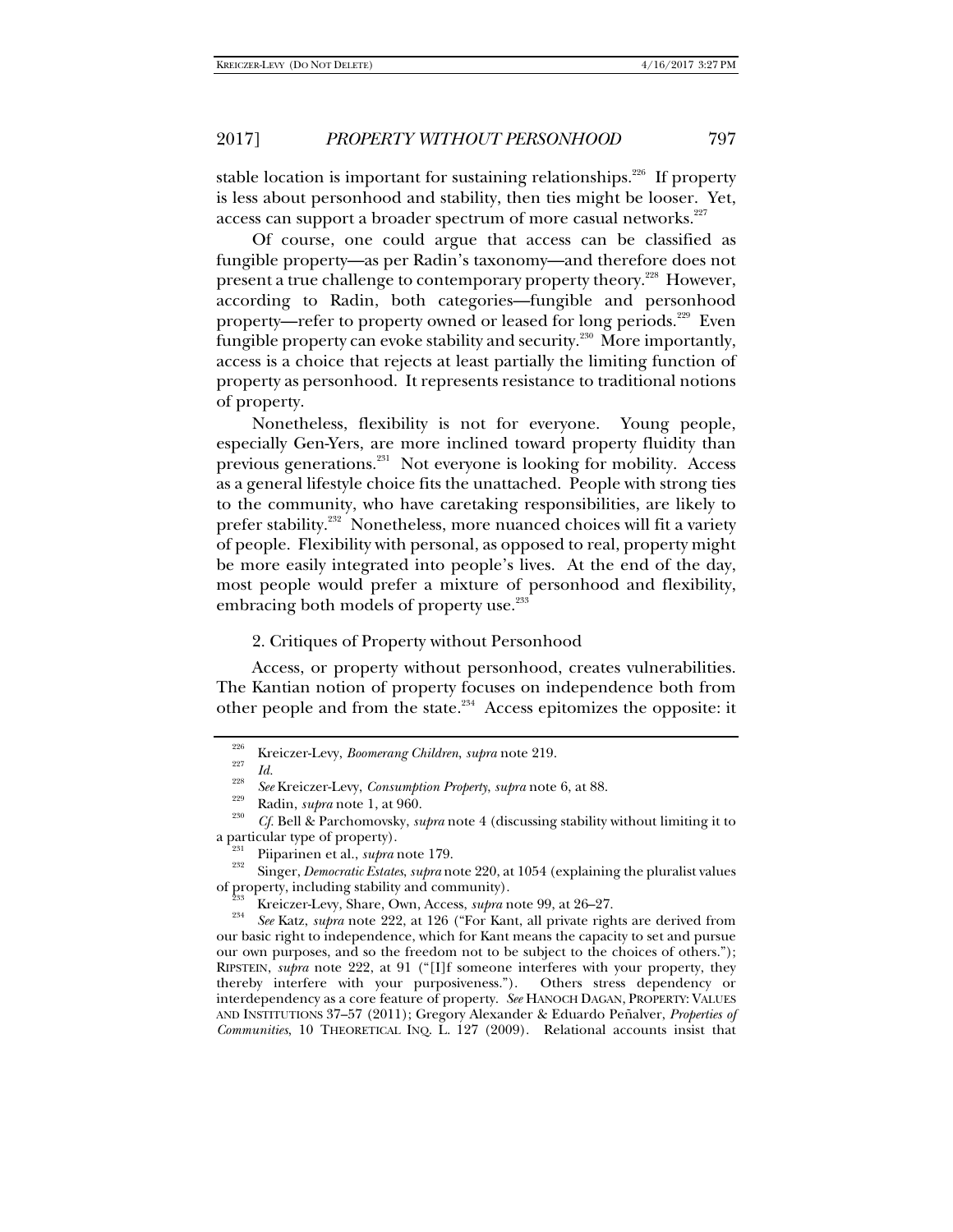is profoundly dependent. $235$  It is dependent on a pool of resources provided by owners, the state or the community.<sup>236</sup> Some access-based enterprises rely on an online platform to mediate transactions.<sup>237</sup> These platforms gather information and might compromise privacy.<sup>238</sup> In addition, access as a way of life is risky. Once the accessor becomes ill, old or in need of care, stability and long-term relations trump flexibility and mobility. $239$ 

For this reason, access is mostly chosen as one component in an overall choice of property use. It showcases the direction of new engagements with property, but it is unlikely to subsume the entire property project.

A different critique is that access is never fully detached. When people use an asset casually for a number of times, they become accustomed to it.<sup>240</sup> They tend to prefer it, and ultimately get attached to this preferred possession.<sup>241</sup> If one borrows her neighbor's drill, she will be inclined to use it again provided she had a good experience. $242$ If this is true, access will eventually morph into a more familiar form of property use that builds on ongoing attachment, yet lacks the security of formal ownership or a lease.

Although complete flexibility and fluidity are perhaps unattainable, $243$  access provides the greatest potential for unattached

property constructs relationships and does not just set boundaries. Jennifer Nedelsky, Law, Boundaries and the Bounded Self, 30 REPRESENTATIONS 162 (1991).

<sup>&</sup>lt;sup>233</sup> Kreiczer-Levy, Share, Own, Access, *supra* note 99, at 27.

<sup>&</sup>lt;sup>237</sup> *Cf.* Einat Albin, Required Intimacies: What Airbnb and Domestic Work Share in Common 7 (unpublished manuscript) (on file with author) ("[I]ndeed, technological development has enabled the progression of online platforms that promote sharing and collaboration."); Dyal-Chand, *Regulating Sharing*, *supra* note 10. 238

*See, e.g*., Gabriel R. Schlabach, *Privacy in the Cloud: The Mosaic Theory and the Stored Communications Act*, 67 STAN. L. REV. 677 (2015).

*Cf.* Martha Alberston Fineman, *Elderly as Vulnerable: Rethinking The Nature of Individual and Social Responsibility*, 20 ELDER L.J. 71, 85 (2012) ("If someone is very young, profoundly ill or disabled, or very old, we may not be comfortable demanding they conform to the mandates of self-sufficiency and independence.").

Chenchen Liao et al., *The Roles of Habit and Web Site Quality in E-Commerce*, 26 INT'L J. INFO. MGMT. 469 (2006) (noting that intentions of continued use depend on perceived usefulness, trust, and habit); Walter A. Woods, *Psychological Dimensions of Consumer Behavior*, 24 J. MARKETING 15 (1960) (discussing the force of habit in

<sup>&</sup>lt;sup>241</sup> This is especially true considering the costs of learning to use new possessions. *See* Lamberton & Rose, *supra* note 13, at 111.<br><sup>242</sup> *Id.* It is costly to scout for new products whenever accessors decide to use

property again ("'[S]earch costs' are created through the money or effort needed to determine which product to purchase or which sharing program to enter."). *Id.* 

<sup>&</sup>lt;sup>243</sup> This is because of the human tendency to favor repetition. Henk Aart et al.,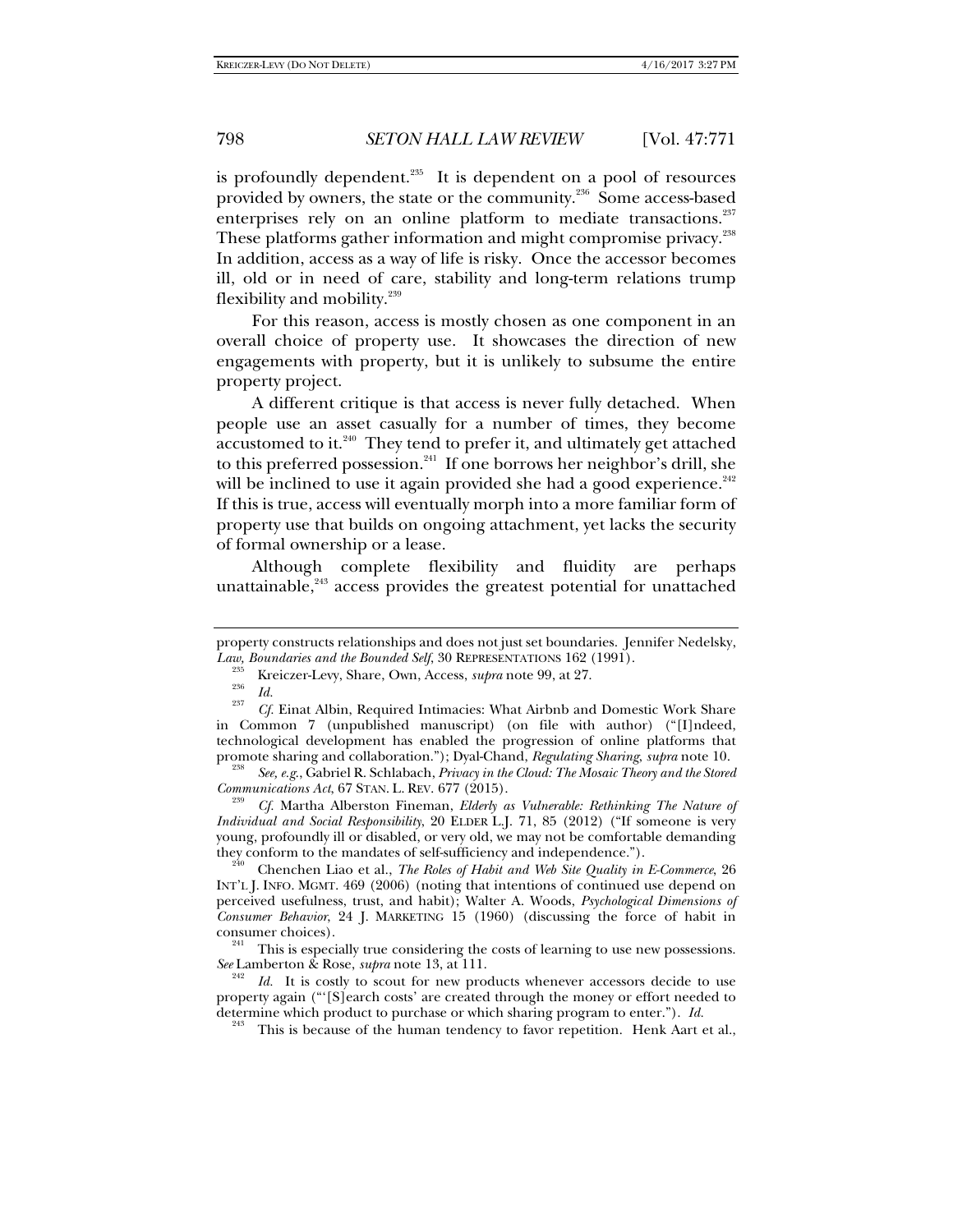property use. Transitions and change are less complicated and easier with access, as compared with ownership or long-term possession.<sup>244</sup> It also creates more potential for experimentation, depending on the personality of the accessor and his or her motivations for using access.

Finally, the lack of attachment might mean disregard for the property, including lack of proper maintenance and neglect.<sup>245</sup> In other words, if the property is not mine, I do not have sufficient incentives to care for it. A study of Zipcar users supports this claim.<sup>246</sup> Yet unlike the access offered by business companies who own the property,<sup>247</sup> communal access and peer-to-peer access create a reduced risk. In lending libraries, people feel a commitment to take care of the property for the good of the community.<sup>248</sup> In peer-to-peer markets, the reciprocal reputation system creates an incentive for cautious and attentive behavior.<sup>249</sup>

To conclude, access provides an alternative property form that emphasizes flexibility and mobility. This attribute has benefits and costs, but it ultimately represents a choice of being detached from property. Alongside property as personhood, there is also reason to recognize property without personhood.

*Predicting Behavior From Actions in the Past: Repeated Decision Making or a Matter of Habit?*, 28 J. APPLIED SOC. PSYCHOL. 1355, 1355 (1998) ("When behavior is repeated and becomes habitual, it is guided by automated cognitive processes, rather than by elaborate decision processes.").

*See* Cooter, *supra* note 97; Desan, *supra* note 98. 245

On physical damages to property, see Christian Witting, *Physical Damage in Negligence*, 61 CAMBRIDGE L.J. 189 (2002).<br><sup>246</sup> Bardhi & Eckhardt, *supra* note 14, at 889.<br><sup>248</sup> *See id.* at 891.

Lucie K. Ozanne & Julie L. Ozanne, *A Child's Right to Play: The Social Construction of Civic Virtues in Toy Libraries*, 30 J. PUB. POL'Y & MARKETING 264, 271 (2011) ("Very young children learn that the library toys are collective goods that need to be enjoyed while respecting the next user."). In addition, toy libraries sanction mistreatment of toys. *See* KARIORI TOY LIBR., http://www.karoritoylibrary.org.nz/borrowing (last visited Jan. 7, 2017) (collecting a \$5 fine for all missing, lost, or destroyed pieces); *see also* BOX HILL AREA TOY LIBR., http://boxhillareatoylibrary.org.au/toys/borrowing/ (last

Adam Thierer et al., *How the Internet, the Sharing Economy, and Reputational Feedback Mechanisms Solve the "Lemons Problem"* (Mercatus Ctr., Working Paper, 2015), http://mercatus.org/sites/default/files/Thierer-Lemons-Problem.pdf. *See*, *e.g.*, AIRBNB, https://www.airbnb.com/help/article/13/how-do-reviews-work (last visited June 30, 2016); TURO, https://turo.com/trust-and-safety (last visited June 30, 2016); NEIGHBORGOODS, http://neighborgoods.net/faq (last visited Feb. 22, 2017). *See also* Eyal Ert et al., *Trust and Reputation in the Sharing Economy: The Role of Personal Photos in Airbnb*, 43 NA ADVANCES CONSUMER RES. 518 (2015), http://ssrn.com/abstract=26241 81.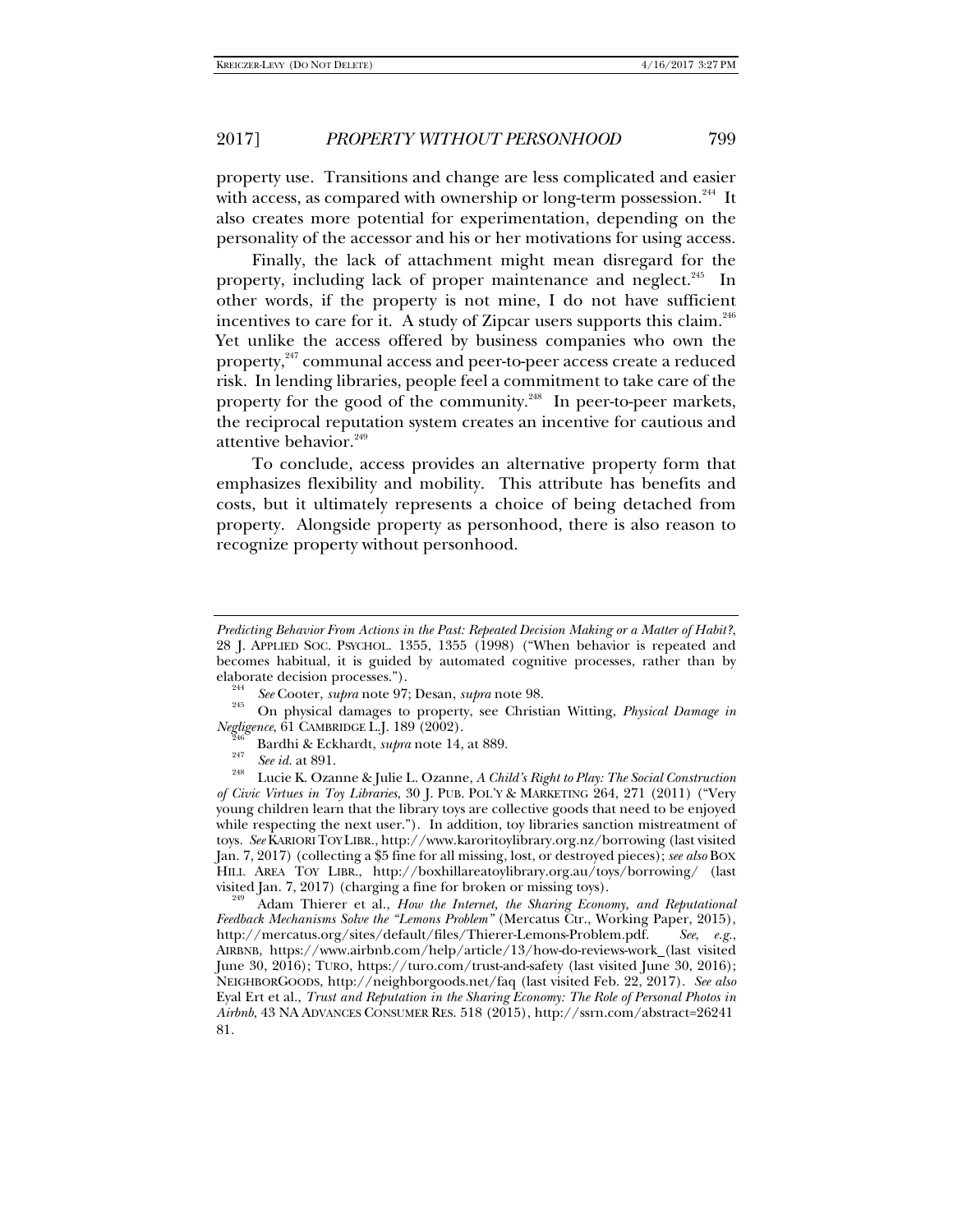## III. LEGAL IMPLICATIONS

There are three possible legal approaches to the property without personhood phenomenon: to reject flexibility as working against the public policy of stability in property; to reevaluate the property as personhood legal protection; or, to distinguish between the two categories while supporting both when appropriate. This Part explains these possibilities and explores their merit.

The first direction is to insist that stability and property are inseparably linked. It is a governmental interest to foster stability, and property is one important means of achieving this goal.<sup>250</sup> This is especially true regarding the homeownership debate.<sup>251</sup> Homeowners, arguably the epitome of stability, view renters as failing to demonstrate<br>community commitment.<sup>252</sup> The connection of stability and The connection of stability and commitment supports the view that flexibility is hazardous. If flexibility as a characteristic of property threatens the notion of stability, then the law must limit the option to engage with property without personhood.

Legally, such a position implies stringent regulation coupled with strong disincentives for access and access-like activities. Regulation today encourages users to choose ownership or other forms of longterm possession because there are strong disincentives working against

*Id*.

<sup>250</sup> Shelley Mallett, *Understanding Home: a Critical Review of the Literature*, 52 SOC. REV. 62, 66 (2004) (arguing that governments promote homeownership as creating stability in order to shift the burden of welfare to the family). It has similarly been suggested that home ownership ideology promotes a property-based citizenship, privileging home ownership over public and rental housing. *See* RICHARD RONALD, THE IDEOLOGY OF HOME OWNERSHIP: HOMEWORKER SOCIETIES AND THE ROLE OF HOUSING (2008). *See also* Ann Dupuis & David C. Thorns, *Home, home ownership security and the search for ontological security*, 46 SOC. REV. 24 (1998) (arguing that the home is a site of constancy and ontological security).

Lynda Cheshire et al., *The Politics of Housing Consumption: Renters as Flawed Consumers on a Master Planned Estate*, 47 URB. STUD. 2597, 2598 (2010) (arguing that renters are seen as failing in three aspects of social life: "aesthetical conduct, ethical values and community commitment").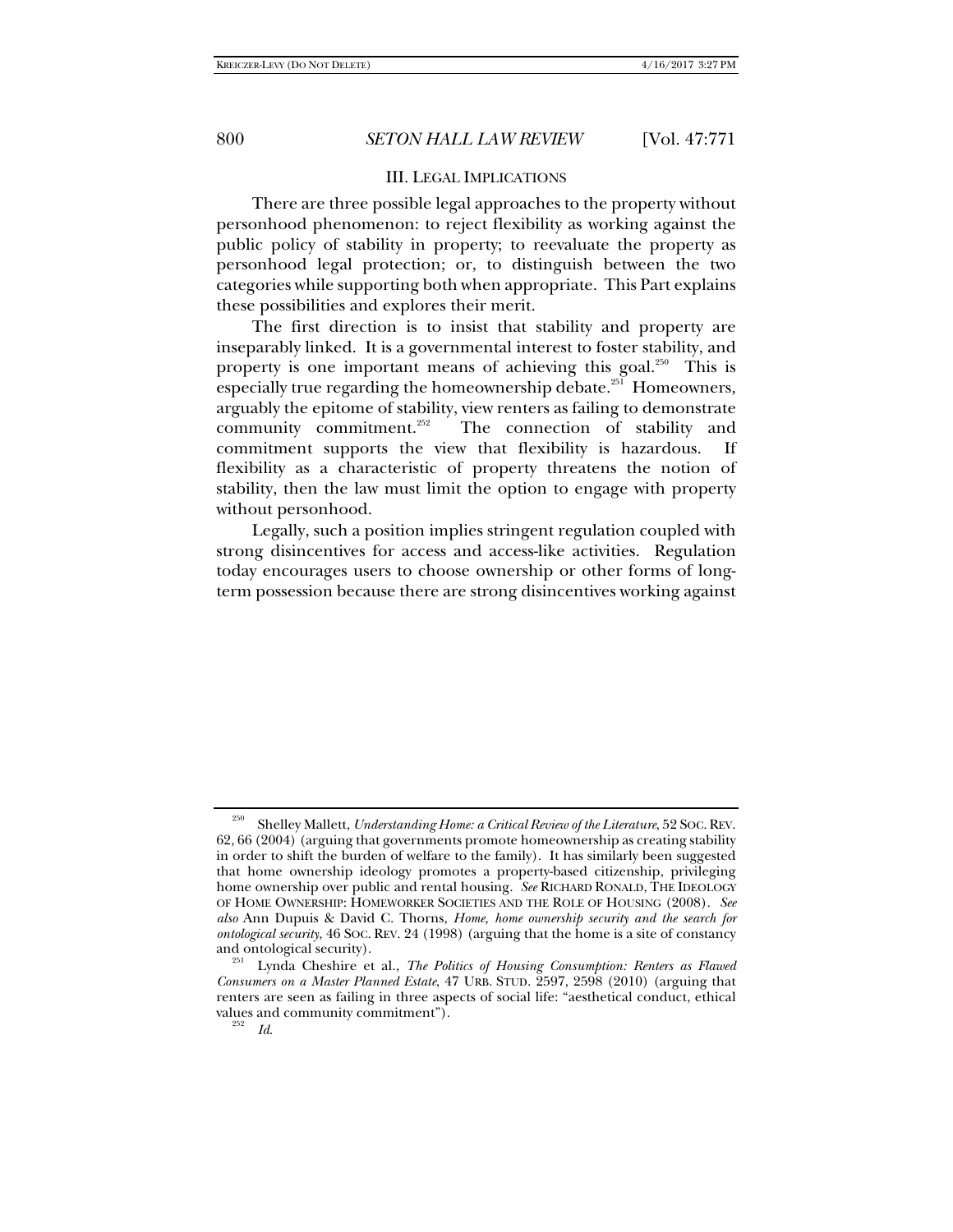access.<sup>253</sup> Examples include insurance policies,<sup>254</sup> taxes,<sup>255</sup> and business permits.256 This position supports such rules and would even advocate expanding this approach to more areas of regulation.

The advantages of this approach are clear. It preserves current understandings of the function of property, and supports stability, freedom and familial ties.<sup>257</sup> However, it downplays the role of flexibility, mobility and change in property use, and their potential to promote autonomy for users. More importantly, property without personhood creates an alternative to the traditional view of property. This alternative provides a prism for criticizing and reevaluating the stagnation that afflicts contemporary property visions.

The second direction takes the opposite path. If property as flexibility is a rising phenomenon, it could be taken to mean the demise of property as personhood. Put differently, considering the popularity of access, one could argue that attachment is no longer

<sup>&</sup>lt;sup>253</sup> See Kreiczer-Levy, Share, Own, Access, *supra* note 99.

Ingrid Ballús-Armet et al., *Peer-to-Peer Carsharing: Exploring Public Perception and Market Characteristics in the San Francisco Bay Area, California*, 2416 J. TRANSP. RES. BOARD 27, 28 (2014) (discussing how personal vehicle insurance policies are generally invalid when the owners give access to users, as this activity would count as commercial activity). *See also* Ron Lieber, *Share a Car, Risk Your Insurance*, N.Y. TIMES (Mar. 16, 2012), http://www.nytimes.com/2012/03/17/your-money/auto-insurance/enthusia stic-about-car-sharing-your-insurer-isnt.html?\_r=0. Jay MacDonald, *Auto Insurance Risks of Car Sharing*, BANKRATE (Nov. 23, 2011), http://www.bankrate.com/finance/insuran ce/auto-insurance-risks-car-sharing-1.aspx#ixzz3kxcDf3Da. *But see* CAL. INS. CODE § 11580.24 (West 2015) ("No private passenger motor vehicle insured by its owner pursuant to a policy of insurance subject to Section 11580.1 or 11580.2 shall be classified as a commercial vehicle, for-hire vehicle, permissive use vehicle, or livery solely because its owner allows it to be used for personal vehicle sharing . . . ."); OR. REV. STAT. § 742.595 (2015) ("An owner's insurance policy for a private passenger motor vehicle may not be canceled, voided, terminated, rescinded or nonrenewed solely on the basis that the vehicle has been made available for personal vehicle sharing pursuant to a personal vehicle sharing program that is in compliance with the

Shu-Yi Oei & Diane M. Ring, *Can Sharing be Taxed?*, 93 WASH. U. L. REV. 989 (2016) (arguing there is no need for special taxation rules for the sharing economy, but conceding that it would be complicated for nonprofessionals, especially regarding cost deduction and apportionment of expenses). *See also* Debbie Wosskow, *Unlocking the sharing economy: An independent review*, UK DEP'T OF BUS., INNOVATION & SKILL 21 (2014), https://www.gov.uk/government/publications/unlocking-the-sharing-econ omy-independent-review (recommending "a guide to tax in the sharing economy, and an online tax calculator to help users of sharing economy services to easily work out how much tax they are liable to pay"). 256 *Cf.* Nicole Stelle Garnett, *On Castles and Commerce: Zoning Law and the Home-*

*Business Dilemma*, 42 WM. & MARY L. REV. 1191, 1201–02 (2001) (noting the problem of home business).

*See supra* notes 213–219 and accompanying text.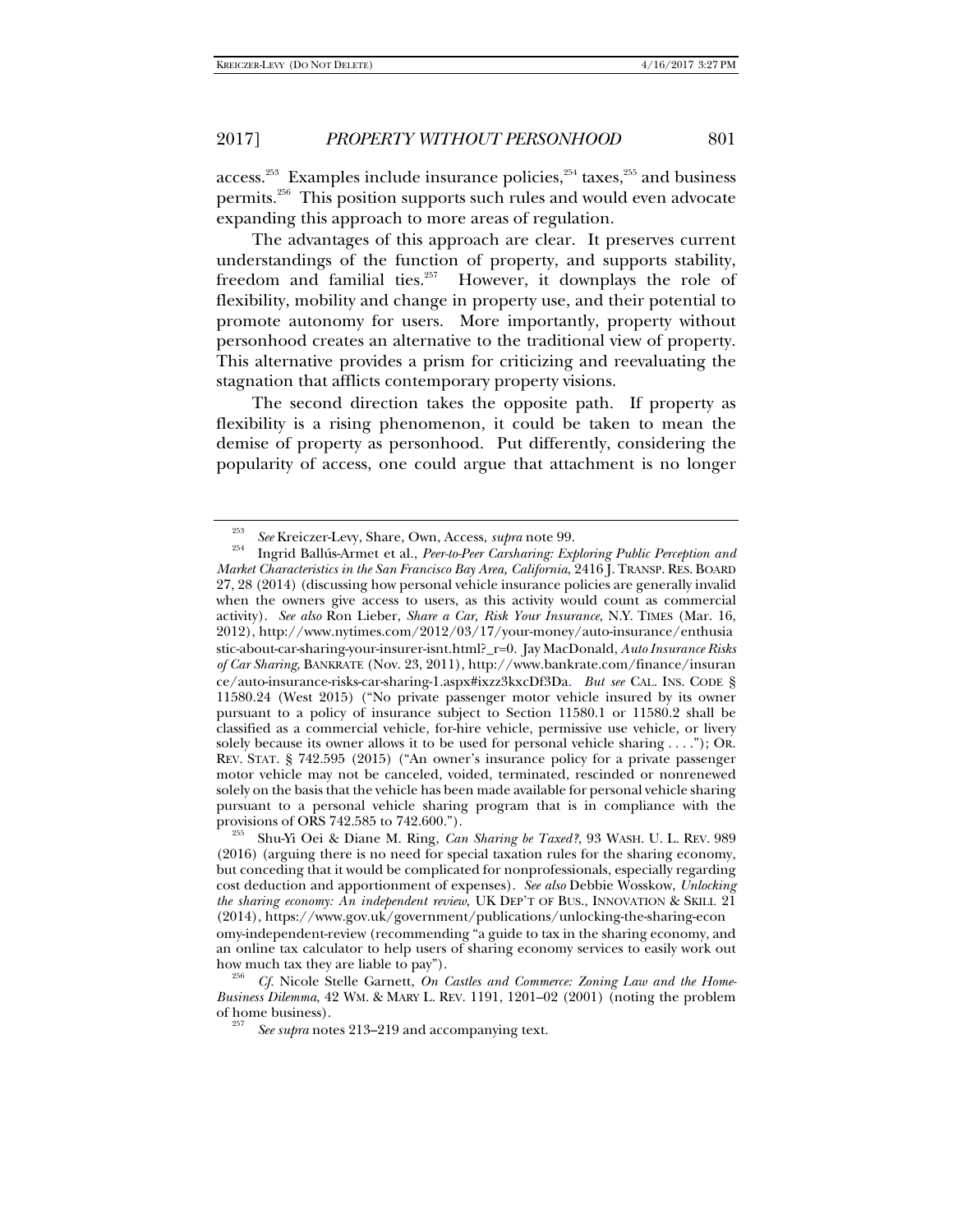important for human flourishing.<sup>258</sup> The special treatment of personhood property should be scrutinized and reevaluated. This direction finds support in previous studies questioning the validity of property as personhood.<sup>259</sup> Legal protection of personhood property includes takings law,<sup>260</sup> eviction rules,<sup>261</sup> criminal law,<sup>262</sup> and privacy in the home.263 In addition, property tax and bankruptcy rules protect personal-use property.<sup>264</sup> According to this approach, all these rules will be reconsidered as the elevation of personhood property is

<sup>258</sup> Stern, *Residential Protectionism*, *supra* note 46, at 1106 ("Following Radin's landmark article, a generation of legal scholars adopted the personhood perspective and focused in particular on the role of the home in human flourishing.").<br><sup>259</sup> See subra Part I.B.1.

<sup>&</sup>lt;sup>260</sup> Following the case Kelo v. The City of New London, 545 U.S. 469 (2005)—that upheld a taking of a residential home for a private redevelopment project—several states enacted counter-legislation. *See* CAL.CONST. art. I, § 19(b) (requiring "acquiring by eminent domain an owner-occupied residence for the purpose of conveying it to a private person" unless it is necessary for public health or safety reasons). Indiana requires a 150% market value compensation for such a condemnation. IND. CODE §  $32-24-4.5-8(2)(A)$  (2008).

Just cause eviction rules serve to protect occupational rights of tenants in their home. *See, e.g.*, Symposium, *The Revolution in Residential Landlord-Tenant Law: Causes and Consequences*, 69 CORNELL L. REV. 517, 534–35 (1984) (discussing common types of just-cause eviction statutes); Kenneth K. Baar, *Guidelines for Drafting Rent Control Laws: Lessons of a Decade*, 35 RUTGERS L. REV. 723, 833–35 (1983) (providing examples of

See Barros, *supra* note 44, at 262 (noting that the punishment for invasion of a home generally exceeds the penalties "imposed for invasions of other types of property"). In addition, the home as a castle doctrine provides that a person need not retreat if attacked at home. People v. Tomlins, 107 N.E. 496, 497 (1914) ("It is not now, and never has been the law that a man assailed in his own dwelling, is bound to retreat. If assailed there, he may stand his ground, and resist the attack. He is under no duty to take to the fields and the highways, a fugitive from his own home. . . . Flight is for sanctuary and shelter, and shelter, if not sanctuary, is in the home."). 263 Stern, *The Inviolate Home*, *supra* note 44. *See also* Arianna Kennedy Kelly, *The* 

*Costs of the Fourth Amendment: Home Searches and Takings Law*, 28 MISS. C. L. REV. 1, 3 (2009).<br><sup>264</sup> 2009 US MASTER PROPERTY TAX GUIDE 9, 45–46 (Fred Conklin ed. 2009)

<sup>[</sup>hereinafter MASTER PROPERTY TAX GUIDE], (describing how property tax law in most states distinguishes between personal property used for business purposes and property for personal use, and employs a personal property tax *ad valorem* but exempts personal use property, household goods or furniture). *See, e.g*. *id.* at 10–39 (describing the situation in Delaware as including family bible, school books, family library, family pictures, pianos and sewing machines). Yet, "[t]his provision shall not apply to persons who keep sewing machines for sale or hire." *See* DEL. CODE. ANN. tit. 10, § 4902(c). *See also* MASTER PROPERTY TAX GUIDE at 10–19, 10–24 (Alabama and Alaska); HAW. REV. STAT. ANN. 651-121(1) (LexisNexis 1999) (discussing all necessary household furnishings, appliances, clothing and books that are used by the debtor and his family). Federal bankruptcy exemptions include a car, household furniture and goods, and books that are personally used. *See* 11 U.S.C.S. § 522(d) (LexisNexis 2016); JAMES J. BROWN, JUDGMENT ENFORCEMENT 10-1, 10-9 (Supp. 2010).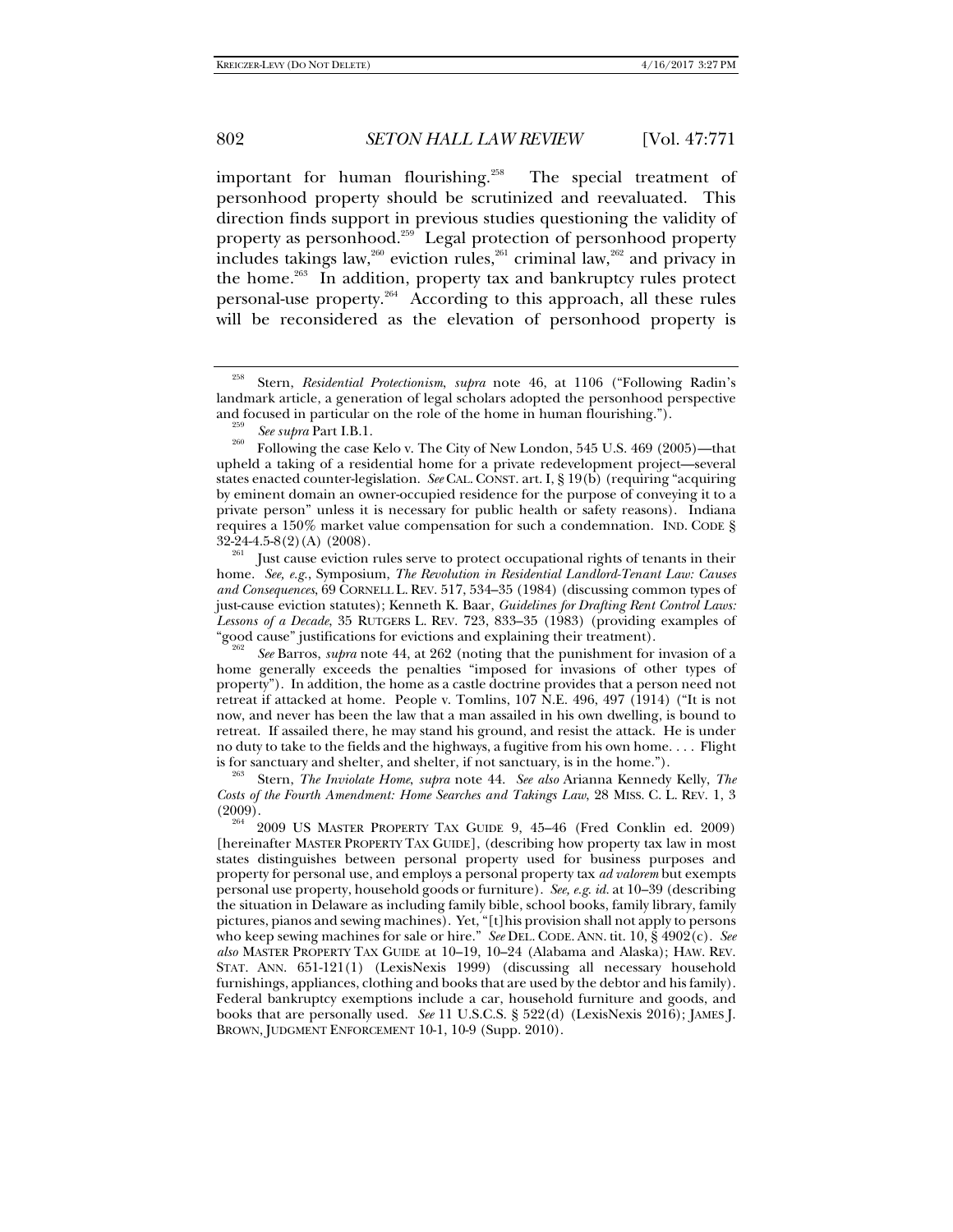obsolete or unnecessary.

The problem with this approach is that the mere existence of an alternative does not negate the role of property as personhood. Property without personhood points to one drawback of the personhood argument: its tendency towards stagnation and the possible restriction of identity.<sup>265</sup> It does not support or undercut the theory on its merits, but suggests an alternative that fits certain people at different points in their lives.

The third direction takes seriously both flexibility and stability as being part of a rich and nuanced property regime. Property as personhood and property without personhood play different roles in promoting autonomy and flourishing. Property law should recognize demographic differences and human diversity. Three implications follow: protection of personal property depending on its actual contribution to self-development and personhood; reconsideration of regulative barriers to access; and evaluation of the institutional design supporting access.

Without adopting property as personhood in full, this direction recognizes the centrality of attachment, personhood and stability in certain types of property. As mentioned above, even passionate adopters of access still prefer to own certain types of property, most notably the home.266 The vision of the home as a special locus for individual autonomy and dignity, $267$  freedom and privacy, $268$  is relevant even in an age of access. Moreover, the home is also important as a relational space hosting a variety of intimate interactions.<sup>269</sup>

Nonetheless, the protection of personhood cannot undercut access. A second important implication requires legal regulation to recognize access.270 The obstacles described earlier in tax, permit and insurance law need to be removed. $271$  This is not a call for immediate regulation. In crafting rules, there are many relevant considerations, including positive and negative externalities.<sup>272</sup> However, addressing

<sup>&</sup>lt;sup>265</sup> *See supra* Part I.B.4.<br><sup>266</sup> Grimshorn & Jordan, *supra* note 156, at 29 and accompanying text.

*See* Eduardo M. Peñalver, *Property Metaphors and* Kelo v. New London*: Two Views of the Castle*, 74 FORDHAM L. REV. 2971, 2972 (2006).

Lisa M. Austin, *Person, Place or Thing? Property and The Structuring of Social Relations*, 60 U. TORONTO L.J. 445, 450 (2010).<br><sup>269</sup> Kreiczer-Levy, *Boomerang Children, supra* note 219, at 138.

<sup>&</sup>lt;sup>270</sup> Kreiczer-Levy, Share, Own, Access, *supra* note 99, at 32.<br> *See supra* notes 251–254 and accompanying text.<br>
For example, effects on neighborhoods, the community, and the environment are key elements. *See, e.g.,* Ewing v. City of Carmel-By-The-Sea, 234 Cal. App. 3d 1579, 1589 (Cal. Ct. App. 1991) (finding that preserving residential character and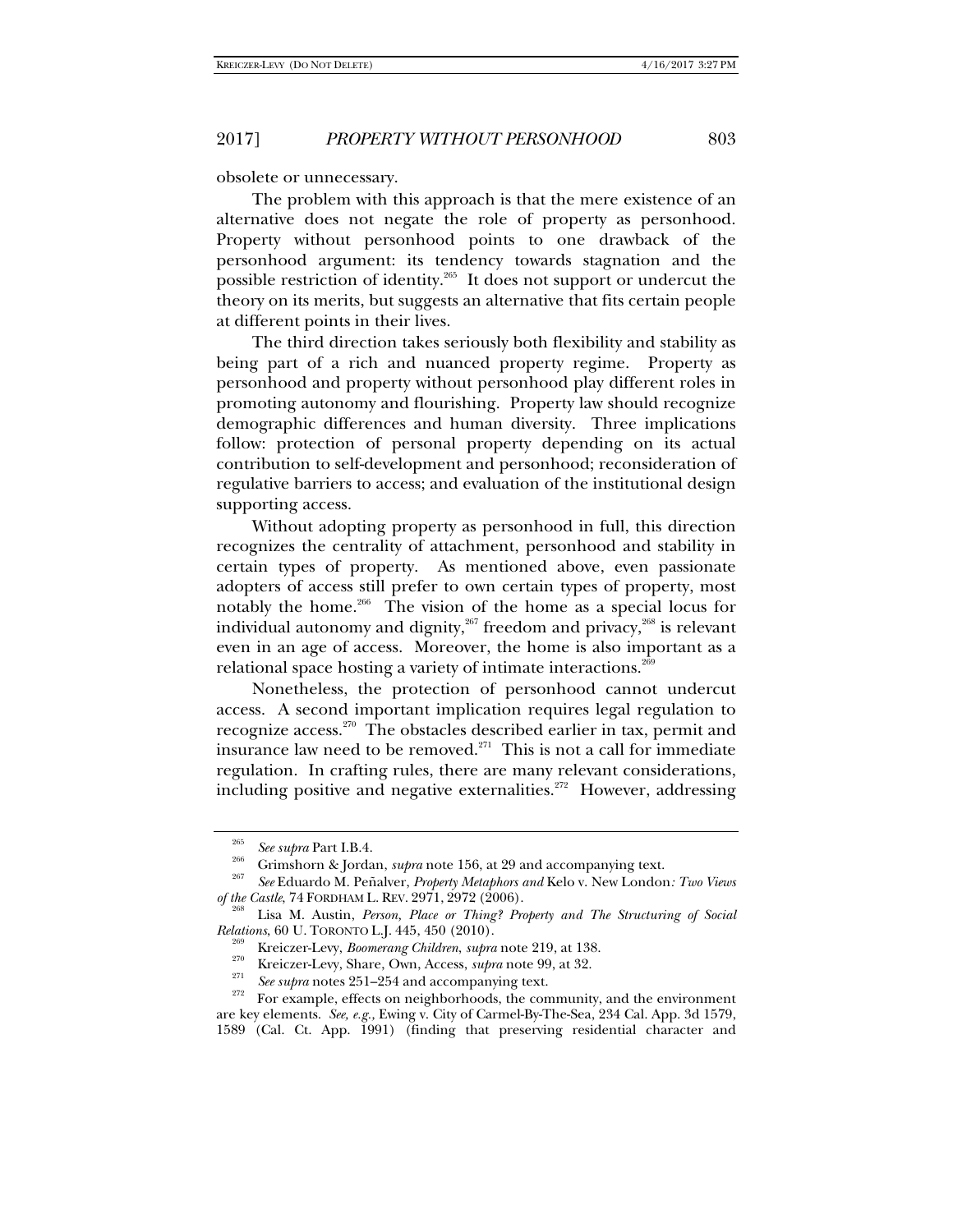these obstacles with the understanding of property as flexibility in mind is crucial.

Access is a general category based on the consumer's perspective that includes the experience of short-term and uncommitted use. $273$ However, the property could be accessed in various institutional settings, each with its own merits and faults. The owner of the property can be a commercial company, a private owner, the state or the community. This Article offers a preliminary account that compares these different institutions according to their contribution to flexibility and mobility.

There are four main institutional settings that provide assets or resources to be accessed by users: commercial companies, city or statesupported services, community resources, and peer-to-peer markets. In the commercial company model, a user chooses a vehicle from a fleet of cars owned by the company.<sup>274</sup> The transaction concerns commercial property and property designed for personal use.<sup>275</sup> Advantages include accessibility of vehicles,<sup>276</sup> variety,<sup>277</sup> a more regulated model, and the usual advantages of access such as saving storage costs and the costs of ownership. $278$  On the other hand, commercial access with regard to cars is characterized by a lack of reciprocity.<sup>279</sup> There is no sense of community or commitment between users.280 Users typically neglect to fill gas tanks for the next user, and they sometimes smoke in the car.<sup>281</sup> Bardhi and Eckhardt conclude that Zipcar does not conform to the vision of collaborative,

close to a person's residence or place of work).

community stability is a legitimate government interest in regulating the sharing economy); Cope v. City of Cannon Beach, 855 P.2d 1083, 1084 (1993) (upholding a local ordinance and stating there is a legitimate government interest "in securing affordable housing for permanent residents and in preserving the character and integrity of residential neighborhoods"). *Cf.* Jenny Kassan & Janelle Orsi, *The Legal Landscape of the Sharing Economy*, 27 J. ENVTL. L. & LITIG. 1, 2–3 (2012).<br><sup>273</sup> *See generally supra* Part II.

<sup>&</sup>lt;sup>2/4</sup> See Bardhi & Eckhardt, *supra* note 14, at 886.

*See* Kreiczer-Levy, *Consumption Property*, *supra* note 6, at 79 ("Because the owner in Zipcar is a commercial company, there is no consumption property involved in the transaction. Their cars are business inventory par excellence. In Turo, at least some of the vehicles available are personal cars rented out by individual owners when they are not using them."). 276 *See* Bardhi & Eckhardt, *supra* note 14, at 886 (explaining that Zipcars are located

Id. ("Zipcar has around 30 car models in its fleet, from basic functional models, such as Toyota trucks, to luxury brands such as BMW, to green cars such as the Toyota

<sup>&</sup>lt;sup>278</sup> Lamberton & Rose, *supra* note 13, at 111.

<sup>&</sup>lt;sup>279</sup> *See* Bardhi & Eckhardt, *supra* note 14, at 891–92.<br><sup>280</sup> *Id.* 281

*Id*.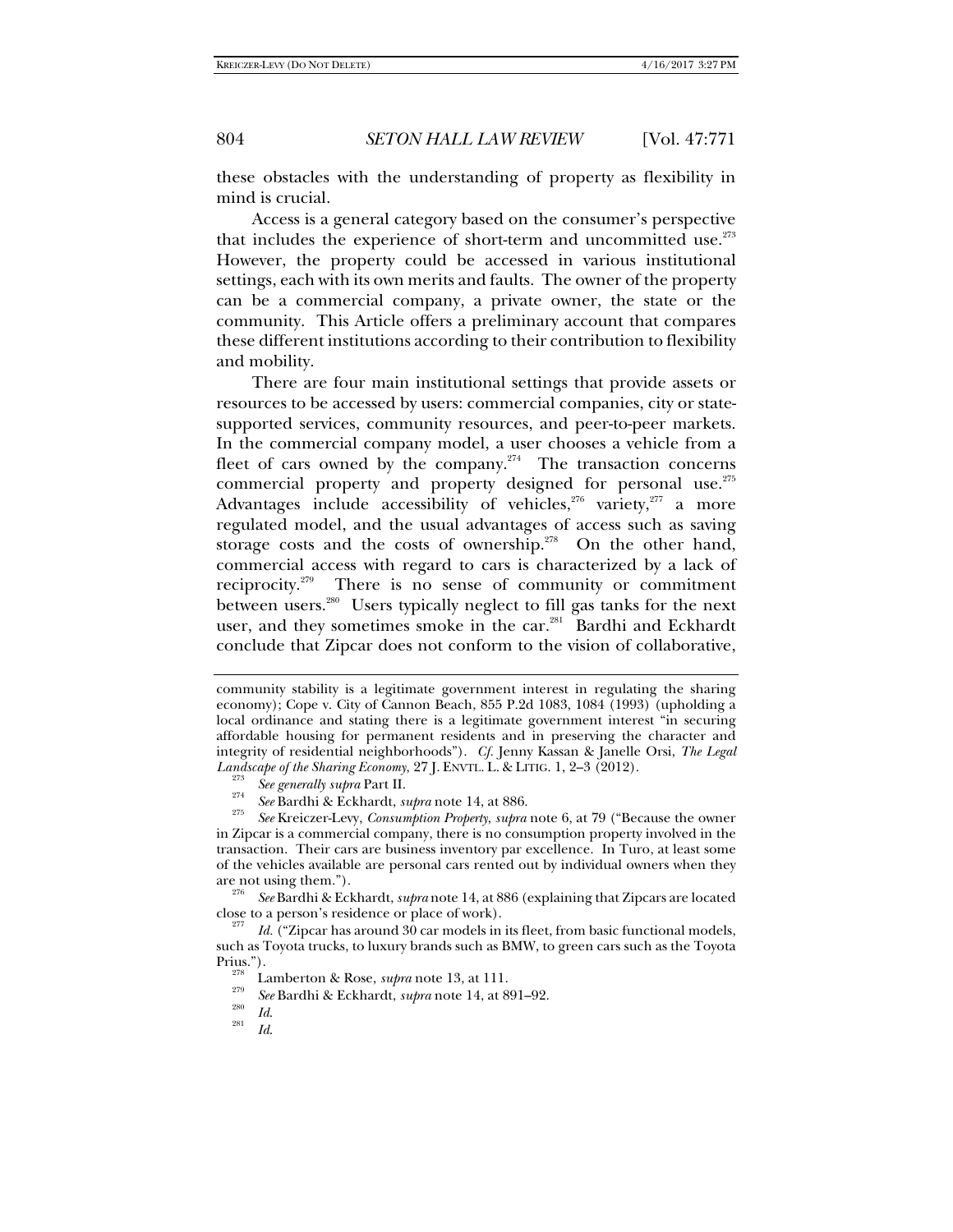altruistic and sustainable consumption.<sup>282</sup> There is a certain level of flexibility that comes from access to a fleet of cars spread out over many locations.<sup>283</sup> However, companies usually tend to encourage a brand community and identification with specific cars.<sup>284</sup> They attempt to foster attachment rather than flexibility.

A different model relies on governmental or nonprofit oversight. Bike sharing is a good example. Providers include governments, quasigovernmental transport agencies, and universities.<sup>285</sup> Paul DeMaio explains the benefits and costs of each provider. In a governmental model, the local government operates the service and gains control over it, but it also maintains the liability and might be less experienced.<sup>286</sup> In the transport agency model, there is a quasigovernmental organization that provides services to the jurisdiction.<sup>287</sup> The jurisdiction benefits from the experience of the provider without bearing the costs.<sup>288</sup> However, the provider is not subject to competition by other qualified operators.<sup>289</sup> The university model expands intra-campus service without relying on outside sources.<sup>290</sup> However, the general population does not benefit from the service and there might be compatibility issues with the locality.<sup>291</sup> The nonprofit model benefits the locality because it removes liability, yet this model often relies on the public sector for most of its funding.<sup>292</sup>

The governmental model today is mostly notable for transportation services. $293$  If considered more broadly, the model benefits from an equal distribution of goods and services and overall public planning,<sup>294</sup> but it also creates dependency on the state for supplying the property, and less flexibility. $295$ 

- <sup>201</sup> See Bardhi & Eckhardt, *supra* note 14, at 886, 888.<br><sup>285</sup> DeMaio, *supra* note 124, at 45.<br>*Id.*
- 

<sup>282</sup>

*Id.* at 894. 283 *See* ZIPCAR, http://www.zipcar.com/ (last visited Jan. 9, 2017); CAR2GO; www.car 2go.com (last visited Jan. 9, 2017).

 $\frac{^{287}}{^{288}}$  *Id.* at 45–47.

<sup>&</sup>lt;sup>289</sup> *Id.* <br><sup>290</sup> *Id.* at 47.

<sup>&</sup>lt;sup>291</sup> DeMaio, *supra* note 124, at 47.<br><sup>293</sup> *Id.* at 45–47.<br><sup>294</sup> *Cf.* Mishori, *supra* note 112.

<sup>&</sup>lt;sup>295</sup> *Cf.* Reich, *supra* note 222, at 273. As Charles Reich explains, "[t]he institution called property guards the troubled boundary between individual man and the state. . . . [I]n a society that chiefly values material well-being, the power to control a particular portion of that well-being is the very foundation of individuality."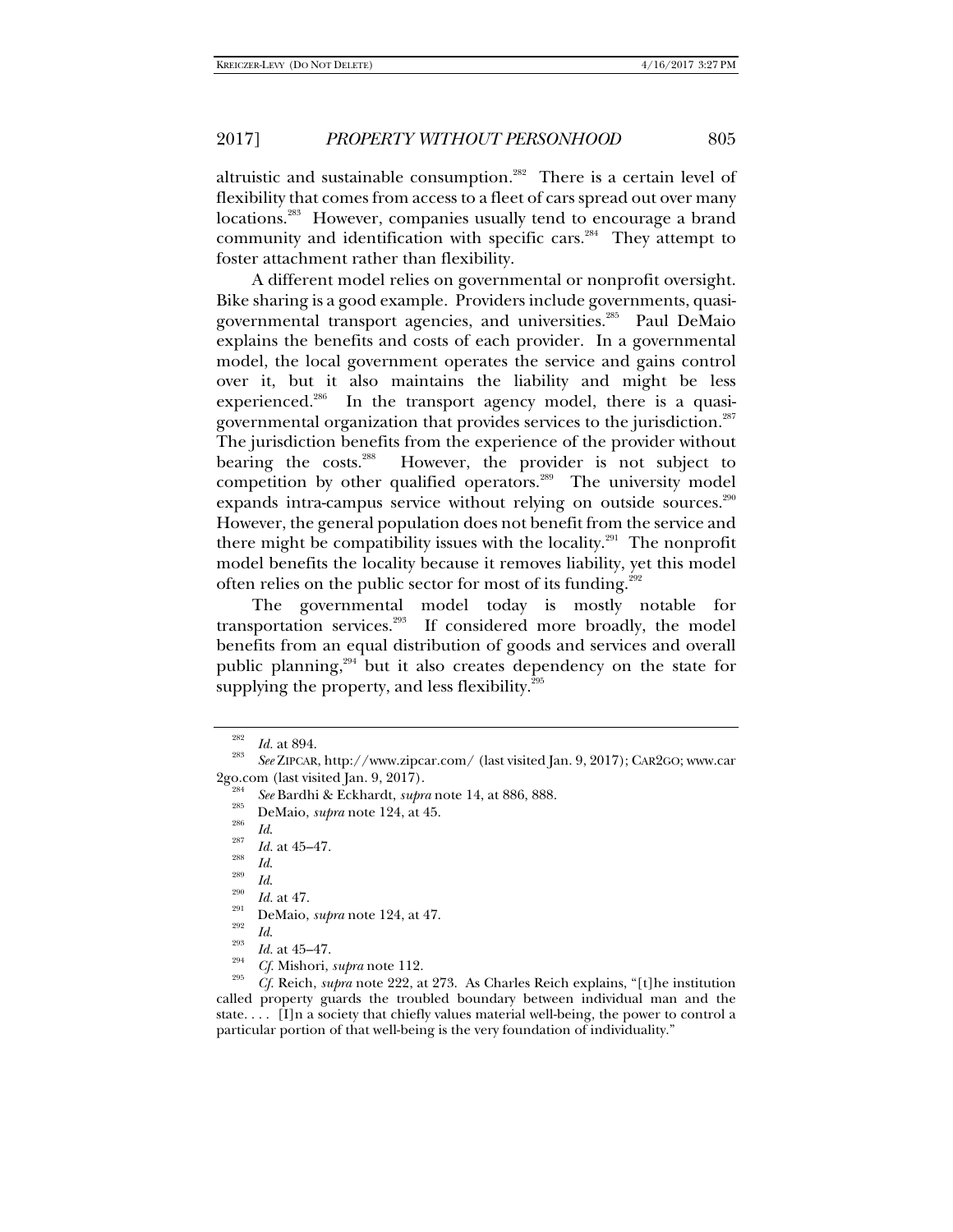A community model operates as a common resource of members. Members pay membership fees<sup> $296$ </sup> and can use the resources as long as they follow specific borrowing rules, and in some cases perform responsibilities shared by members such as "assisting the librarian with issues and returns, helping new members and processing any new toys."297 This model builds on detachment from the property and flexibility of use, but it also involves social involvement and participation.<sup>298</sup> For this reason, access to property in the community model avoids the potential commodification of relationships that is sometimes associated with the peer-to-peer model.<sup>299</sup>

In the peer-to-peer model, a private owner rents out his personal property to a user. Both the owner and the user benefit from the excess capacity of the property.<sup>300</sup> This model is often mediated by an online platform that significantly lowers transaction costs.<sup>301</sup> Peer-topeer access combines a contract between the owner and the user, and the platform that facilitates the transaction and is responsible towards both owners and users.<sup>302</sup> This model avoids the problem of negative reciprocity associated with commercial companies<sup>303</sup> because it directly connects owners and users.304 Most platforms include a reputation mechanism that offers reviews not only for the owner and the property, but also for the accessor.<sup>305</sup> In addition, such a model provides more flexibility because it offers a plethora of available options without promoting brand association or consumer loyalty to a specific company.306 However, these markets may replace neighborly assistance with monetary transactions, $307$  sparking a concern with regard to

<sup>296</sup>

Ozanne & Ballantine, *supra* note 19, at 488. <sup>297</sup> *See, e.g*., KARORI TOY LIBR., http://www.karoritoylibrary.org.nz/belonging (last visited Feb. 20, 2017).<br><sup>298</sup> *See* Ozanne & Ballantine, *supra* note 19.

<sup>&</sup>lt;sup>299</sup> Kreiczer-Levy, Share, Own, Access, *supra* note 99, at 41.

*See* Benkler, *supra* note 110. *See also* Kreiczer-Levy, *Consumption Property*, *supra* 

note 6.<br><sup>301</sup> *Id. See, e.g.*, RENTYTHING, https://www.rentything.com/ (last visited Jan. 9, 2017) (describing the role of owner, user and platform).

<sup>&</sup>lt;sup>303</sup> See Bardhi & Eckhardt, *supra* note 14, at 891–92 and accompanying text. *See* Ghose, *supra* note 123.

*See* Ghose, *supra* note 123. 305 *See supra* note 248. *See also* Rachel Botsman, *The currency of the new economy is trust*, TEDGLOBAL (Sept. 24, 2012), http://www.ted.com/talks/rachel\_botsman\_the\_currency\_of\_the\_new\_economy\_is\_ trust (discussing a case where the owner decided to get a cat to avoid a negative review

concerning mice on the premises).<br><sup>306</sup> See Bardhi & Eckhardt, *supra* note 14, at 893, for Zipcar's attempts at brand association.

*Cf.* Paul Webley & Stephen E. G. Lea, *The Partial Unacceptability of Money in*